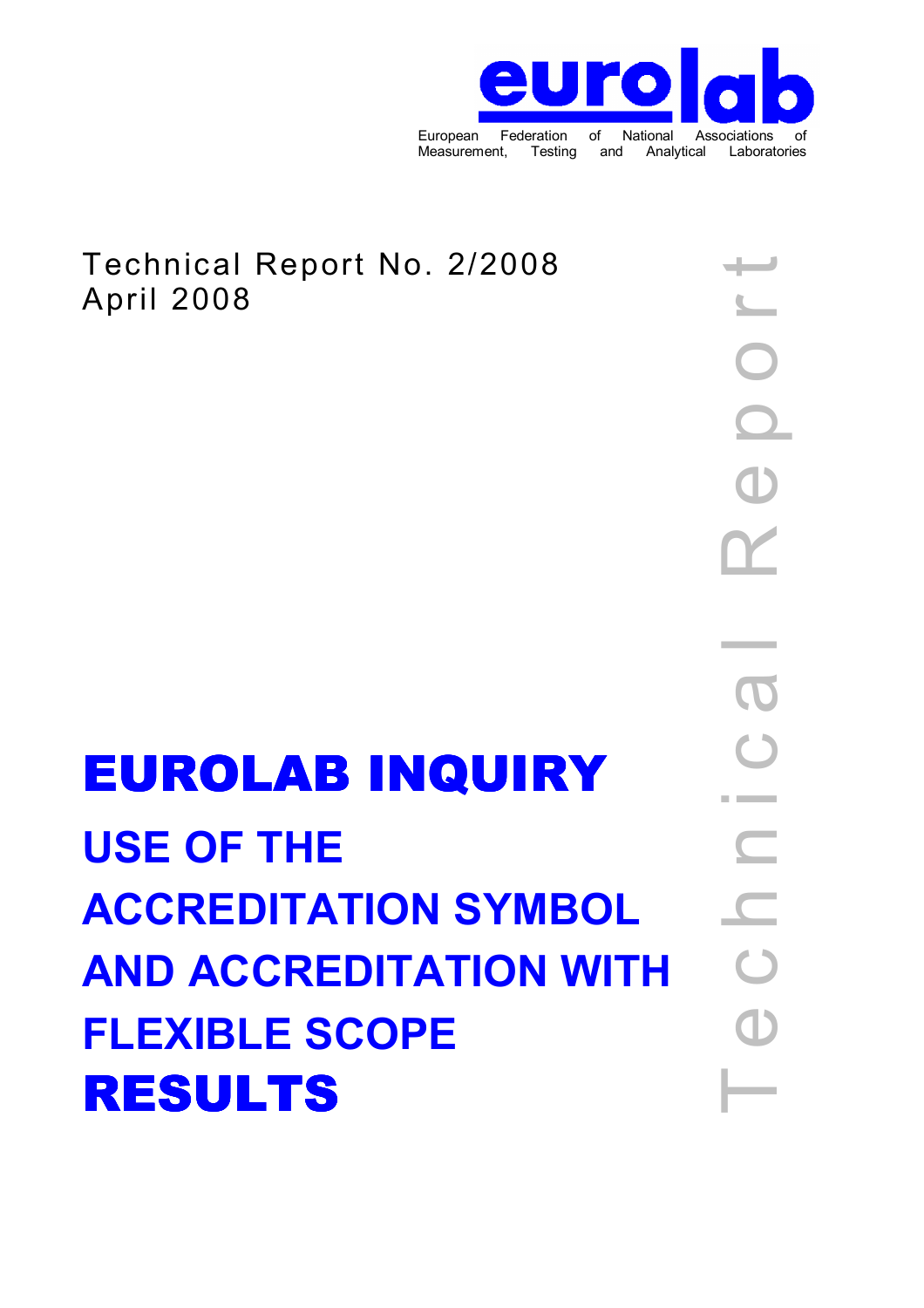#### **EDITORIAL NOTES**

This report was prepared by the Technical Secretariat of EUROLAB aisbl. It presents the results of the inquiry conducted by the Technical Secretariat of EUROLAB in collaboration with the Permanent Liaison Group (PLG), the EA secretariat, the European national accreditation bodies and the EA Laboratory Committee (EA LC).

It is the straight compilation and transcription of the data collected from all the participating laboratories.

**Disclaimer** : the Technical Secretariat of EUROLAB may not be responsible of any data as collected from the respondents or any interpretation thereof. The views expressed are purely those of the respondents and may not in any circumstances be regarded as stating an official position of EUROLAB.

#### **Impression**

April 2008

EUROLAB Technical Secretariat c/o Laboratoire National de Métrologie et d'Essais – LNE – 1 rue Gaston Boissier – 75015 Paris - France Tel.: +33 (1) 40 43 39 45 Fax: +33 (1) 40 43 37 37 Email: <mailto:eurolab@lne.fr>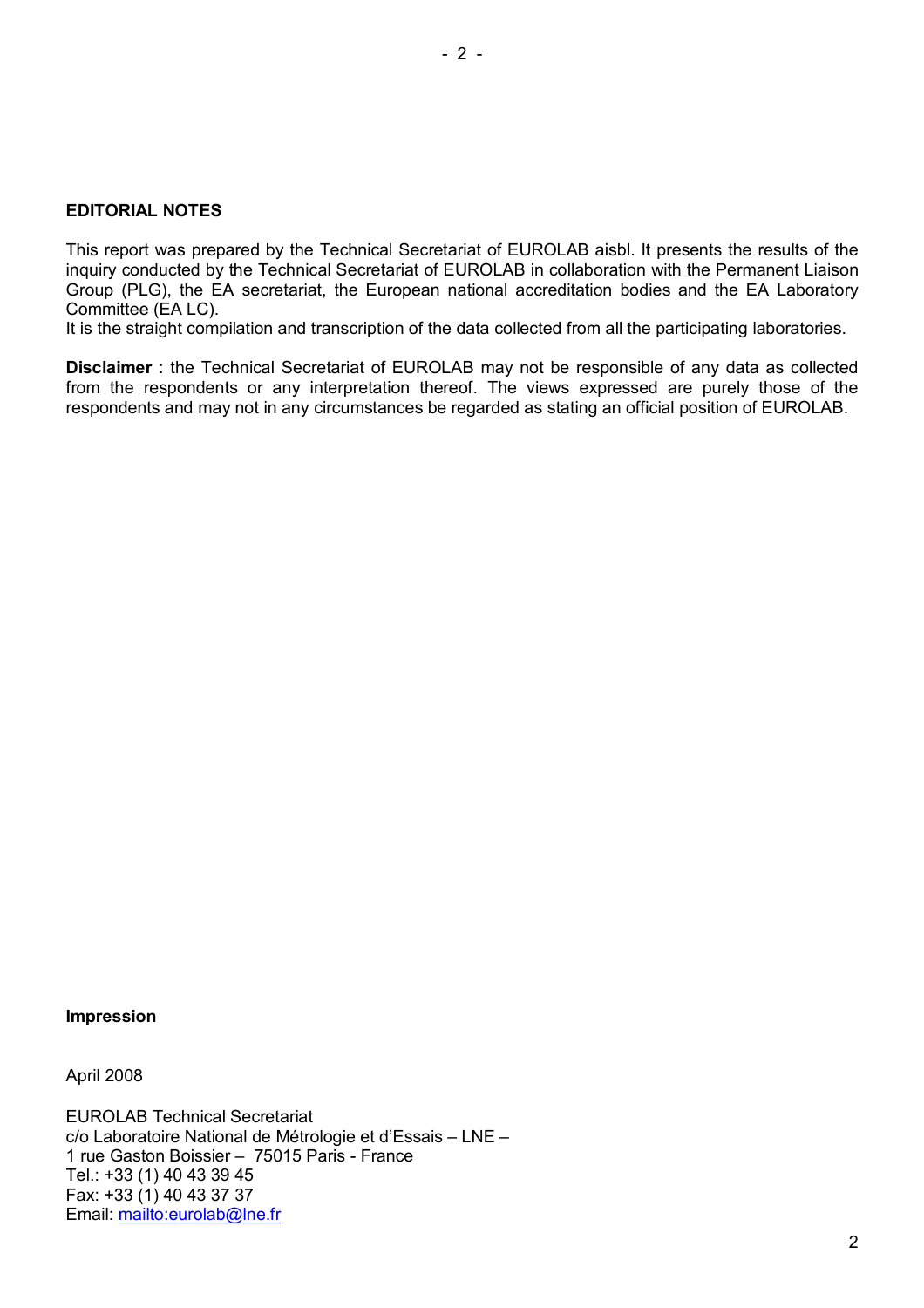|  | ٠<br>۰.<br>$\overline{\phantom{a}}$ |  |
|--|-------------------------------------|--|
|--|-------------------------------------|--|

#### **Contents**

| <b>Introduction</b>                       | 4  |
|-------------------------------------------|----|
| Questionnaire                             | 5  |
| <b>Results</b>                            |    |
| Part 1; Use of the accreditation symbol   | 9  |
| Part 2; Accreditation with flexible scope | 31 |
| Comments from respondents                 | 47 |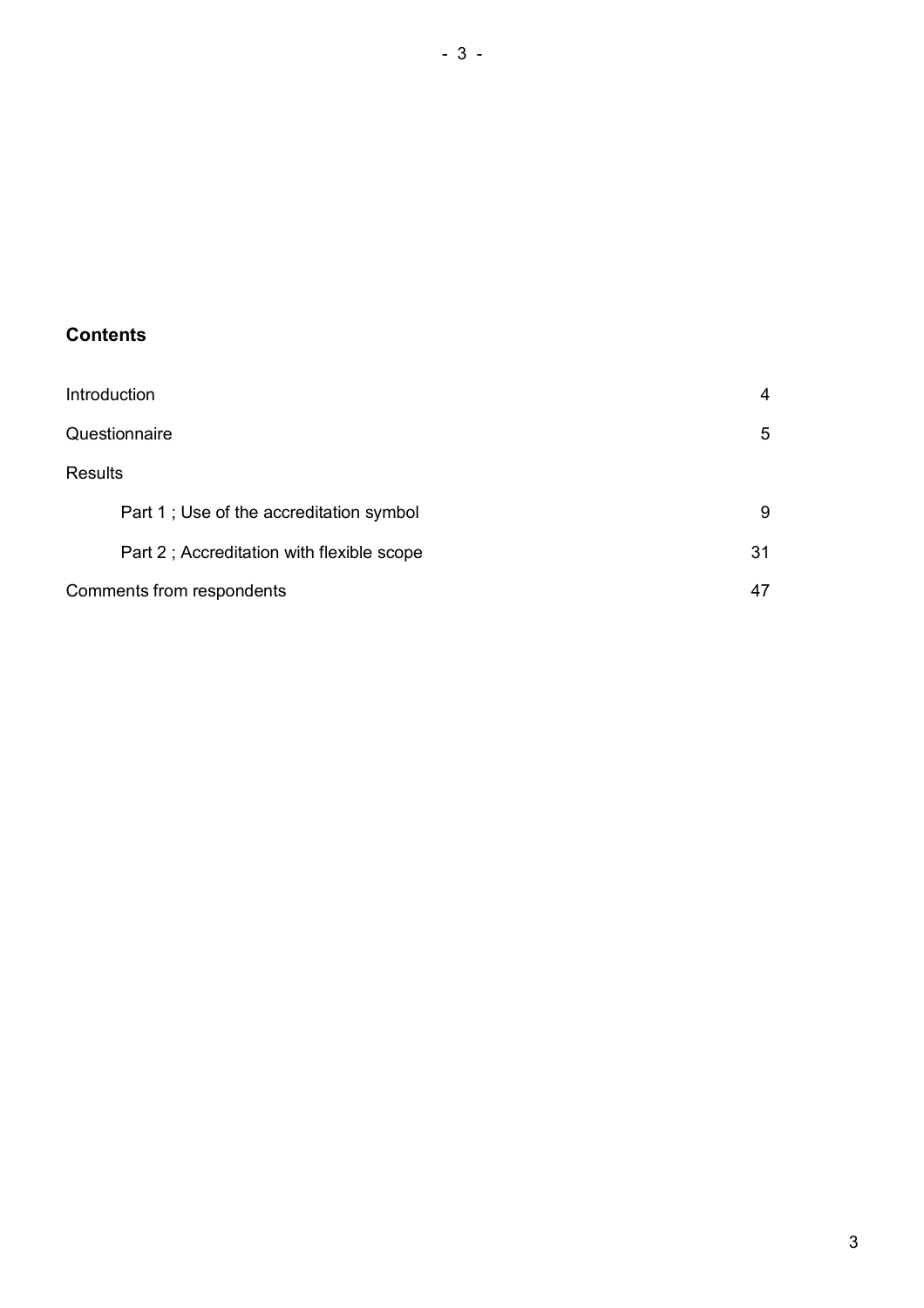At the 12<sup>th</sup> meeting of the EA Laboratory Committee held on September 12-13, 2006 in Paris - France, the EUROLAB representatives proposed to organise and conduct an inquiry to have the most reliable views of the European laboratory community on the use of the accreditation symbol by the laboratories on one hand and about the practices of the European accreditation bodies regarding the accreditation with flexible scope on the other hand.

The Technical Secretariat drafted the first version of the questionnaire form for comments. It has been addressed as such to the EUROLAB board members. A new version of the questionnaire has been discussed at the PLG meeting held in Bern - Switzerland on April 16-17, 2007.

After final improvement the questionnaire was ready for translation in different national languages and for dissemination to the national laboratory communities.

The inquiry and the questionnaire have been presented at the EA General Assembly held in Sofia – Bulgaria on May 30-31, 2007. EUROLAB asked for the collaboration of the European national accreditation bodies to circulate the questionnaire to all their national accredited laboratories.

The inquiry was officially launched on June 11, 2007. It was running till mid September 2007 in a first stage. An advance analysis of the collected data has been processed and delivered to the EA LC on October 2-3, 2007 in Istanbul – Turkey.

The collection of data was definitively closed after 2 reminders in mid November 2007.

An advance presentation of the full results has been delivered at the PLG on November 14, 2007, in Berlin – Germany and at the EA General Assembly on November 20-21 2007 in Nicosia - Cyprus.

The final report has been presented for comments to the EUROLAB board on January 17, 2008. This report has been approved by the EUROLAB General Assembly on April  $1<sup>st</sup>$ , 2008. It will go to public afterwards.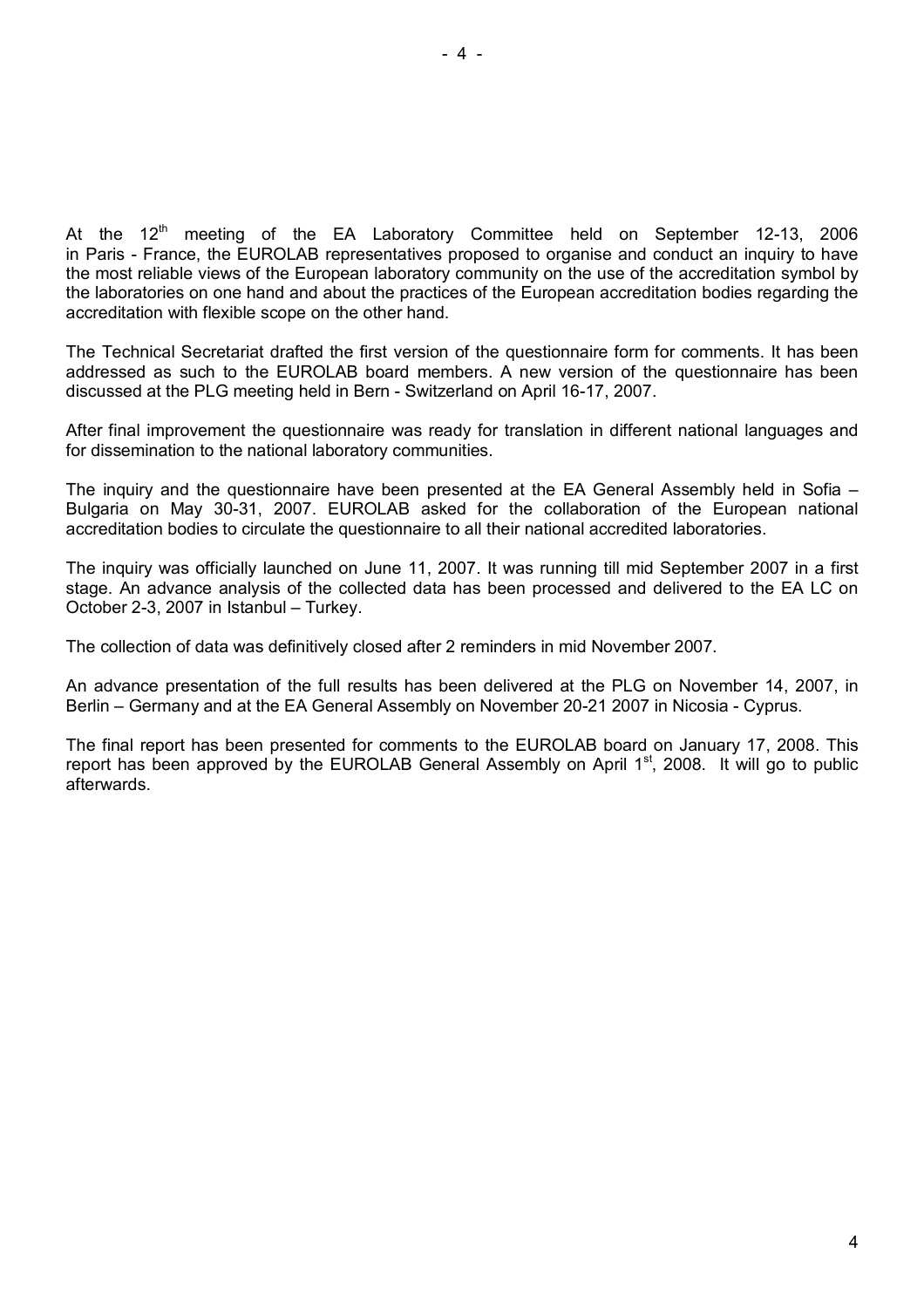# **QUESTIONNAIRE**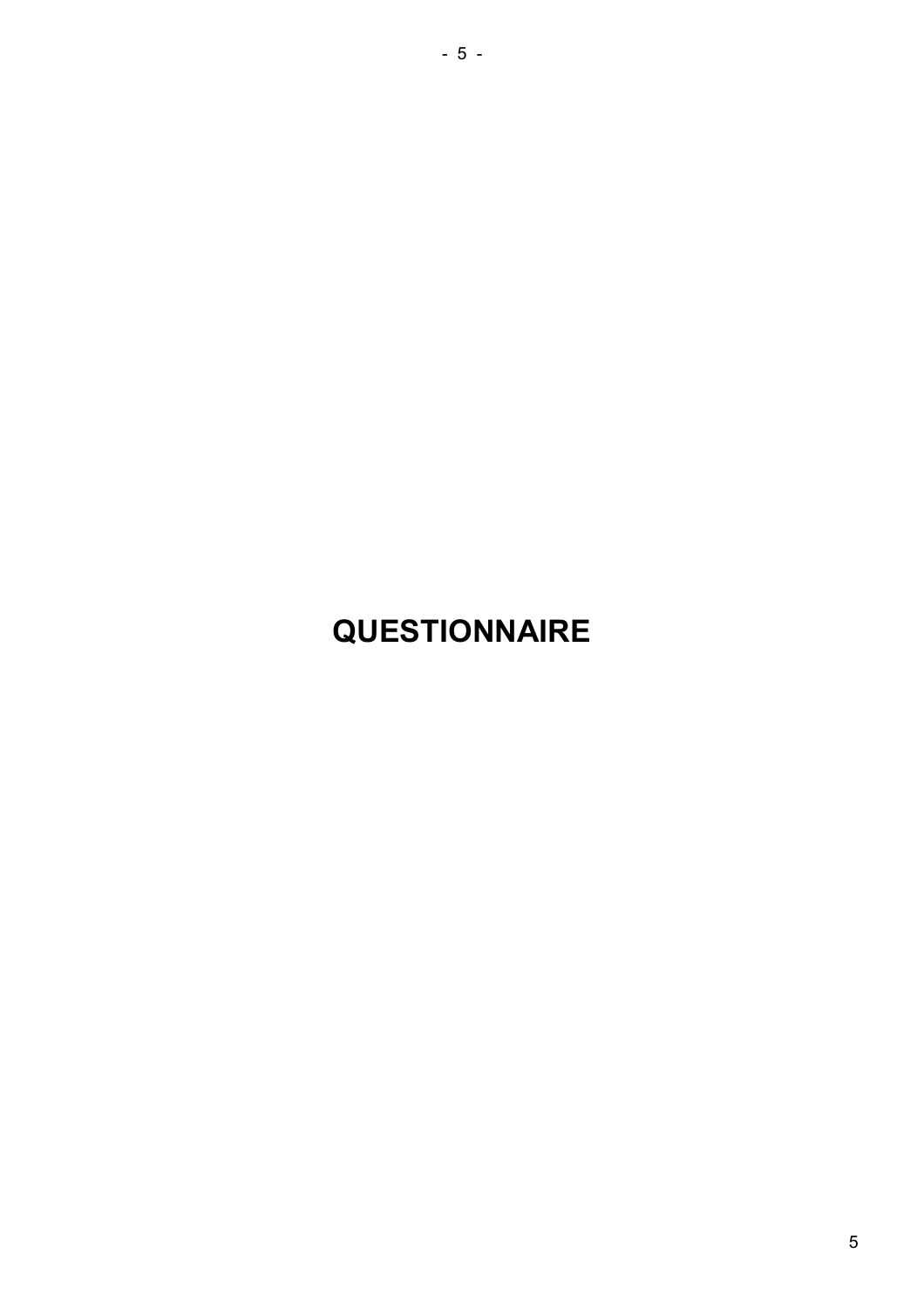EA/PLG(07)18 EL\_04\_01\_07\_128  $2007, 30.03$ 

#### INQUIRY : USE OF THE ACCREDITATION LOGO AND APPRECIATION OF THE FLEXIBLE **SCOPE IN TESTING AND CALIBRATION**

Confidentiality and non disclosure of the information is guaranteed by Eurolab.

#### Presentation of the accredited laboratories

| 1. | Name of your company                                                                    |                                          | Third party<br>In house |                                    |
|----|-----------------------------------------------------------------------------------------|------------------------------------------|-------------------------|------------------------------------|
| 2. | Name of the contact person                                                              |                                          |                         |                                    |
| З. | Country                                                                                 |                                          |                         |                                    |
| 4. | Name of your accreditation body (AB)                                                    |                                          |                         |                                    |
| 5. | Number of your different accredited units<br>(laboratory, activity, section, site, etc) |                                          |                         |                                    |
| 6. | Number of your staff                                                                    |                                          |                         |                                    |
| 7. | Is your laboratory involved in ?                                                        | • Testing<br>• Calibration               | ves i<br>ves l          | No <sub>1</sub><br>No <sub>1</sub> |
| 8. | Is your laboratory involved in other<br>conformity assessment activities ?              | • Inspection<br>• Products certification | ves l<br>ves l          | No I<br>No l                       |

#### Use of the symbol (logo with accreditation number - according to art. 3.5 ISO IEC 17011)

| 9.              | Do you know the rules of your national<br>AB about the use of the symbol?                                                      | Yes $\Box$                        |                          | No L                                       |  |
|-----------------|--------------------------------------------------------------------------------------------------------------------------------|-----------------------------------|--------------------------|--------------------------------------------|--|
| 10 <sub>1</sub> | Are the rules of your national AB clear<br>enough $?$                                                                          | Yes II                            |                          | $No$ $  $                                  |  |
| $\overline{11}$ | Does your company issue certificates or<br>reports, which are covered by your                                                  | Yes <b>N</b>                      |                          | No                                         |  |
|                 | scope of accredidation, without<br>accreditation logo?                                                                         | questions A to H                  | if answer is yes, answer | If answer is no, go directly<br>to item 12 |  |
| A               | Number of certificates or reports within<br>the scope of accreditation issues per<br>year with logo                            | $0 - 100$                         | 100-1000                 | 1000-5000<br>$+ 5000$                      |  |
| в               | Number of certificates or reports within<br>the scope of accreditation issues per<br>year without logo                         | $0 - 100$                         | 100-1000                 | 1000-5000<br>$+ 5000$                      |  |
| c               | Do certificates or reports without logo<br>differ concerning their price                                                       | <b>Yes</b>                        |                          | No l                                       |  |
|                 | Do certificates or reports without logo<br>differ concerning technical procedures                                              | <b>Yes</b>                        |                          | No I                                       |  |
| Ð               | Does your company offer these different<br>services because of                                                                 | Policy<br>Demand<br><b>Others</b> |                          | Competition<br>Requirements of the AB      |  |
| É               | Do you expect that your clients are<br>aware of the differences between<br>certificates with and without<br>accreditation logo | $Yes$                             | No I                     |                                            |  |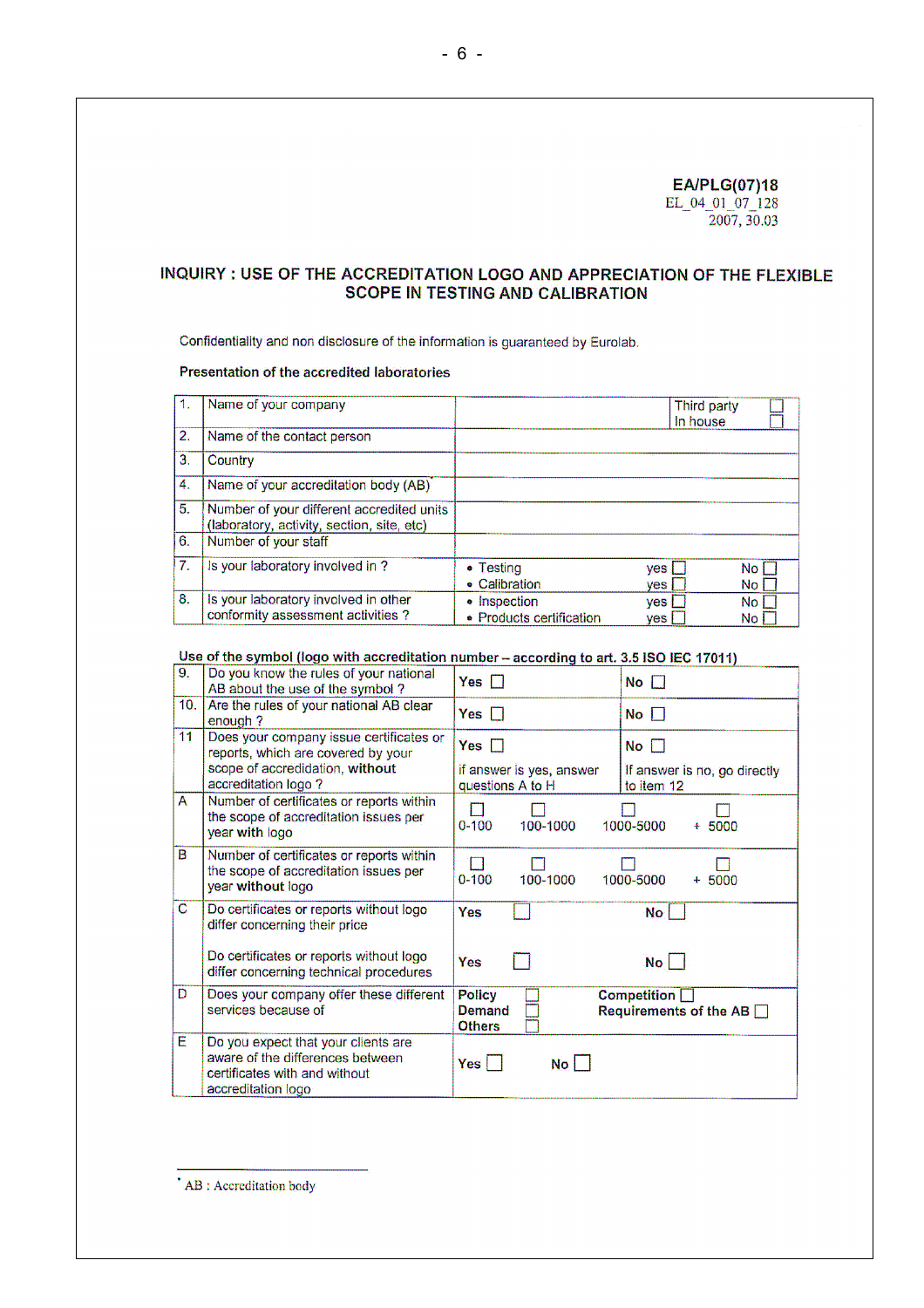|      |                                                                                                                                                                                                                                  |                   |                                                               |               | <b>EA/PLG(07)18</b><br>EL 04 01 07 128<br>2007, 30.03 |
|------|----------------------------------------------------------------------------------------------------------------------------------------------------------------------------------------------------------------------------------|-------------------|---------------------------------------------------------------|---------------|-------------------------------------------------------|
| F    | Would you accept if your AB would<br>prescribe that all certificates or reports<br>covered by the scope of accreditation<br>must be produced in full compliance with<br>ISO/IEC 17025 and issued with the<br>accreditation logo? | Yes               | No                                                            |               |                                                       |
| G    | Would you accept that your AB required<br>you to claim accreditation for all work<br>within the scope of your accreditation?                                                                                                     | Yes  <br>Comments | No <sub>1</sub>                                               |               |                                                       |
| 12.1 | Does your accreditation body assess<br>your certificates or reports that do not<br>contain the symbol?                                                                                                                           | $Yes \mid$        |                                                               | No l          |                                                       |
| 13.  | Does your customer accept your<br>certificates or reports without symbol?                                                                                                                                                        | Yes               |                                                               | No            |                                                       |
| 14.  | Other compulsory information to produce<br>together with the logo                                                                                                                                                                | ۰<br>Date         | Reference of the scope<br>Site of the laboratory<br>Testing I | / Calibration |                                                       |

#### **Flexible Scope**

| 15. | Does your national AB accept to deliver<br>accreditation with flexible scope?        | Yes $\Box$                                                                                                                                                                  | No <sub>1</sub> |                        | Don't know n                                                                     |                           |
|-----|--------------------------------------------------------------------------------------|-----------------------------------------------------------------------------------------------------------------------------------------------------------------------------|-----------------|------------------------|----------------------------------------------------------------------------------|---------------------------|
| 16. | Are you aware of how to obtain a flexible<br>scope of accreditation?                 | Yes $\Box$                                                                                                                                                                  | No <sub>1</sub> |                        |                                                                                  | Not interested <b>Not</b> |
| 17. | Do AB documents to evaluate the flexible<br>scope exist?                             | $Yes \Box$                                                                                                                                                                  | No <sub>1</sub> |                        | Don't know $\Box$                                                                |                           |
| 18. | Do your organisation has competency to<br>develop or adapt test methods?             | $Yes \Box$                                                                                                                                                                  |                 | No <sub>1</sub>        |                                                                                  |                           |
| 19. | Are you accredited with a flexible scope?                                            | $Yes \Box$                                                                                                                                                                  |                 | No <sub>1</sub>        |                                                                                  |                           |
|     |                                                                                      | For testing $\Box$                                                                                                                                                          |                 | I don't want to $\Box$ |                                                                                  |                           |
|     |                                                                                      | For calibration                                                                                                                                                             |                 | $l$ can't              |                                                                                  |                           |
| 20. | Date of your accreditation with flexible<br>scope ?                                  | 2003-2004                                                                                                                                                                   |                 | 2005-2006              |                                                                                  | in progress               |
| 21. | Did your laboratory already use the<br>opportunity of the flexible scope ?           | $Yes \Box$                                                                                                                                                                  |                 |                        |                                                                                  | No FT                     |
|     |                                                                                      | how many documents issued with                                                                                                                                              |                 |                        |                                                                                  |                           |
|     |                                                                                      | П                                                                                                                                                                           |                 |                        |                                                                                  |                           |
|     |                                                                                      | 0/100<br>100/1000                                                                                                                                                           |                 | 1000/5000+ 5000        |                                                                                  |                           |
| 22. | How your customer could be informed that<br>you should perform tests with a flexible | By your AB                                                                                                                                                                  |                 |                        |                                                                                  |                           |
|     | scope ?                                                                              | By your laboratory                                                                                                                                                          |                 |                        |                                                                                  |                           |
|     |                                                                                      | <b>Upon request</b>                                                                                                                                                         |                 |                        |                                                                                  |                           |
| 23. | Are you satisfied with the procedures<br>applied by your AB for flexible scope.      | why?<br>• Expression of the scopes<br>• Rules of the audit<br>• Number of days of audit.<br>• Frequency between audits<br>· Harmonization between<br>different laboratories |                 |                        | <b>No</b><br><b>yes</b><br>yes  <br>No:<br>No<br>yes  <br>No f<br>$\mathsf{ves}$ |                           |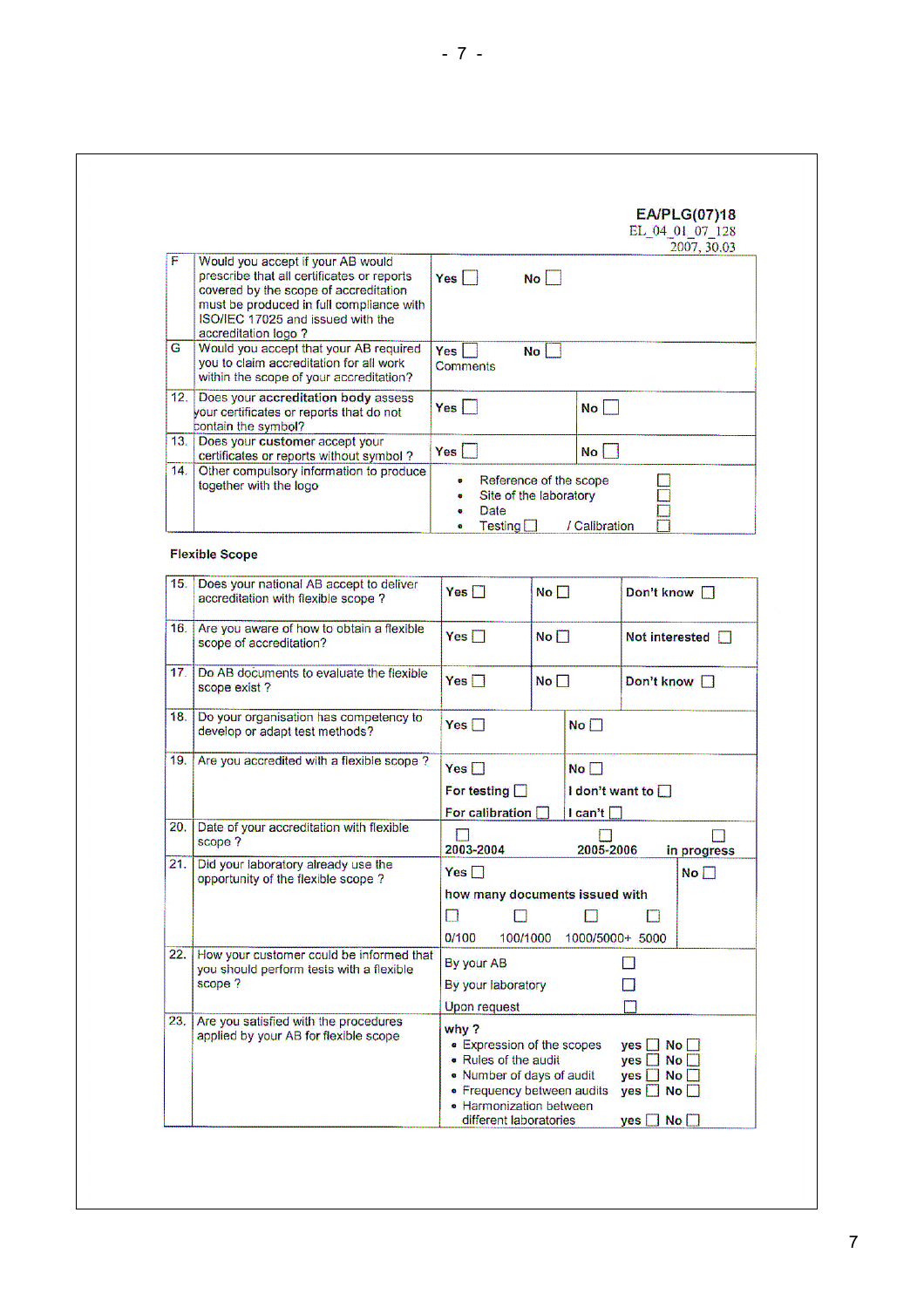| Disadvantages shown by flexible scope of<br>25.<br>• More expensive<br>accreditation<br>. Loss of visibility of the scope<br>Please feel free to add some comments<br>Maria Serrano, thank you very much in anticipation.<br>Please send the completed inquiry by mail to: inquiryeurolab@Ine.fr | 24. Advantages shown by flexible scope of<br>accreditation | EL_04_01_07_128<br>2007, 30.03<br>• More customers<br>• Shorter delay<br>• Better reactivity to new requests and tenders<br>. Ability to test according to draft standards<br>• Better recognition of the development |
|--------------------------------------------------------------------------------------------------------------------------------------------------------------------------------------------------------------------------------------------------------------------------------------------------|------------------------------------------------------------|-----------------------------------------------------------------------------------------------------------------------------------------------------------------------------------------------------------------------|
|                                                                                                                                                                                                                                                                                                  |                                                            |                                                                                                                                                                                                                       |
|                                                                                                                                                                                                                                                                                                  |                                                            |                                                                                                                                                                                                                       |
|                                                                                                                                                                                                                                                                                                  |                                                            |                                                                                                                                                                                                                       |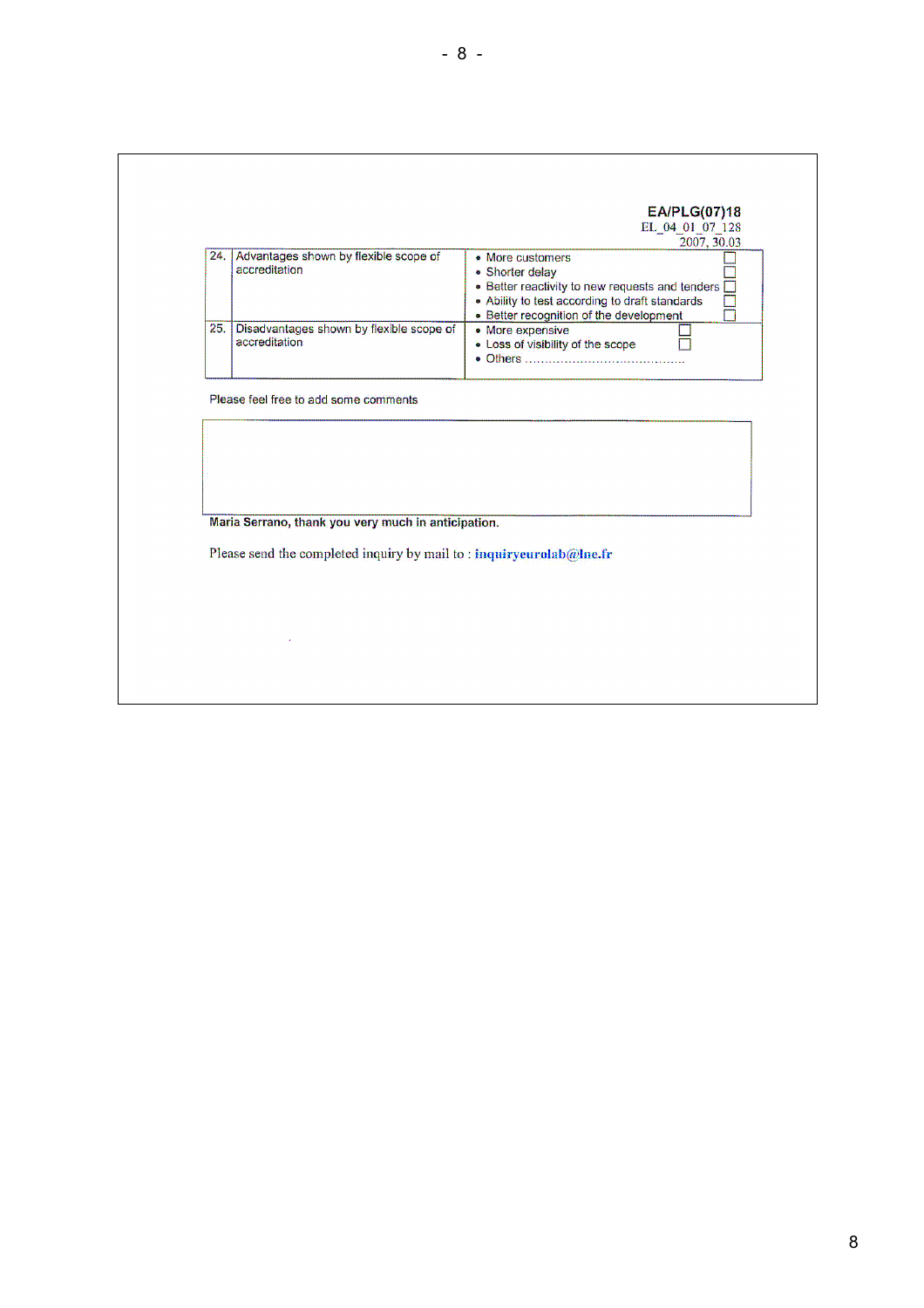# **USE OF THE ACCREDITATION SYMBOL**

**PART 1**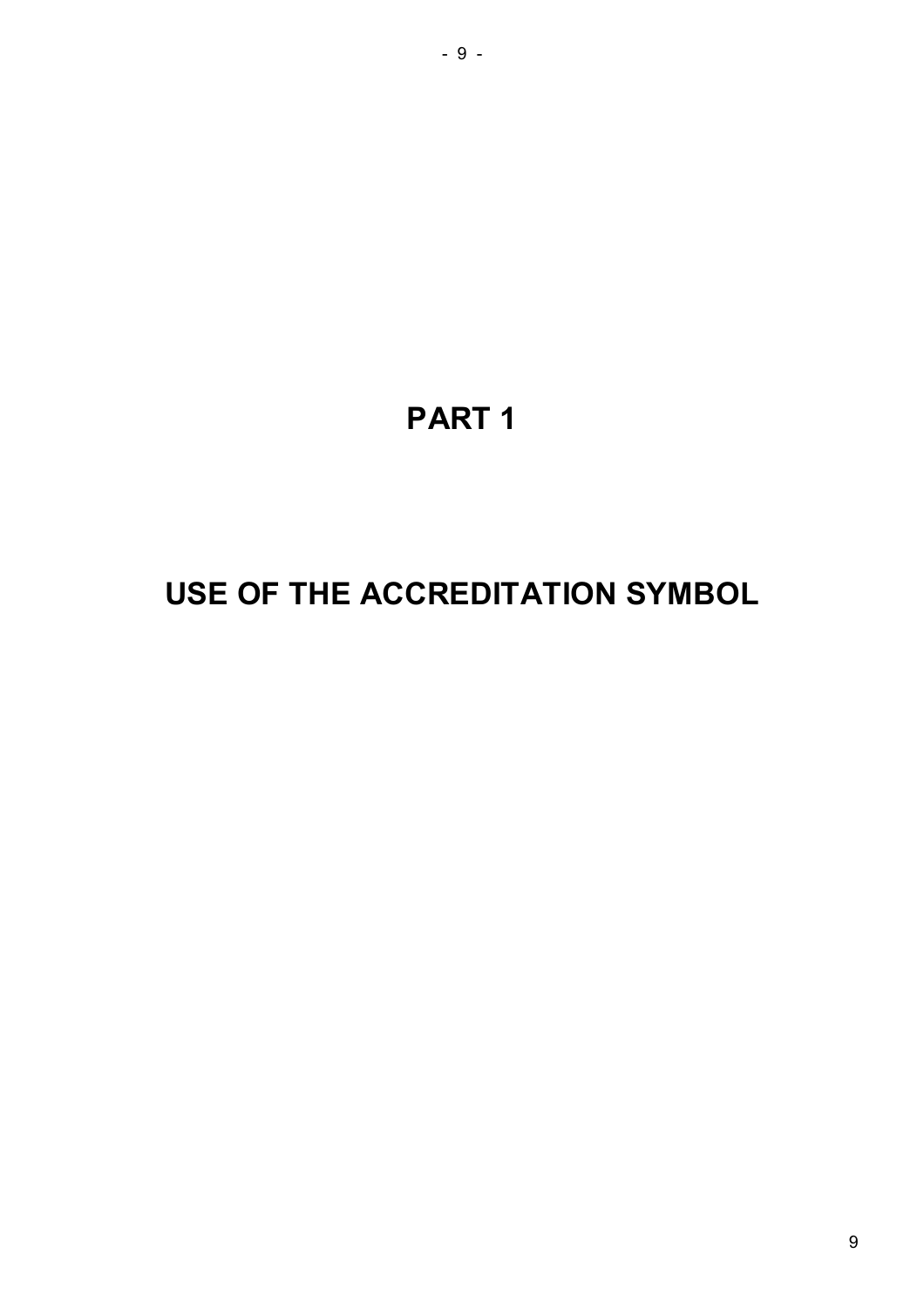| <b>COUNTRIES</b>       | <b>TESTING</b> | <b>CALIBRATION</b> |
|------------------------|----------------|--------------------|
| <b>AUSTRIA</b>         | 18             | 4                  |
| <b>BELGIUM</b>         | 16             | 3                  |
| <b>CHINA</b>           | 1              | $\overline{0}$     |
| <b>CYPRUS</b>          | $\overline{2}$ |                    |
| <b>CZECH REPUBLIC</b>  | 17             | 3                  |
| <b>DENMARK</b>         | $\overline{2}$ | ÷                  |
| <b>FINLAND</b>         | 4              | $\overline{2}$     |
| <b>FRANCE</b>          | 183            | 49                 |
| <b>FYROM</b>           | 1              | 0                  |
| <b>GERMANY</b>         | 89             | 42                 |
| <b>GREECE</b>          | 35             | 10                 |
| <b>ICELAND</b>         | 1              | 1                  |
| <b>LATVIA</b>          | 22             | $\overline{0}$     |
| <b>MADAGASCAR</b>      | 1              |                    |
| <b>POLAND</b>          | 55             | 9                  |
| <b>PORTUGAL</b>        | 61             | 13                 |
| <b>SLOVAK REPUBLIC</b> | 8              | 3                  |
| <b>SLOVENIA</b>        | 23             | $\overline{2}$     |
| <b>SPAIN</b>           | 97             | 37                 |
| <b>SWEDEN</b>          | 93             | 31                 |
| <b>SWITZERLAND</b>     | 127            | 29                 |
| THE NETHERLANDS        | 11             | 3                  |
| <b>TUNISIA</b>         | 1              |                    |
| <b>UNITED KINGDOM</b>  | 44             | 16                 |
| <b>TOTAL</b>           | $912*$         | $257*$             |

### **INVOLVEMENT OF THE LABORATORIES (1044 responses received from 24 countries)**

(\*) some laboratories have both activities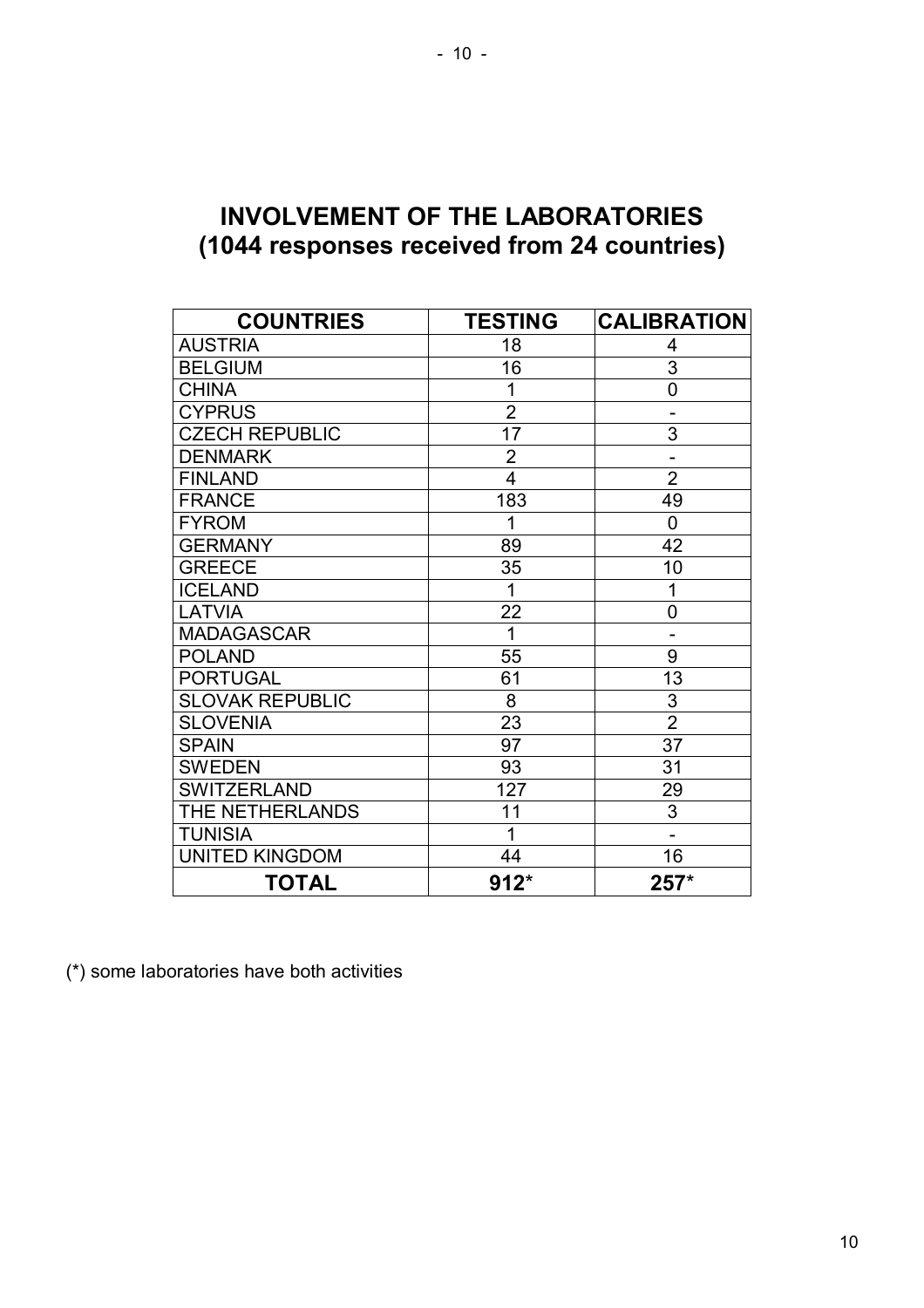**Involvement of the laboratories (all countries, from 1044 responses received)**

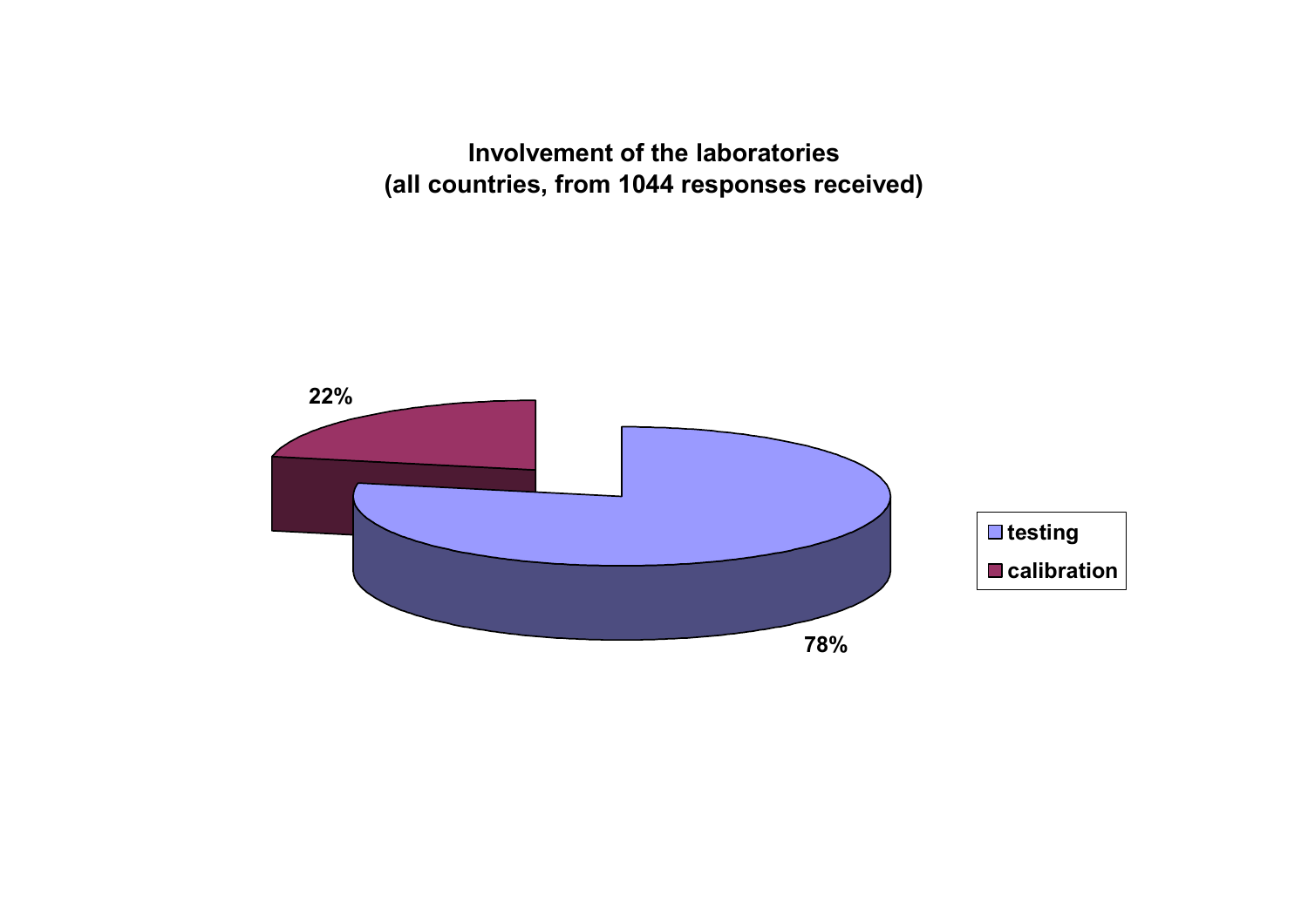### **Involvement of the laboratories (per country, for a total of 1044 responses received)**

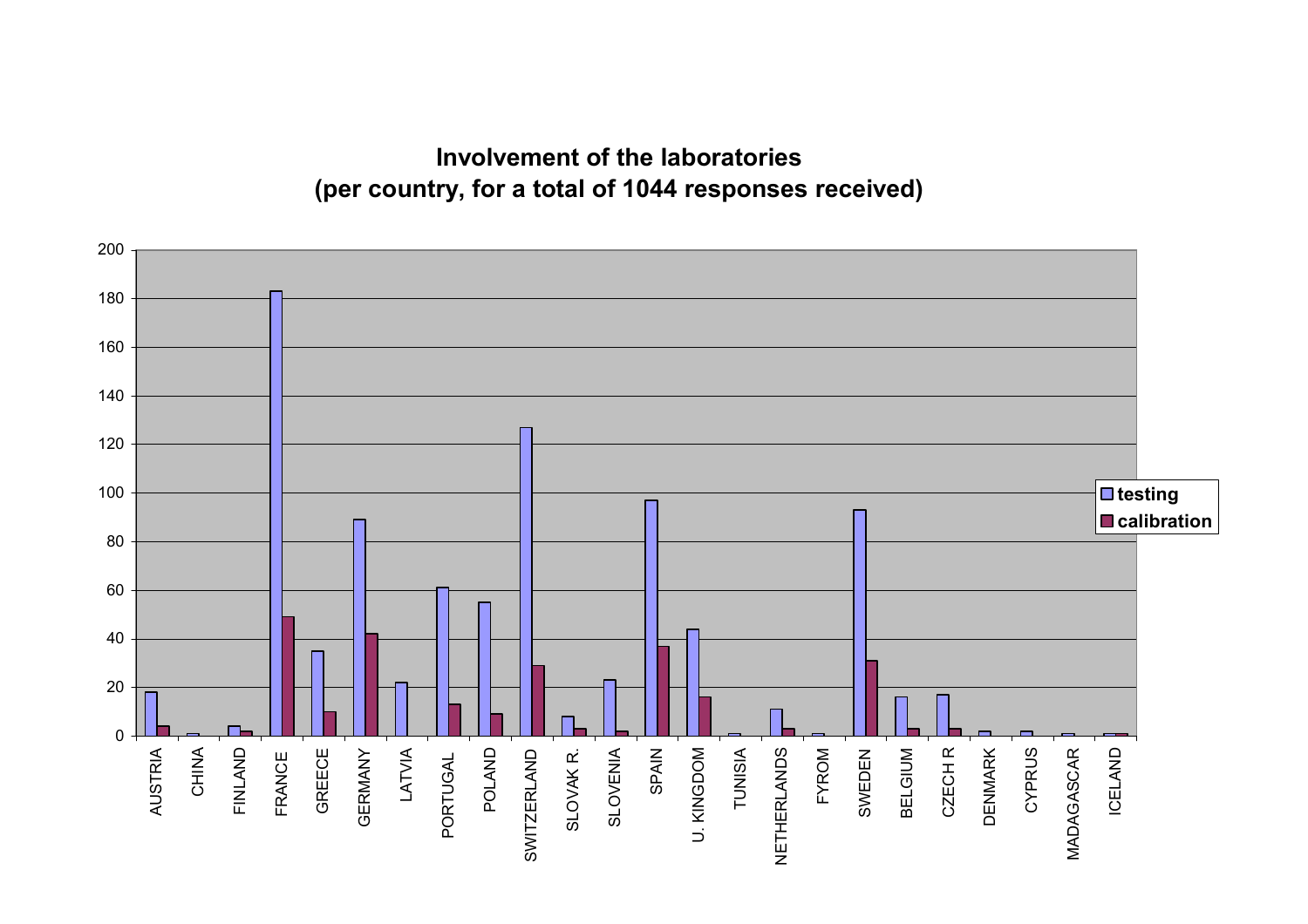### **HOW ARE PERCEIVED THE RULES OF THE ACCREDITATION BODY ?**

| <b>COUNTRIES</b>   | <b>CLEAR RULES</b> | <b>RULES NOT</b><br><b>CLEAR</b> |
|--------------------|--------------------|----------------------------------|
| <b>AUSTRIA</b>     | 14                 | 2                                |
| <b>CHINA</b>       | 1                  | 0                                |
| <b>FINLAND</b>     | 3                  | 1                                |
| <b>FRANCE</b>      | 201                | 19                               |
| <b>GREECE</b>      | 38                 | 3                                |
| <b>GERMANY</b>     | 97                 | 8                                |
| <b>LATVIA</b>      | 21                 | 1                                |
| <b>PORTUGAL</b>    | 60                 | 1                                |
| <b>POLAND</b>      | 56                 | 1                                |
| <b>SWITZERLAND</b> | 116                | 3                                |
| <b>SLOVAK R.</b>   | 9                  | 0                                |
| <b>SLOVENIA</b>    | 19                 | 5                                |
| <b>SPAIN</b>       | 99                 | 12                               |
| <b>U. KINGDOM</b>  | 41                 | $\overline{7}$                   |
| <b>TUNISIA</b>     | 1                  |                                  |
| <b>NETHERLANDS</b> | 8                  | $\overline{2}$                   |
| <b>FYROM</b>       | 1                  | $\overline{0}$                   |
| <b>SWEDEN</b>      | 110                | 4                                |
| <b>BELGIUM</b>     | $\overline{2}$     |                                  |
| <b>CZECH R</b>     | 17                 |                                  |
| <b>DENMARK</b>     | 3                  |                                  |
| <b>CYPRUS</b>      | $\overline{2}$     |                                  |
| <b>MADAGASCAR</b>  | 1                  |                                  |
| <b>ICELAND</b>     | 1                  |                                  |
| TOTAL              | 921                | 69                               |

### **(1044 responses received from 24 countries)**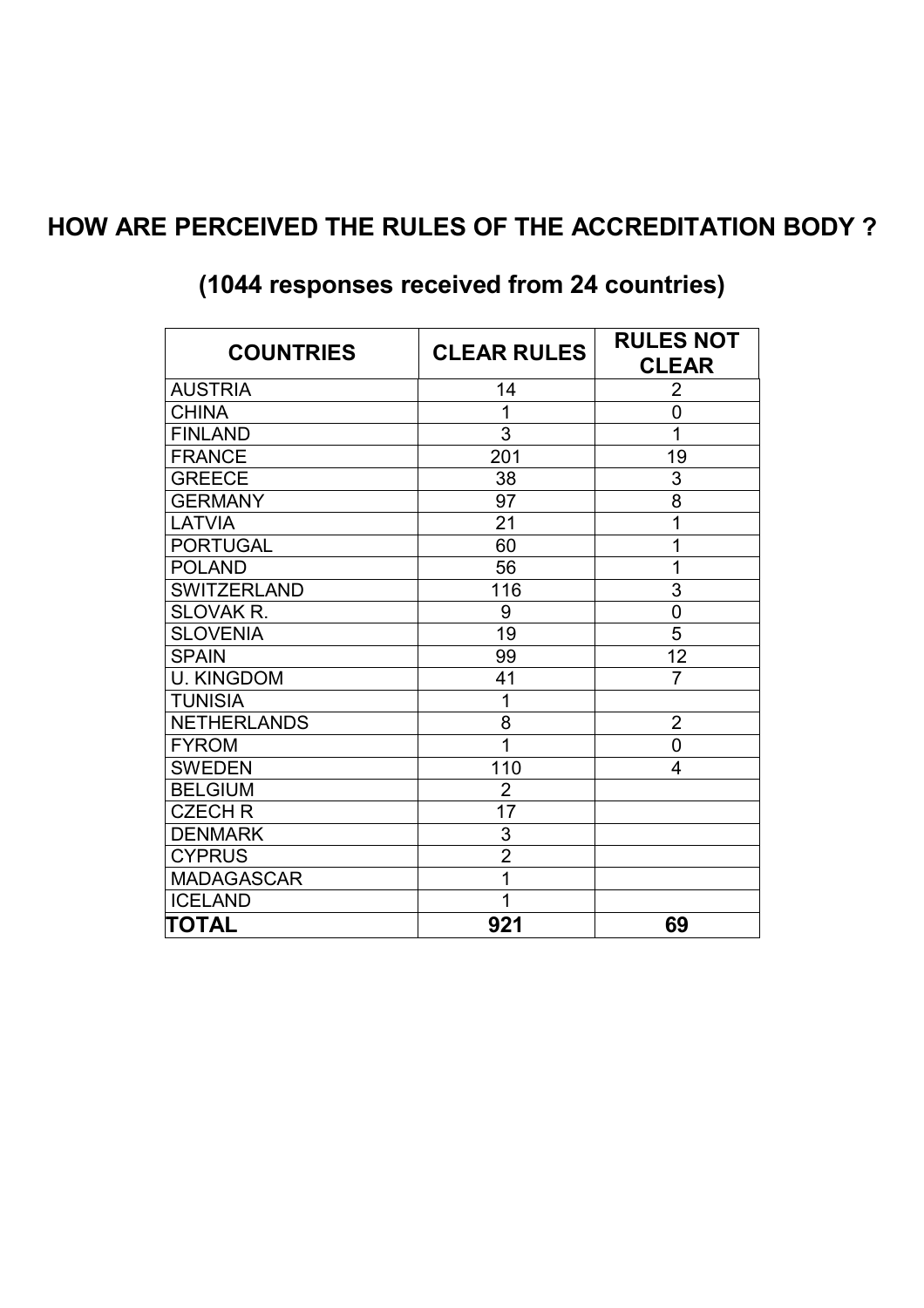**How are perceived the rules of the accreditation body ? (for the 1044 answers received)**

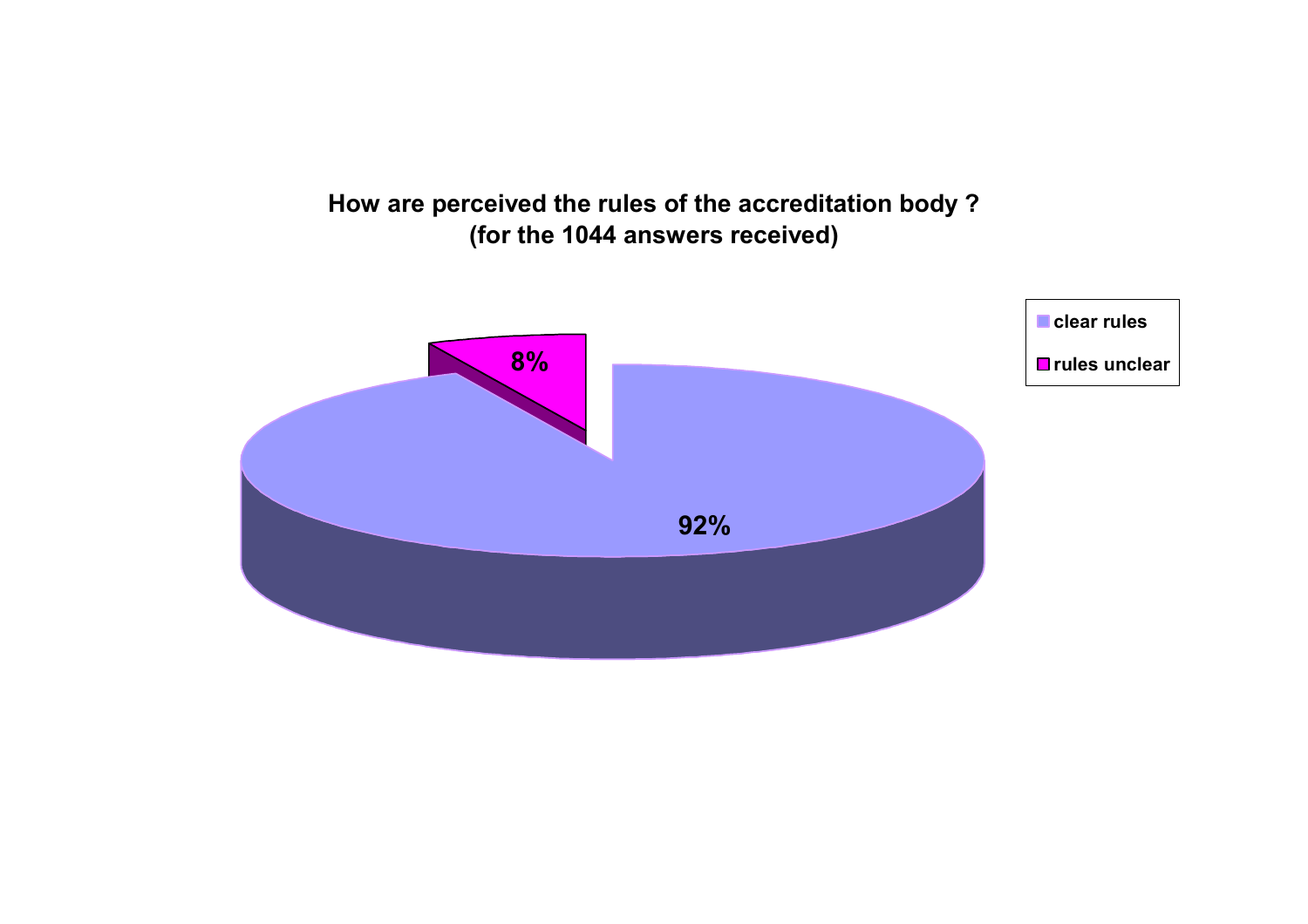**How are perceived the rules of the accreditation body ? (per country, for the 1044 answers received)**

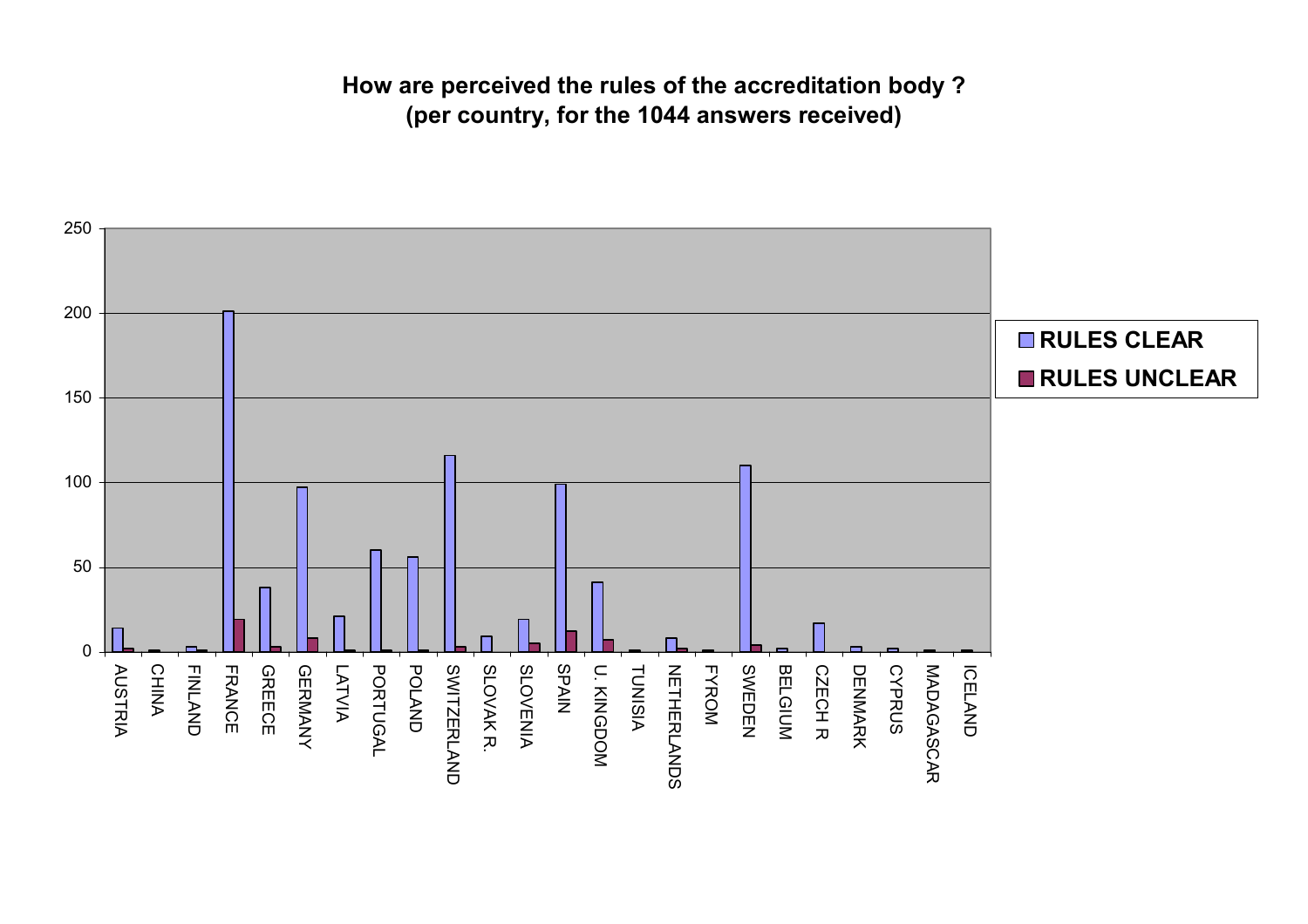### **COMPANIES ISSUING OR NOT ISSUING CERTIFICATES OR REPORTS COVERED BY THE SCOPE OF ACCREDITATION WITHOUT ACCREDITATION LOGO**

### **(1044 responses received from 24 countries)**

| <b>COUNTRIES</b>   | <b>ISSUING</b><br><b>DOCUMENTS</b><br><b>Without</b><br>accreditation logo<br>covered by the<br>scope of<br>accreditation | <b>NOT ISSUING</b><br><b>DOCUMENTS</b><br><b>Without accreditation</b><br>logo covered by the<br>scope of<br>accreditation |
|--------------------|---------------------------------------------------------------------------------------------------------------------------|----------------------------------------------------------------------------------------------------------------------------|
| <b>AUSTRIA</b>     | 6                                                                                                                         | 10                                                                                                                         |
| <b>BELGIUM</b>     | 1                                                                                                                         | $\overline{2}$                                                                                                             |
| <b>CHINA</b>       | $\overline{0}$                                                                                                            | 1                                                                                                                          |
| <b>CYPRUS</b>      | 1                                                                                                                         | 1                                                                                                                          |
| <b>CZECHR</b>      | 8                                                                                                                         | 10                                                                                                                         |
| <b>DENMARK</b>     | $\overline{2}$                                                                                                            | 1                                                                                                                          |
| <b>FINLAND</b>     | $\overline{2}$                                                                                                            | $\overline{2}$                                                                                                             |
| <b>FRANCE</b>      | 100                                                                                                                       | 95                                                                                                                         |
| <b>FYROM</b>       | $\overline{0}$                                                                                                            | 1                                                                                                                          |
| <b>GERMANY</b>     | 51                                                                                                                        | 57                                                                                                                         |
| <b>GREECE</b>      | 18                                                                                                                        | 22                                                                                                                         |
| <b>ICELAND</b>     | 1                                                                                                                         |                                                                                                                            |
| <b>LATVIA</b>      | 13                                                                                                                        | 9                                                                                                                          |
| <b>MADAGASCAR</b>  |                                                                                                                           | 1                                                                                                                          |
| <b>NETHERLANDS</b> | $\overline{4}$                                                                                                            | 6                                                                                                                          |
| <b>POLAND</b>      | 30                                                                                                                        | 26                                                                                                                         |
| <b>PORTUGAL</b>    | 10                                                                                                                        | 53                                                                                                                         |
| <b>SLOVAK R.</b>   | 5                                                                                                                         | 0                                                                                                                          |
| <b>SLOVENIA</b>    | $6\phantom{1}$                                                                                                            | 18                                                                                                                         |
| <b>SPAIN</b>       | 30                                                                                                                        | 83                                                                                                                         |
| <b>SWEDEN</b>      | 35                                                                                                                        | 80                                                                                                                         |
| <b>SWITZERLAND</b> | 46                                                                                                                        | 76                                                                                                                         |
| <b>TUNISIA</b>     |                                                                                                                           | 1                                                                                                                          |
| <b>U. KINGDOM</b>  | 15                                                                                                                        | 35                                                                                                                         |
| <b>TOTAL</b>       | 384                                                                                                                       | 590                                                                                                                        |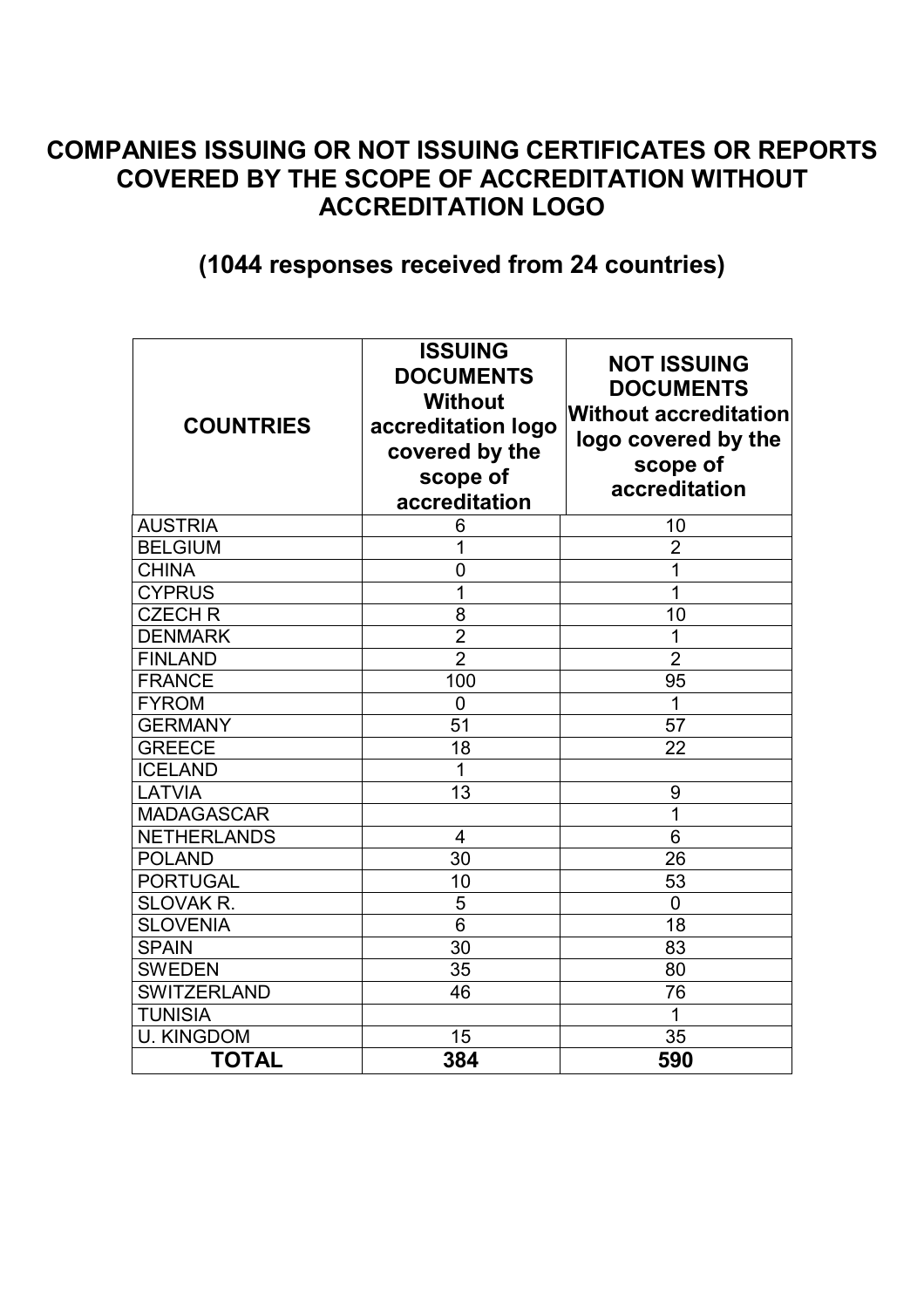### **Does your company issue certificates covered by the scope of accreditation without logo ? (all countries 1044 inquiries received - 974 answers - 70 no answer)**

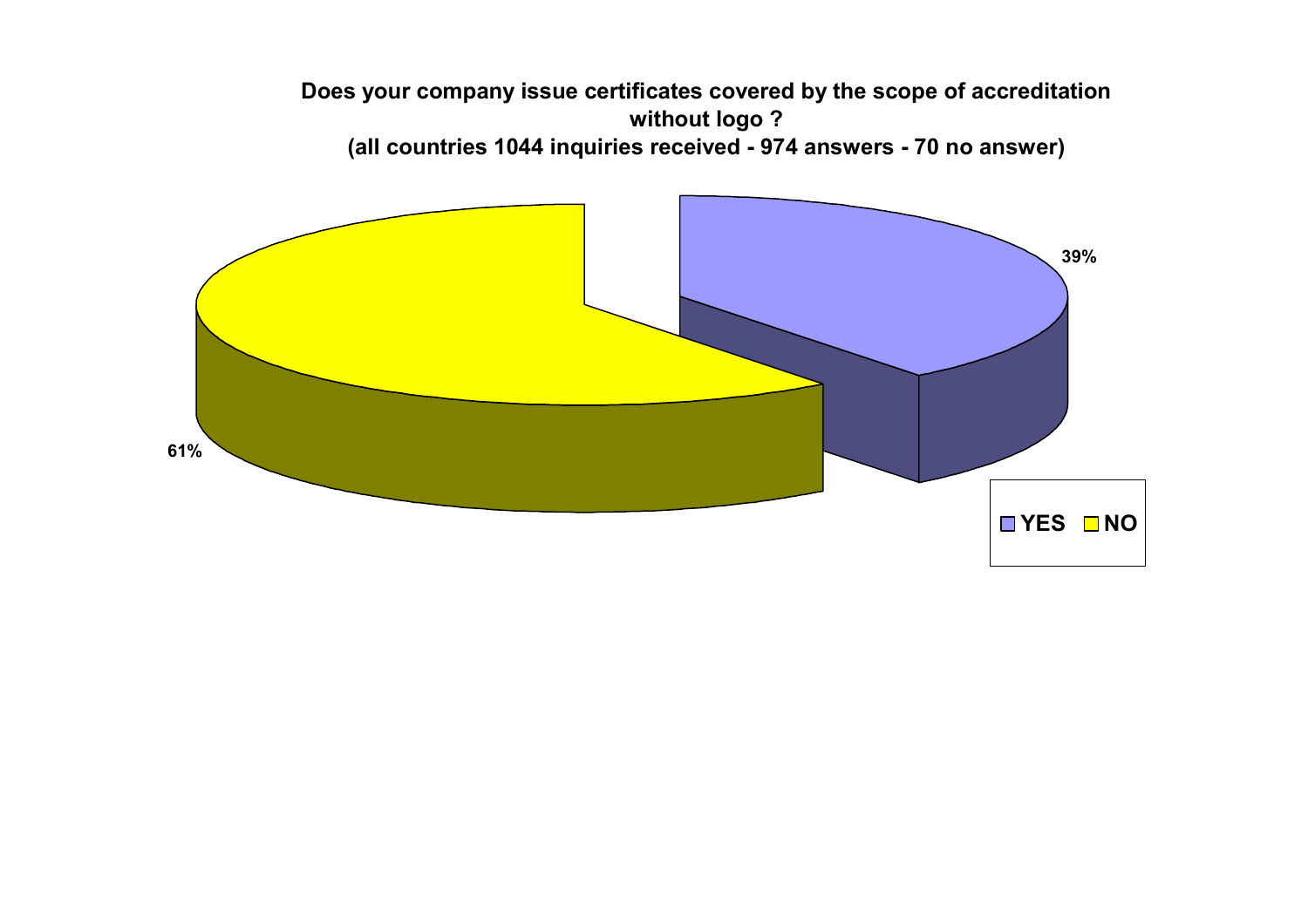

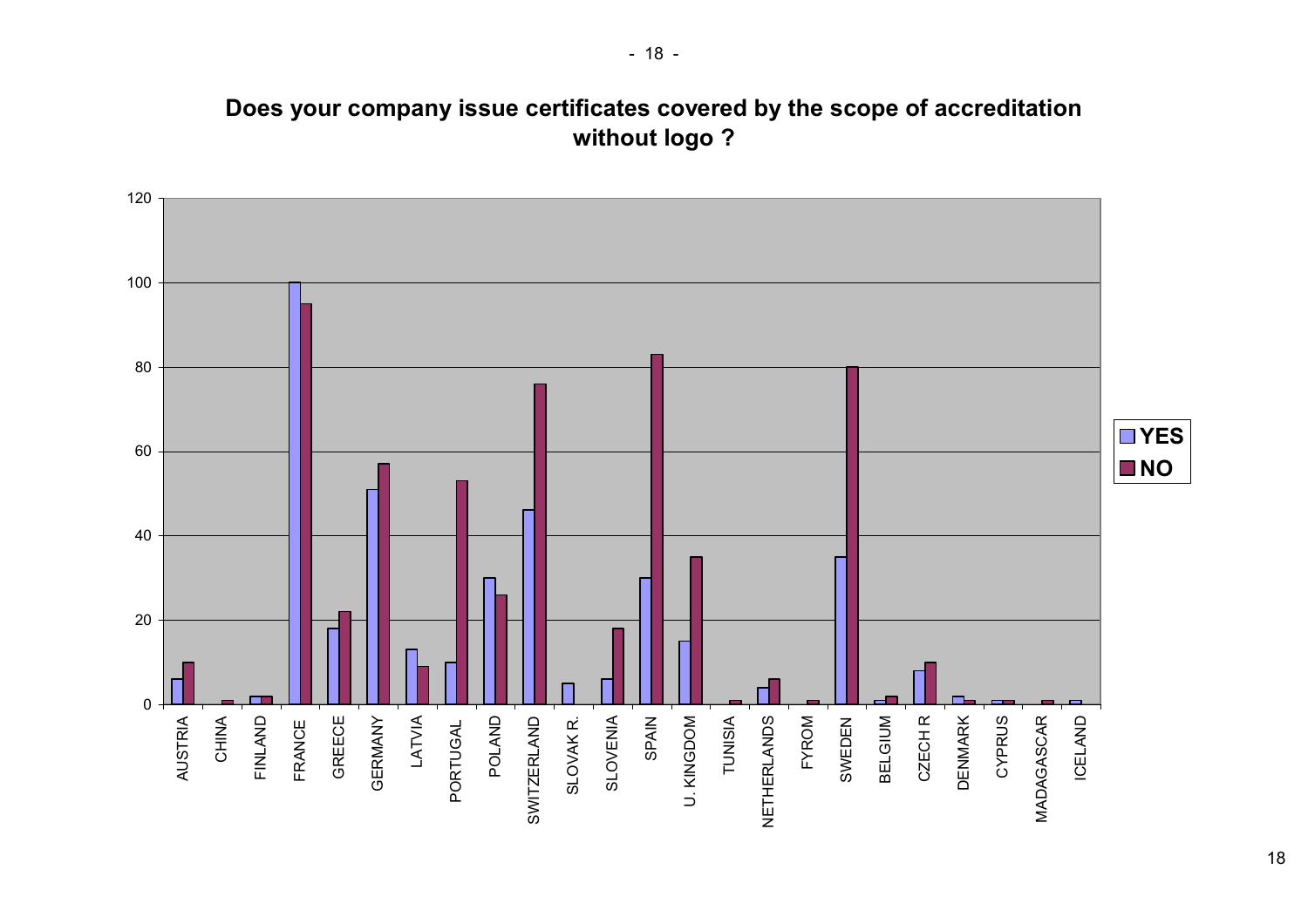### **NUMBER OF CERTIFICATES OR REPORTS ISSUED PER YEAR, WITHIN THE SCOPE OF ACCREDITATION, WITH LOGO**

### **(1044 responses received from 24 countries)**

| <b>COUNTRIES</b>   | <b>NUMBER OF</b><br><b>DOCUMENTS</b> | <b>NUMBER OF</b><br><b>DOCUMENTS</b> | <b>NUMBER OF</b><br><b>DOCUMENTS</b> | <b>NUMBER OF</b><br><b>DOCUMENTS</b> |
|--------------------|--------------------------------------|--------------------------------------|--------------------------------------|--------------------------------------|
|                    | 0 TO 100                             | 100 TO 1000                          | 1000 TO 5000                         | <b>5000 AND</b><br><b>OVER</b>       |
| <b>AUSTRIA</b>     | 1                                    | 2                                    | 1                                    |                                      |
| <b>BELGIUM</b>     |                                      | $\overline{1}$                       |                                      |                                      |
| <b>CHINA</b>       | $\mathbf 0$                          | $\overline{0}$                       | $\mathbf 0$                          | $\mathbf 0$                          |
| <b>CYPRUS</b>      | 1                                    |                                      |                                      |                                      |
| <b>CZECHR</b>      | 6                                    | 1                                    | 1                                    |                                      |
| <b>DENMARK</b>     | 1                                    | 1                                    |                                      |                                      |
| <b>FINLAND</b>     | 1                                    | 1                                    | 1                                    |                                      |
| <b>FRANCE</b>      | 40                                   | 31                                   | 26                                   | 31                                   |
| <b>FYROM</b>       | $\overline{0}$                       | $\overline{0}$                       | $\overline{0}$                       | $\overline{0}$                       |
| <b>GERMANY</b>     | 31                                   | 12                                   | $\overline{7}$                       | $\overline{2}$                       |
| <b>GREECE</b>      | 11                                   | $\overline{4}$                       | $\overline{2}$                       |                                      |
| <b>ICELAND</b>     |                                      |                                      | 1                                    |                                      |
| LATVIA             | 3                                    | $\overline{4}$                       | $\overline{3}$                       | 3                                    |
| <b>MADAGASCAR</b>  |                                      |                                      |                                      |                                      |
| <b>NETHERLANDS</b> | $\overline{2}$                       |                                      |                                      | $\overline{2}$                       |
| <b>POLAND</b>      | $\overline{7}$                       | 11                                   | 7                                    | 6                                    |
| <b>PORTUGAL</b>    | 3                                    | $\overline{\mathbf{4}}$              | 4                                    | $\overline{2}$                       |
| <b>SLOVAK R.</b>   | $\overline{2}$                       | $\overline{2}$                       | 1                                    | $\overline{0}$                       |
| <b>SLOVENIA</b>    | $\overline{2}$                       |                                      | $\overline{2}$                       | 1                                    |
| <b>SPAIN</b>       | $\overline{9}$                       | 16                                   | $\overline{3}$                       | $\overline{\mathbf{4}}$              |
| <b>SWEDEN</b>      | 14                                   | 12                                   | $\overline{7}$                       | 6                                    |
| <b>SWITZERLAND</b> | 15                                   | 23                                   | 8                                    | $\overline{7}$                       |
| <b>TUNISIA</b>     |                                      |                                      |                                      |                                      |
| <b>U. KINGDOM</b>  | 5                                    | $\overline{7}$                       | 3                                    | 3                                    |
| <b>TOTAL</b>       | 154                                  | 132                                  | 77                                   | 68                                   |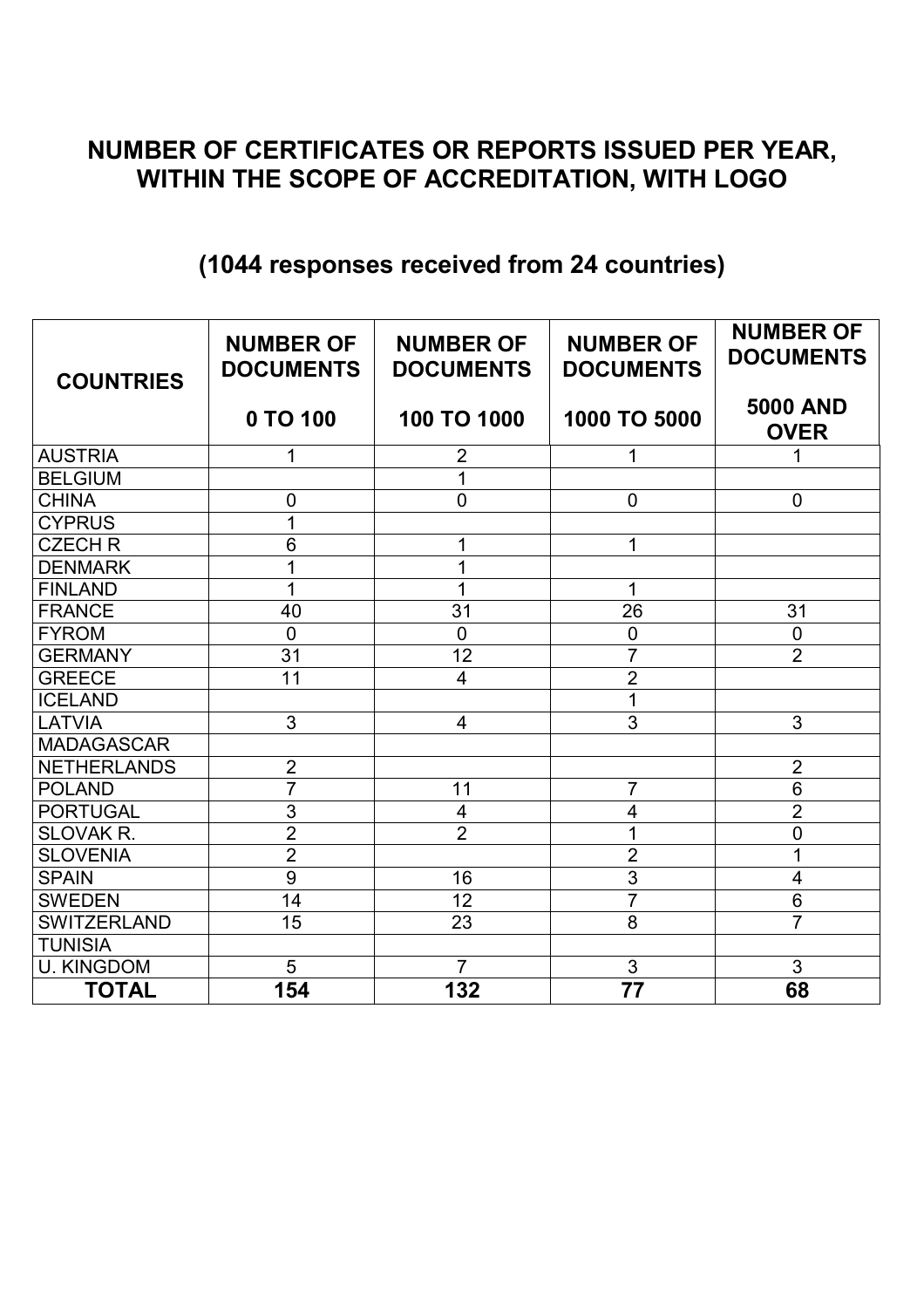**Number of certificates issued per year and per country with logo**

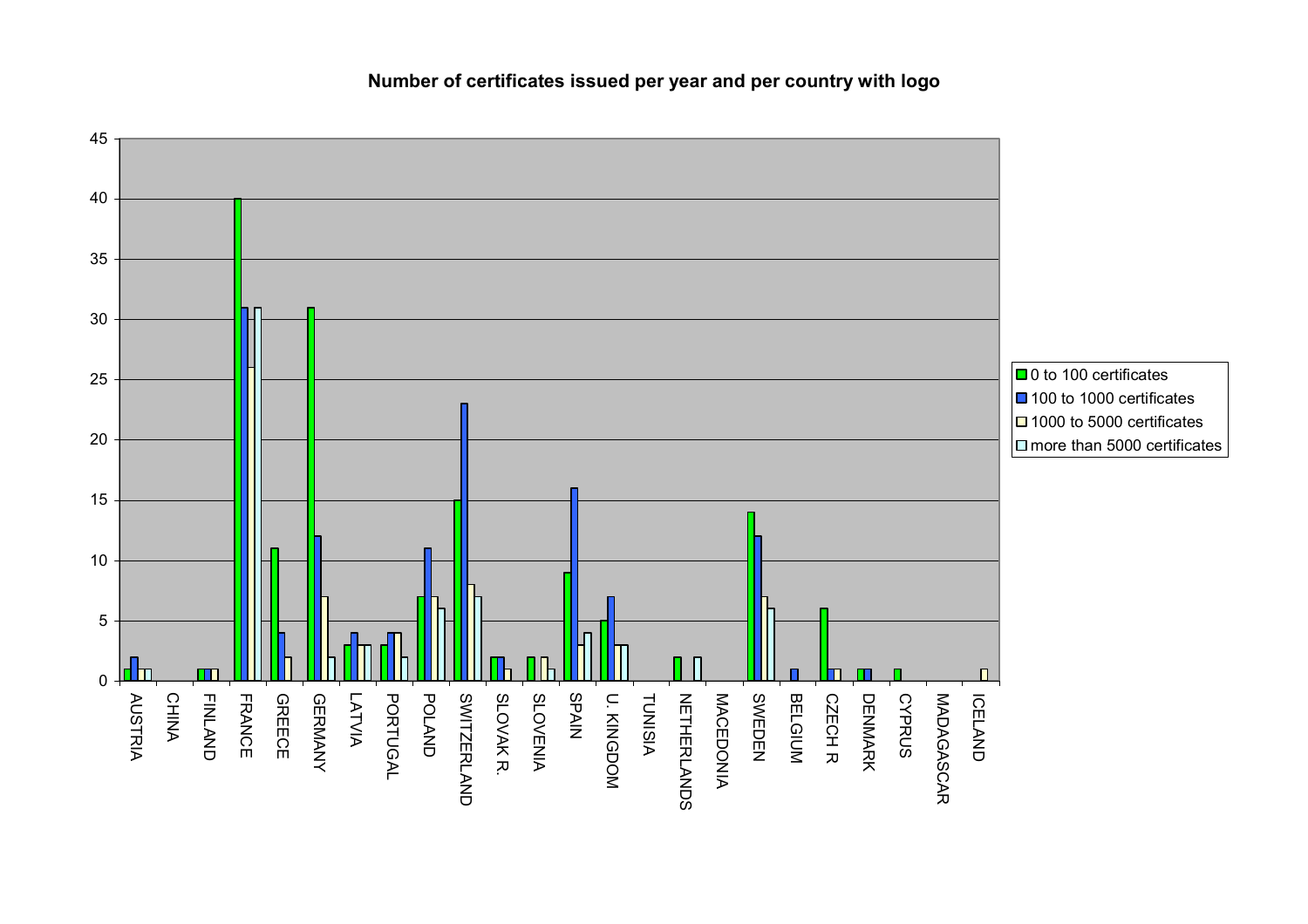### **MAIN REASONS WHY COMPANIES PROPOSE THESE DIFFERENT SERVICES**

| <b>COUNTRIES</b>   | <b>POLICY</b>  | <b>DEMAND</b>  | <b>OTHERS</b>   | <b>COMPETITION</b> | <b>AB</b><br><b>REQUIREMENTS</b> |
|--------------------|----------------|----------------|-----------------|--------------------|----------------------------------|
| <b>AUSTRIA</b>     |                | 5              | 1               | 1                  | $\overline{2}$                   |
| <b>BELGIUM</b>     |                | 1              |                 |                    |                                  |
| <b>CHINA</b>       | 0              | 0              | $\mathbf 0$     | $\mathbf 0$        | $\mathbf 0$                      |
| <b>CYPRUS</b>      | 1              |                |                 |                    |                                  |
| <b>CZECH R</b>     |                | 4              | 5               |                    | 1                                |
| <b>DENMARK</b>     |                | 1              |                 |                    | 1                                |
| <b>FINLAND</b>     |                |                | $\overline{2}$  |                    |                                  |
| <b>FRANCE</b>      | 38             | 67             | 46              | 11                 | 25                               |
| <b>FYROM</b>       | $\mathbf 0$    | 0              | $\mathbf 0$     | 0                  | $\mathbf 0$                      |
| <b>GERMANY</b>     | 10             | 30             | 9               | 17                 | 8                                |
| <b>GREECE</b>      | $\overline{2}$ | 8              | $6\phantom{1}6$ | 1                  | $\overline{2}$                   |
| <b>ICELAND</b>     |                |                | 1               |                    |                                  |
| LATVIA             | 1              | 5              | 3               | 1                  | 5                                |
| <b>MADAGASCAR</b>  |                |                |                 |                    |                                  |
| <b>NETHERLANDS</b> | 1              | 1              |                 |                    | $\overline{2}$                   |
| <b>POLAND</b>      | 3              | 10             | 9               | 1                  | 17                               |
| <b>PORTUGAL</b>    | $\overline{2}$ | 2              | $\overline{2}$  |                    | $6\phantom{1}$                   |
| <b>SLOVAK R.</b>   | $\mathbf 0$    | 1              | 3               | $\pmb{0}$          | $\overline{2}$                   |
| <b>SLOVENIA</b>    | 1              | $\overline{2}$ |                 | 1                  | $\overline{3}$                   |
| <b>SPAIN</b>       | 11             | 16             | 10              | 5                  | $\overline{7}$                   |
| <b>SWEDEN</b>      | $\overline{2}$ | 17             | 15              | $\overline{2}$     | 1                                |
| <b>SWITZERLAND</b> | 14             | 24             | 11              | 11                 | 13                               |
| <b>TUNISIA</b>     |                |                |                 |                    |                                  |
| <b>U. KINGDOM</b>  | 3              | 10             | 4               | $\overline{2}$     | 1                                |
| <b>TOTAL</b>       | 89             | 204            | 127             | 53                 | 96                               |

### **(1044 responses received from 24 countries)**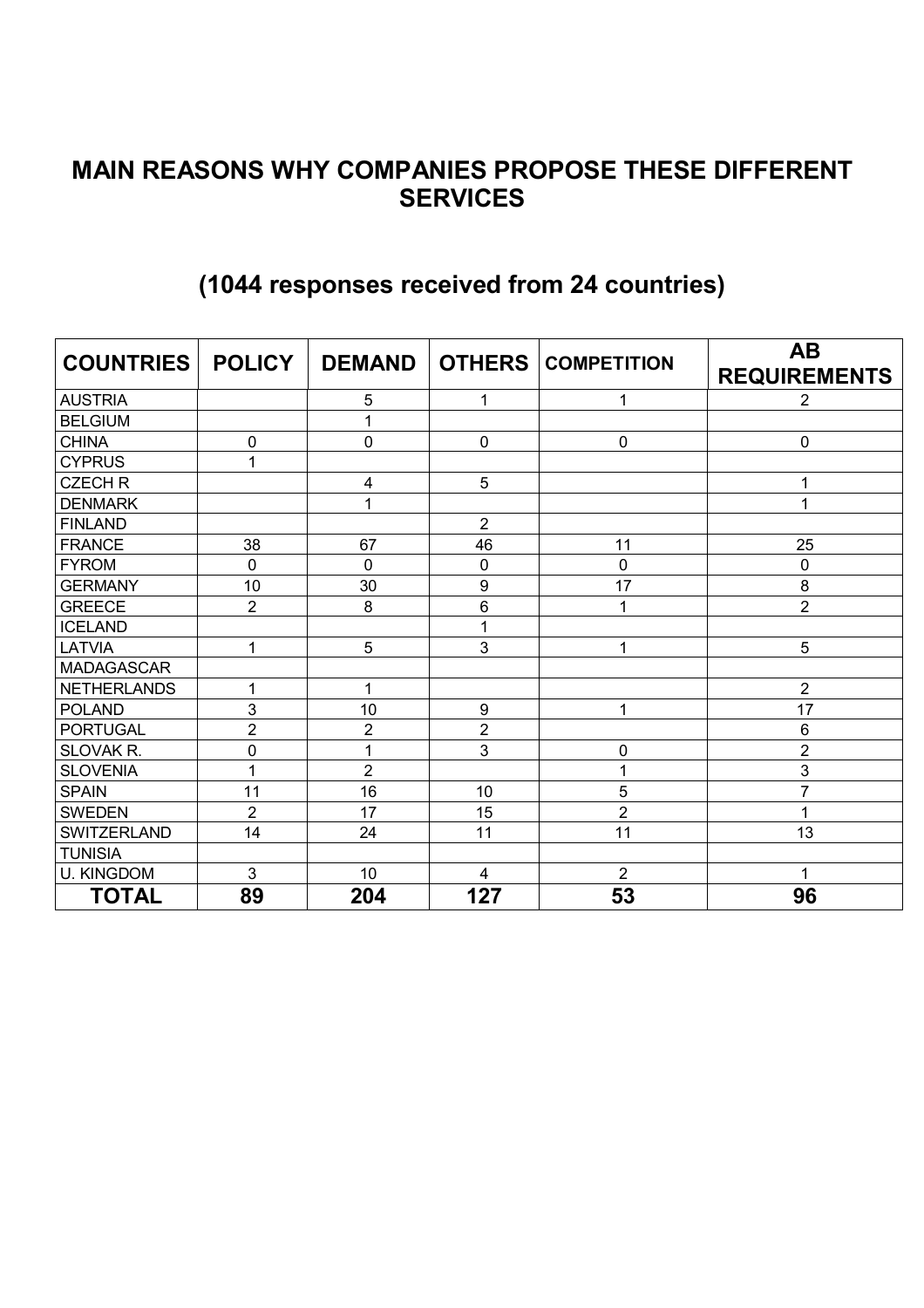**Reasons why companies offer these different services (all countries, from 1044 responses received)**

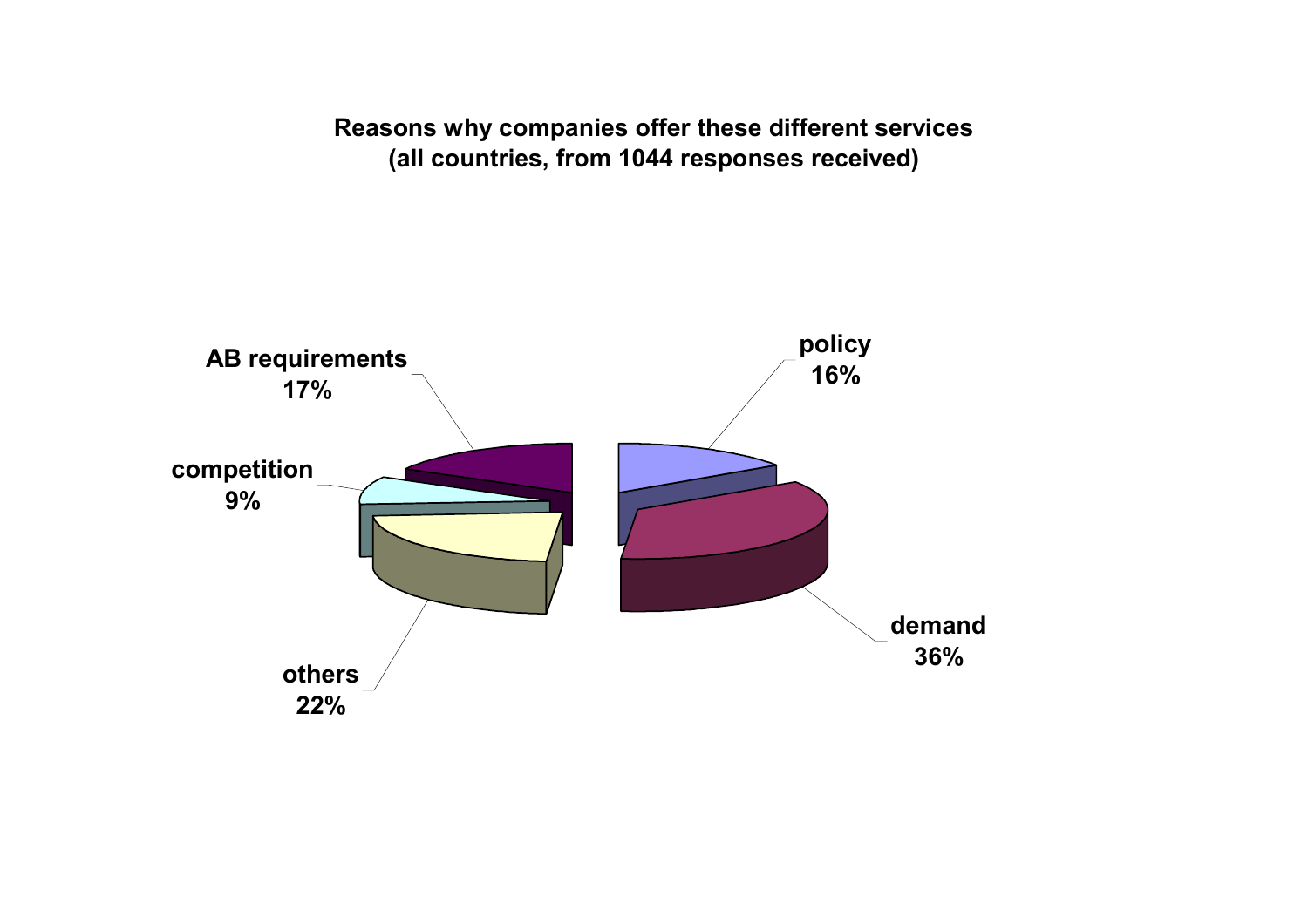#### **reasons why you company proposes to issue certificates or reports without logo (per country, as per inquiries received)**

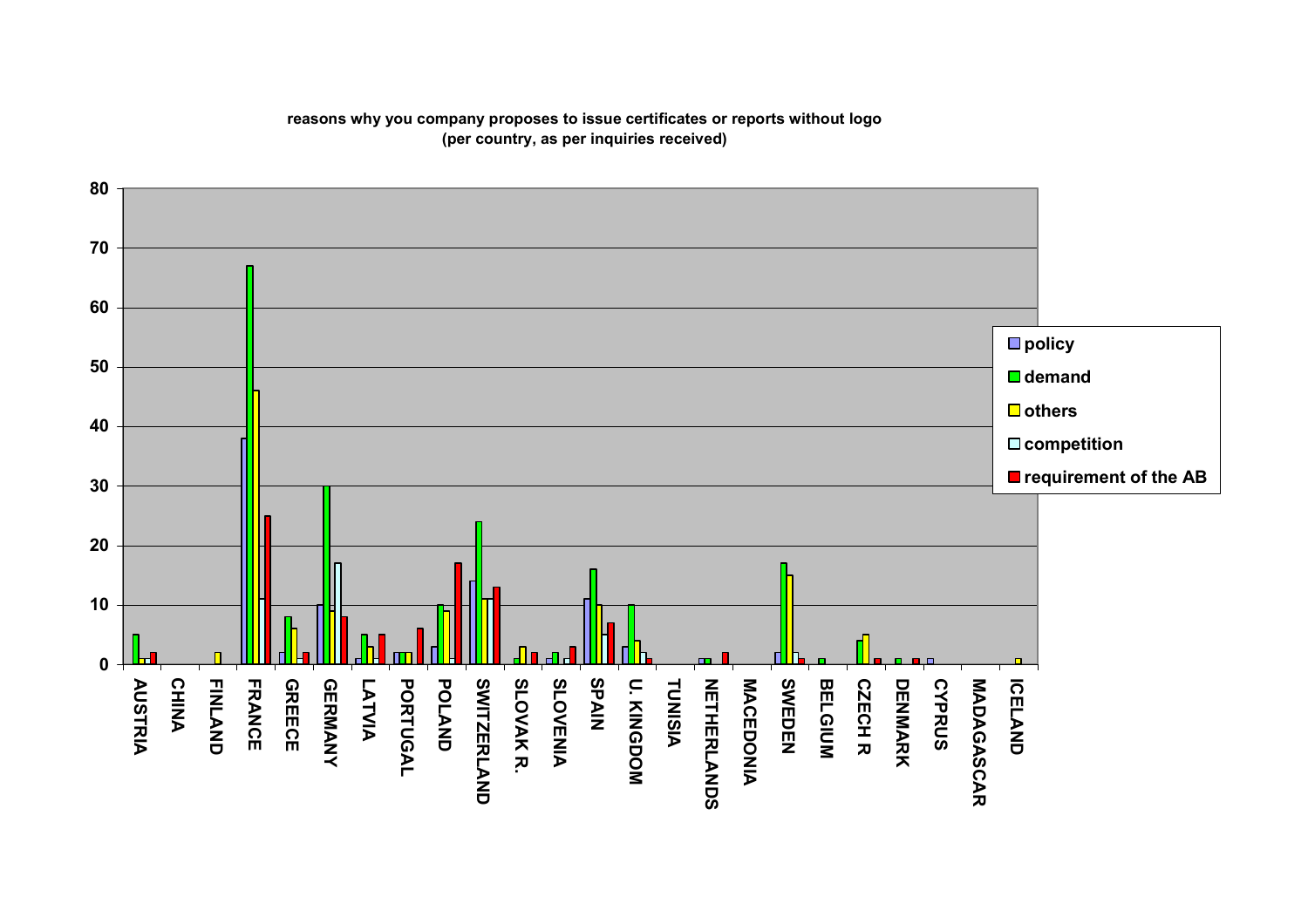### **ARE CUSTOMERS AWARE OF THE DIFFERENCE BETWEEN CERTIFICATES WITH OR WITHOUT LOGO ?**

## **(1044 responses received from 24 countries)**

| <b>COUNTRIES</b>   | <b>AWARE</b>   | <b>NOT AWARE</b>        |
|--------------------|----------------|-------------------------|
| <b>AUSTRIA</b>     | 3              | 5                       |
| <b>BELGIUM</b>     |                | 1                       |
| <b>CHINA</b>       | 0              | 0                       |
| <b>CYPRUS</b>      |                |                         |
| <b>CZECHR</b>      | 3              | 5                       |
| <b>DENMARK</b>     | 1              | 1                       |
| <b>FINLAND</b>     | 1              | 1                       |
| France             | 69             | 61                      |
| FYR OM             | 0              | $\mathbf 0$             |
| <b>GERMANY</b>     | 24             | 24                      |
| <b>GREECE</b>      | 10             | 7                       |
| <b>ICELAND</b>     |                | 1                       |
| <b>LATVIA</b>      | 9              | 4                       |
| <b>MADAGASCAR</b>  |                |                         |
| <b>NETHERLANDS</b> | $\overline{2}$ | $\overline{2}$          |
| <b>POLAND</b>      | 27             | $\overline{\mathbf{4}}$ |
| Portugal           | 9              | $\frac{3}{2}$           |
| SLOVAK R.          | $\overline{3}$ |                         |
| <b>SLOVENIA</b>    | $\overline{3}$ | $\overline{3}$          |
| <b>SPAIN</b>       | 23             | 11                      |
| <b>SWEDEN</b>      | 21             | 17                      |
| <b>SWITZERLAND</b> | 24             | 26                      |
| <b>TUNISIA</b>     |                |                         |
| <b>U. KINGDOM</b>  | 12             | 5                       |
|                    |                |                         |
| <b>TOTAL</b>       | 244            | 183                     |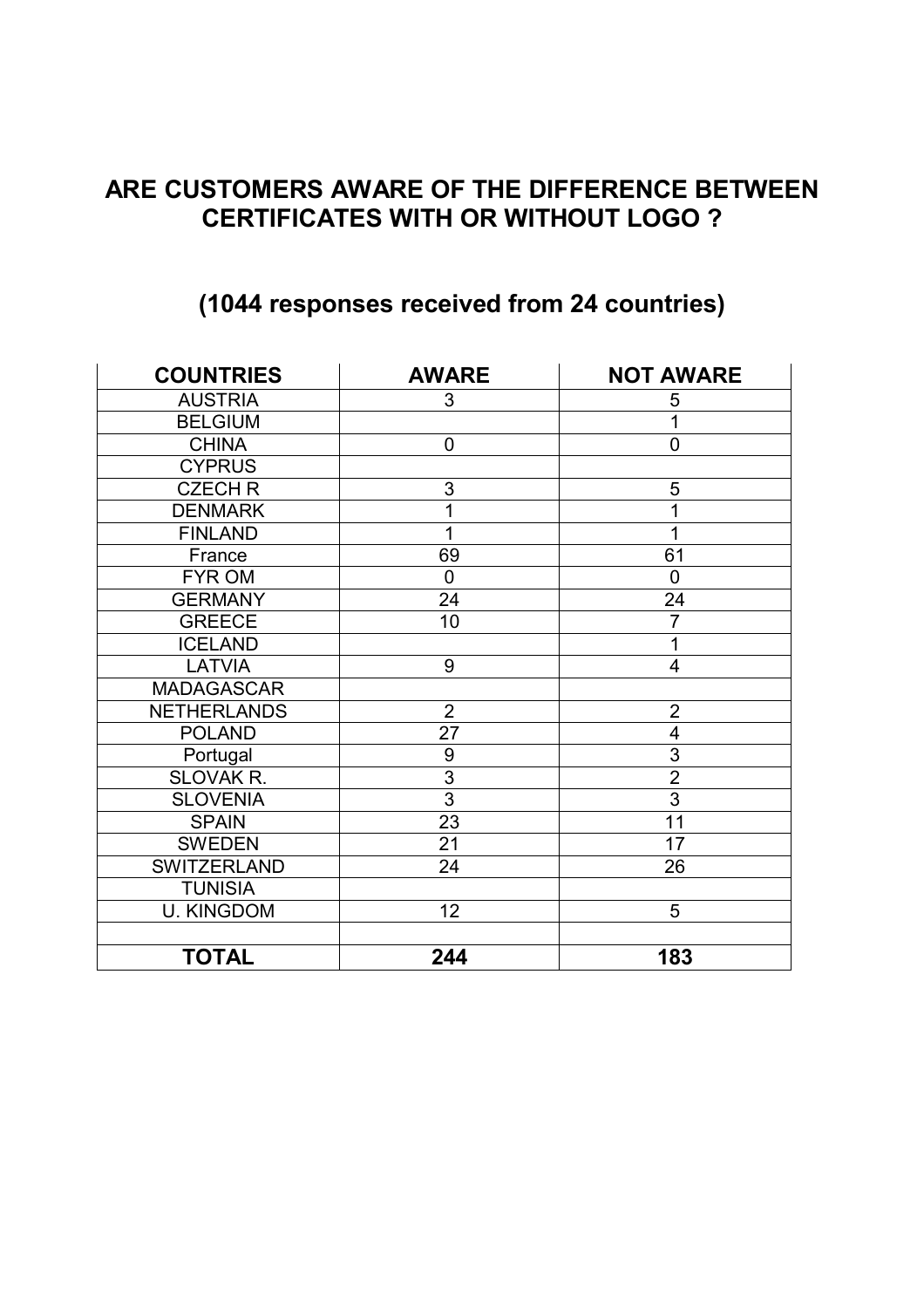**Are customers aware of the difference between certificates with or without logo ?**

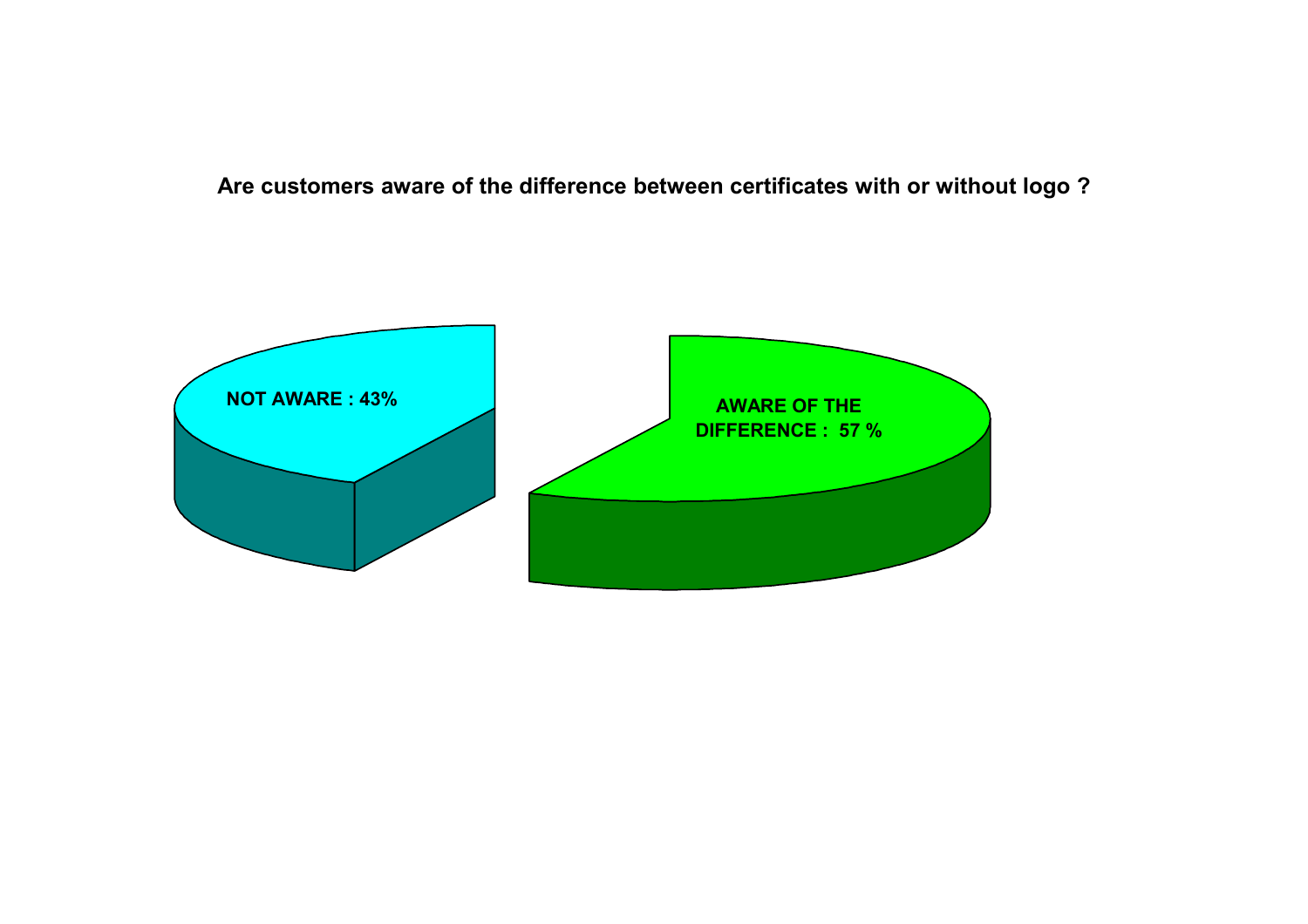### **DOES THE AB ASSESS CERTIFICATES OR REPORTS THAT DO NOT CONTAIN THE SYMBOL ?**

### **(all countries, according to 1044 responses received)**

| <b>COUNTRIES</b>   | <b>YES</b>     | <b>NO</b>       |
|--------------------|----------------|-----------------|
| <b>AUSTRIA</b>     | 4              | 9               |
| <b>BELGIUM</b>     | 1              | $\overline{2}$  |
| <b>CHINA</b>       | 0              | 1               |
| <b>CYPRUS</b>      | 1              |                 |
| <b>CZECHR</b>      | 4              | 13              |
| <b>DENMARK</b>     |                | $\overline{3}$  |
| <b>FINLAND</b>     |                | $\overline{3}$  |
| <b>FRANCE</b>      | 58             | 147             |
| <b>FYR OM</b>      | 1              | 0               |
| <b>GERMANY</b>     | 60             | 41              |
| <b>GREECE</b>      | 11             | 25              |
| <b>ICELAND</b>     |                | $\overline{1}$  |
| <b>LATVIA</b>      | 11             | 11              |
| <b>MADAGASCAR</b>  |                | 1               |
| <b>NETHERLANDS</b> | 4              | 6               |
| <b>POLAND</b>      | 29             | 29              |
| <b>PORTUGAL</b>    | 13             | 45              |
| <b>SLOVAK R</b>    | 3              | $\overline{5}$  |
| <b>SLOVENIA</b>    | $\overline{9}$ | $\overline{15}$ |
| <b>SPAIN</b>       | 33             | 72              |
| <b>SWEDEN</b>      | 24             | 87              |
| <b>SWITZERLAND</b> | 43             | 72              |
| <b>TUNISIA</b>     |                | 1               |
| <b>U. KINGDOM</b>  | 13             | 35              |
| <b>TOTAL</b>       | 322            | 624             |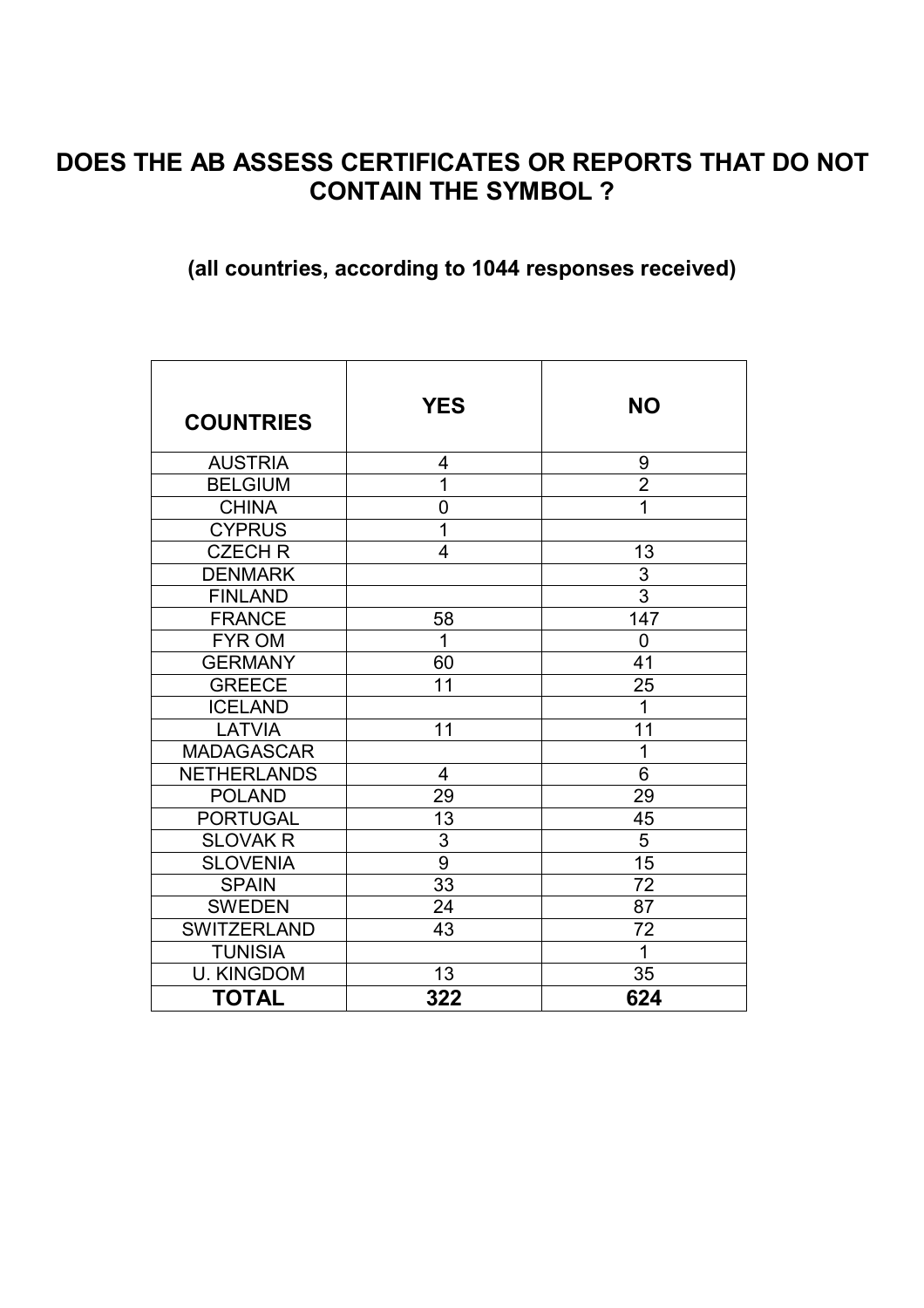### **Does your accreditation body assess certificates of reports that do not contain the symbol ? (all countries, according to 1044 answers received)**

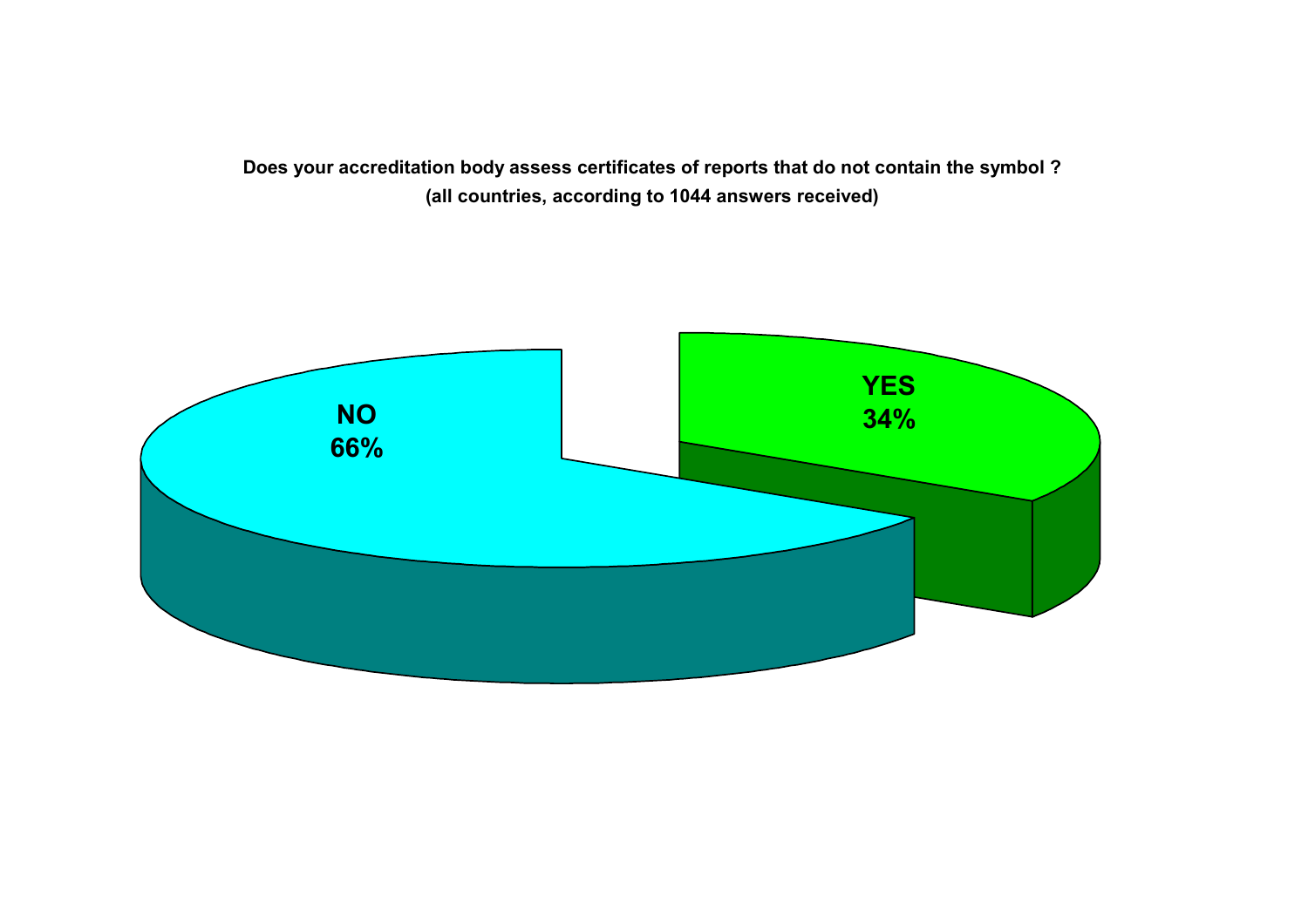### **DOES YOUR CUSTOMER ACCEPT CERTIFICATES OR REPORTS WITHOUT SYMBOL ?**

### **(all countries, according to 1044 responses received)**

| <b>COUNTRIES</b>   | <b>ACCEPT</b>  | <b>DO NOT ACCEPT</b> |
|--------------------|----------------|----------------------|
|                    |                |                      |
| <b>AUSTRIA</b>     | 14             | 1                    |
| <b>BELGIUM</b>     | $\overline{2}$ | 1                    |
| <b>CHINA</b>       | 1              | 0                    |
| <b>CYPRUS</b>      | 1              |                      |
| <b>CZECH R</b>     | 14             | 3                    |
| <b>DENMARK</b>     | 3              |                      |
| <b>FINLAND</b>     | $\overline{3}$ |                      |
| <b>FRANCE</b>      | 185            | 23                   |
| <b>FYR OM</b>      | 0              | 1                    |
| <b>GERMANY</b>     | 79             | 24                   |
| <b>GREECE</b>      | 33             | 6                    |
| <b>ICELAND</b>     | 1              |                      |
| <b>LATVIA</b>      | 16             | 6                    |
| <b>MADAGASCAR</b>  | 1              |                      |
| <b>NETHERLANDS</b> | $\overline{7}$ | 3                    |
| <b>POLAND</b>      | 52             | $\overline{4}$       |
| <b>PORTUGAL</b>    | 41             | 19                   |
| <b>SLOVAK R</b>    | 9              | 0                    |
| <b>SLOVENIA</b>    | 18             | 6                    |
| <b>SPAIN</b>       | 77             | 35                   |
| <b>SWEDEN</b>      | 74             | 41                   |
| SWITZERLAND        | 88             | 28                   |
| <b>TUNISIA</b>     | 1              |                      |
| <b>U. KINGDOM</b>  | 32             | 14                   |
| <b>TOTAL</b>       | 752            | 215                  |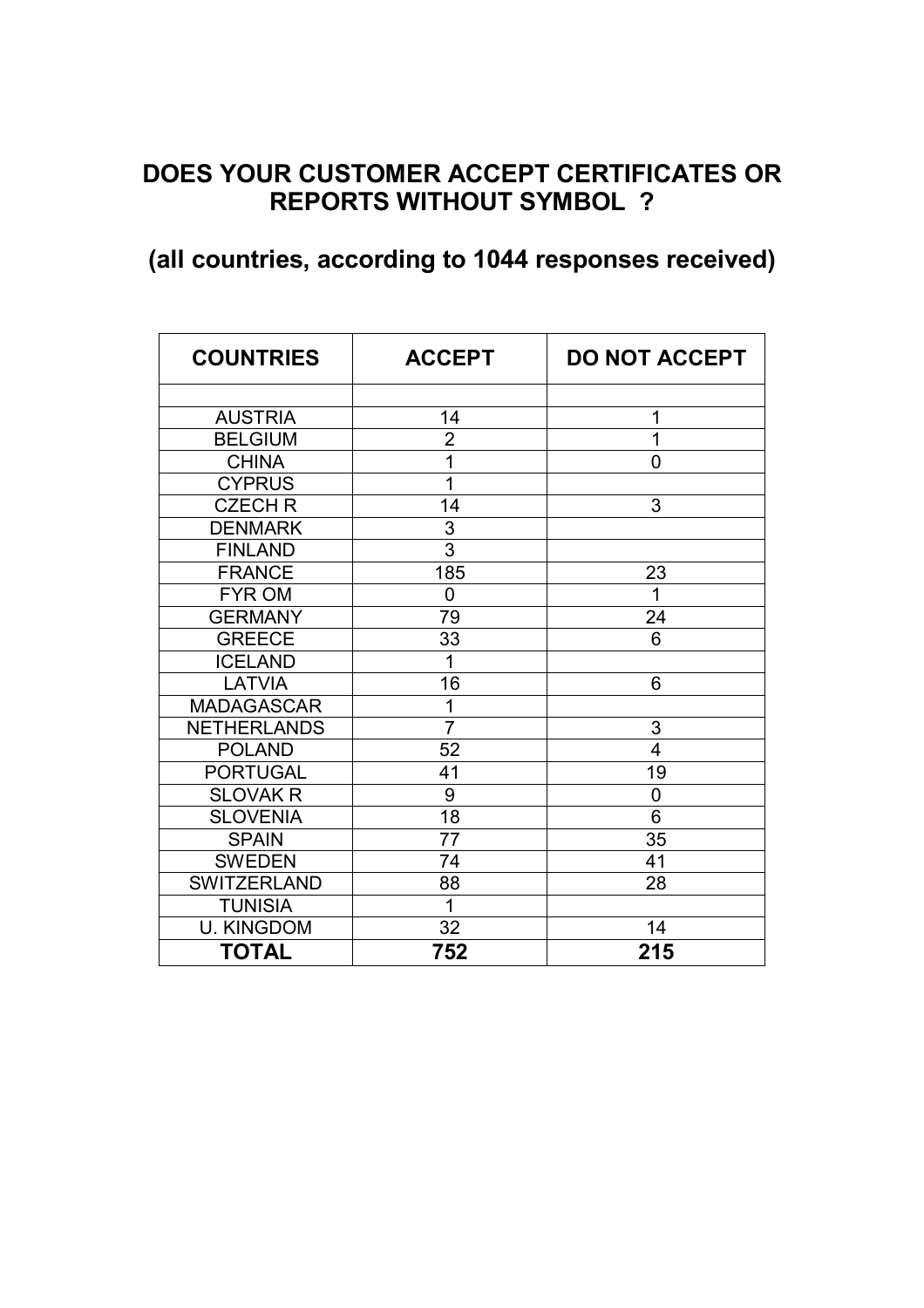**Does your customer accept certificates or reports without symbol ?** 

**(all countries, according to 1044 responses received)**

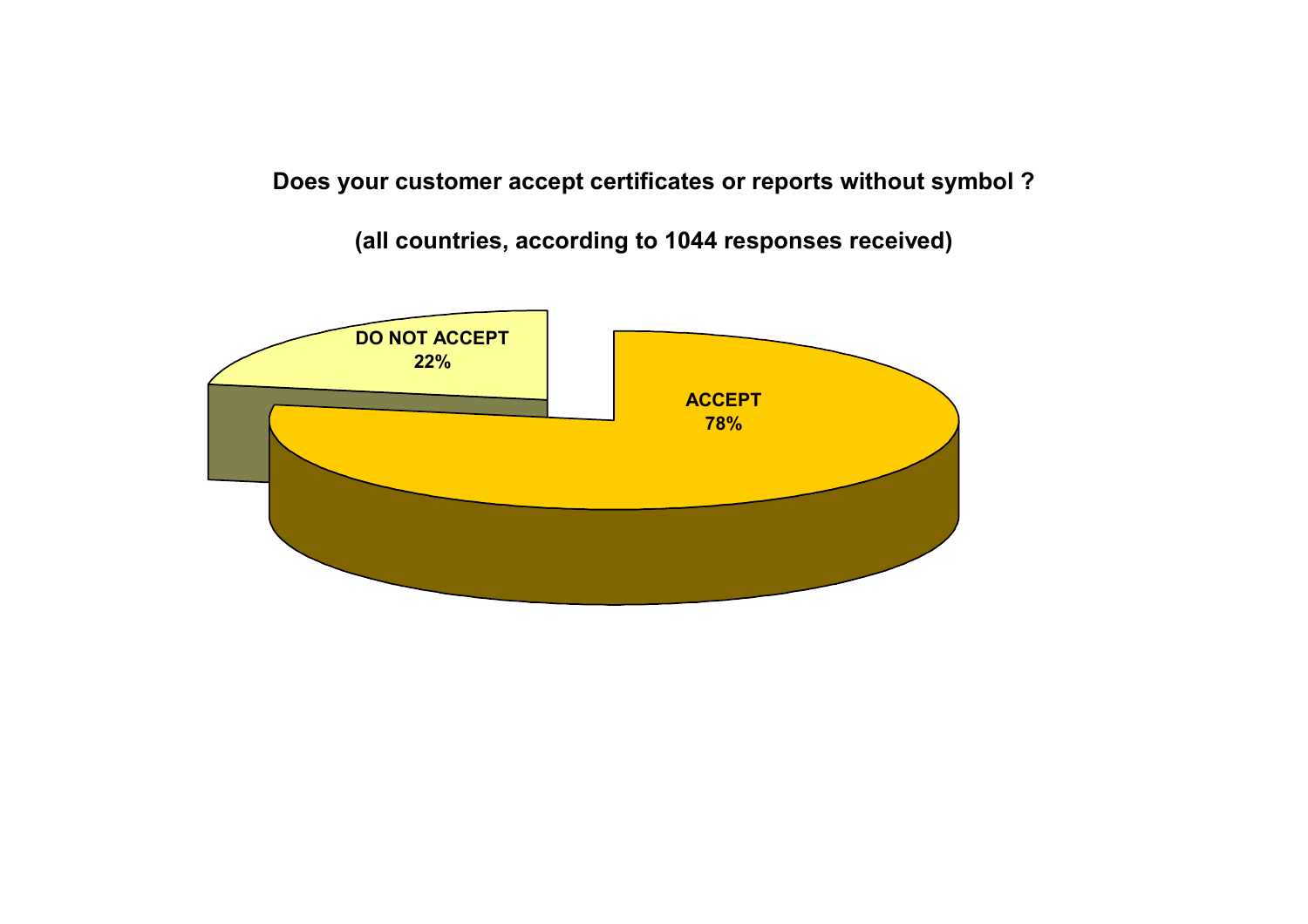### **OTHER COMPULSORY INFORMATION TO PRODUCE**

### **TOGETHER WITH THE LOGO**

| <b>Countries</b>   | <b>Reference</b><br>of the<br>scope | Site of the<br>laboratory | <b>Date</b>    | Testing /<br>calibration |
|--------------------|-------------------------------------|---------------------------|----------------|--------------------------|
|                    |                                     |                           |                |                          |
| <b>AUSTRIA</b>     | 11                                  | 11                        | 12             | 13                       |
| <b>BELGIUM</b>     | 3                                   | $\overline{2}$            | $\overline{2}$ | 1                        |
| <b>CHINA</b>       | 1                                   | 0                         | $\overline{0}$ | 1                        |
| <b>CYPRUS</b>      | $\overline{2}$                      | 1                         | $\overline{2}$ | $\overline{2}$           |
| <b>CZECHR</b>      | 12                                  | 16                        | 16             | 17                       |
| <b>DENMARK</b>     |                                     | 1                         | 1              | 1                        |
| <b>FINLAND</b>     | $\overline{2}$                      | 4                         | $\overline{4}$ | 4                        |
| <b>FRANCE</b>      | 172                                 | 125                       | 145            | 184                      |
| <b>FYR OM</b>      | 1                                   | 1                         | 1              | 1                        |
| <b>GERMANY</b>     | 61                                  | 67                        | 65             | 64                       |
| <b>GREECE</b>      | 23                                  | 22                        | 28             | 25                       |
| <b>ICELAND</b>     | 1                                   | 1                         | 1              | 1                        |
| <b>LATVIA</b>      | 14                                  | 13                        | 15             | 17                       |
| <b>MADAGASCAR</b>  | 1                                   | 1                         | 1              | 1                        |
| <b>NETHERLANDS</b> | 6                                   | $\overline{7}$            | $\overline{7}$ | 6                        |
| <b>POLAND</b>      | 42                                  | 38                        | 42             | 44                       |
| <b>PORTUGAL</b>    | 39                                  | 36                        | 37             | 48                       |
| SLOVAK R.          | $\overline{7}$                      | 9                         | 8              | 9                        |
| <b>SLOVENIA</b>    | 21                                  | $\overline{17}$           | 17             | 19                       |
| <b>SPAIN</b>       | 83                                  | 76                        | 77             | 80                       |
| <b>SWEDEN</b>      | 67                                  | 77                        | 71             | 77                       |
| <b>SWITZERLAND</b> | 80                                  | 94                        | 95             | 83                       |
| <b>TUNISIA</b>     | 1                                   | 1                         |                |                          |
| <b>U. KINGDOM</b>  | 29                                  | 38                        | 40             | 41                       |
| <b>TOTAL</b>       | 679                                 | 658                       | 687            | 739                      |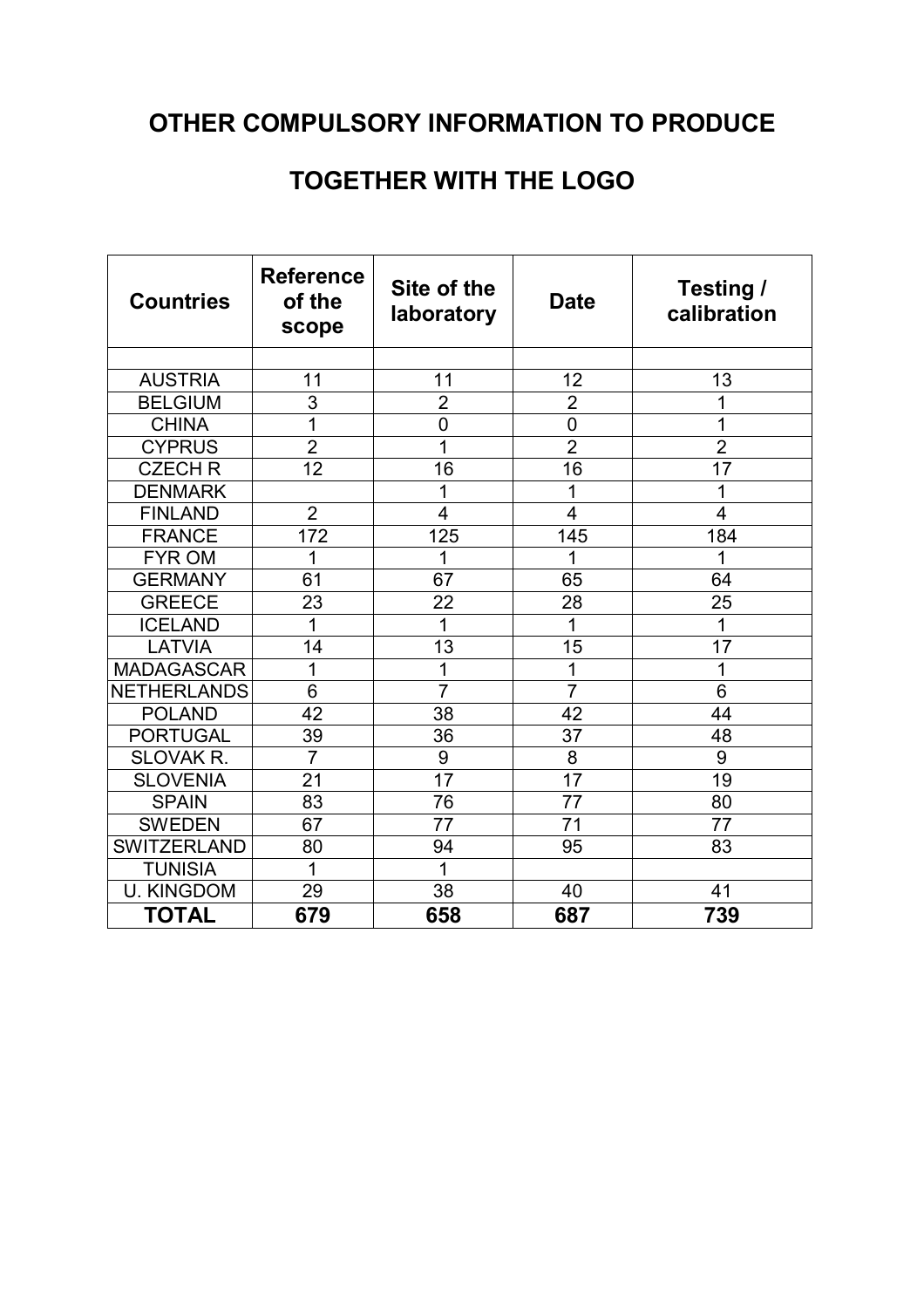# **ACCREDITATION**

**PART II** 

# **WITH FLEXIBLE SCOPE**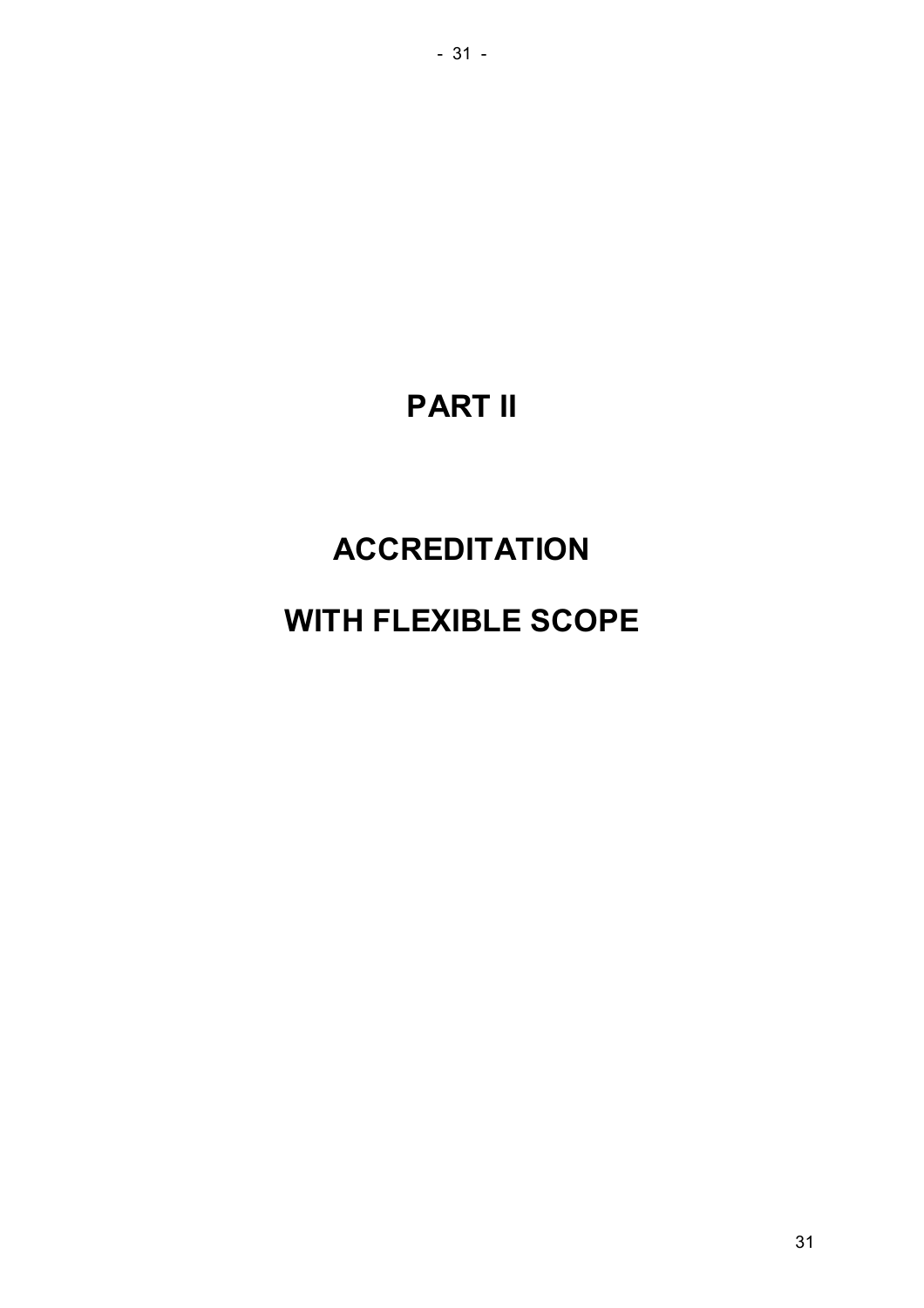### **DOES YOUR NATIONAL ACCREDITATION BODY ACCEPT TO DELIVER ACCREDITATION WITH FLEXIBLE SCOPE ?**

### **(ALL COUNTRIES, ACCORDING TO 1044 ANSWERS)**

| <b>COUNTRIES</b>   | <b>YES THE AB</b><br><b>ACCEPT</b> | <b>NO THE AB</b><br><b>DOES NOT</b><br><b>ACCEPT</b> | <b>I DON'T KNOW</b> |
|--------------------|------------------------------------|------------------------------------------------------|---------------------|
| <b>AUSTRIA</b>     | 6                                  | $\overline{2}$                                       | 1                   |
| <b>BELGIUM</b>     |                                    | 1                                                    | $\overline{2}$      |
| <b>CHINA</b>       | 1                                  | $\overline{0}$                                       | $\overline{0}$      |
| <b>CYPRUS</b>      | 1                                  |                                                      | 1                   |
| <b>CZECHR</b>      | 17                                 |                                                      |                     |
| <b>DENMARK</b>     | 1                                  |                                                      | $\overline{2}$      |
| <b>FINLAND</b>     | 3                                  |                                                      | 1                   |
| <b>FRANCE</b>      | 180                                | 15                                                   | 29                  |
| <b>FYR OM</b>      | $\overline{0}$                     | $\overline{0}$                                       | 1                   |
| <b>GERMANY</b>     | 46                                 | 13                                                   | 48                  |
| <b>GREECE</b>      | 6                                  | $\overline{7}$                                       | 24                  |
| <b>ICELAND</b>     |                                    |                                                      | 1                   |
| <b>LATVIA</b>      | 22                                 | $\overline{0}$                                       | 8                   |
| <b>MADAGASCAR</b>  | 1                                  |                                                      |                     |
| <b>NETHERLANDS</b> | $\overline{7}$                     |                                                      | 4                   |
| <b>POLAND</b>      | 22                                 | 16                                                   | $\overline{17}$     |
| <b>PORTUGAL</b>    | 36                                 | 8                                                    | 17                  |
| <b>SLOVAK R.</b>   | $\overline{7}$                     |                                                      | $\overline{2}$      |
| <b>SLOVENIA</b>    | 18                                 | 3                                                    | $\overline{3}$      |
| <b>SPAIN</b>       | 45                                 | 20                                                   | 42                  |
| <b>SWEDEN</b>      | 61                                 | 5                                                    | 48                  |
| <b>SWITZERLAND</b> | 74                                 | 3                                                    | 39                  |
| <b>TUNISIA</b>     | 1                                  | $\overline{0}$                                       | $\overline{0}$      |
| <b>U. KINGDOM</b>  | 22                                 | 5                                                    | 22                  |
| <b>TOTAL</b>       | 577                                | 98                                                   | 312                 |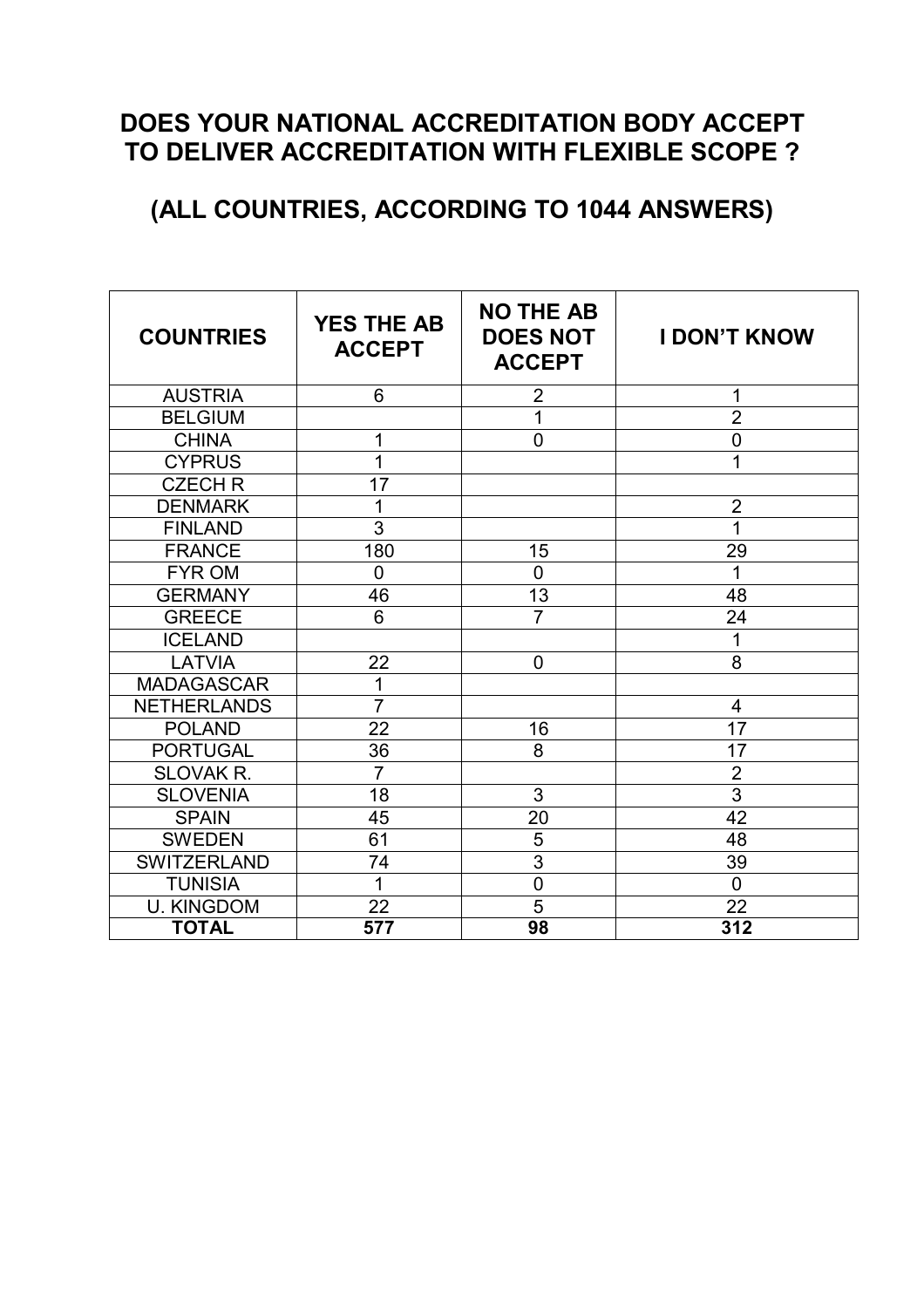### **Does the AB accept to deliver accreditation with flexible scope ?**

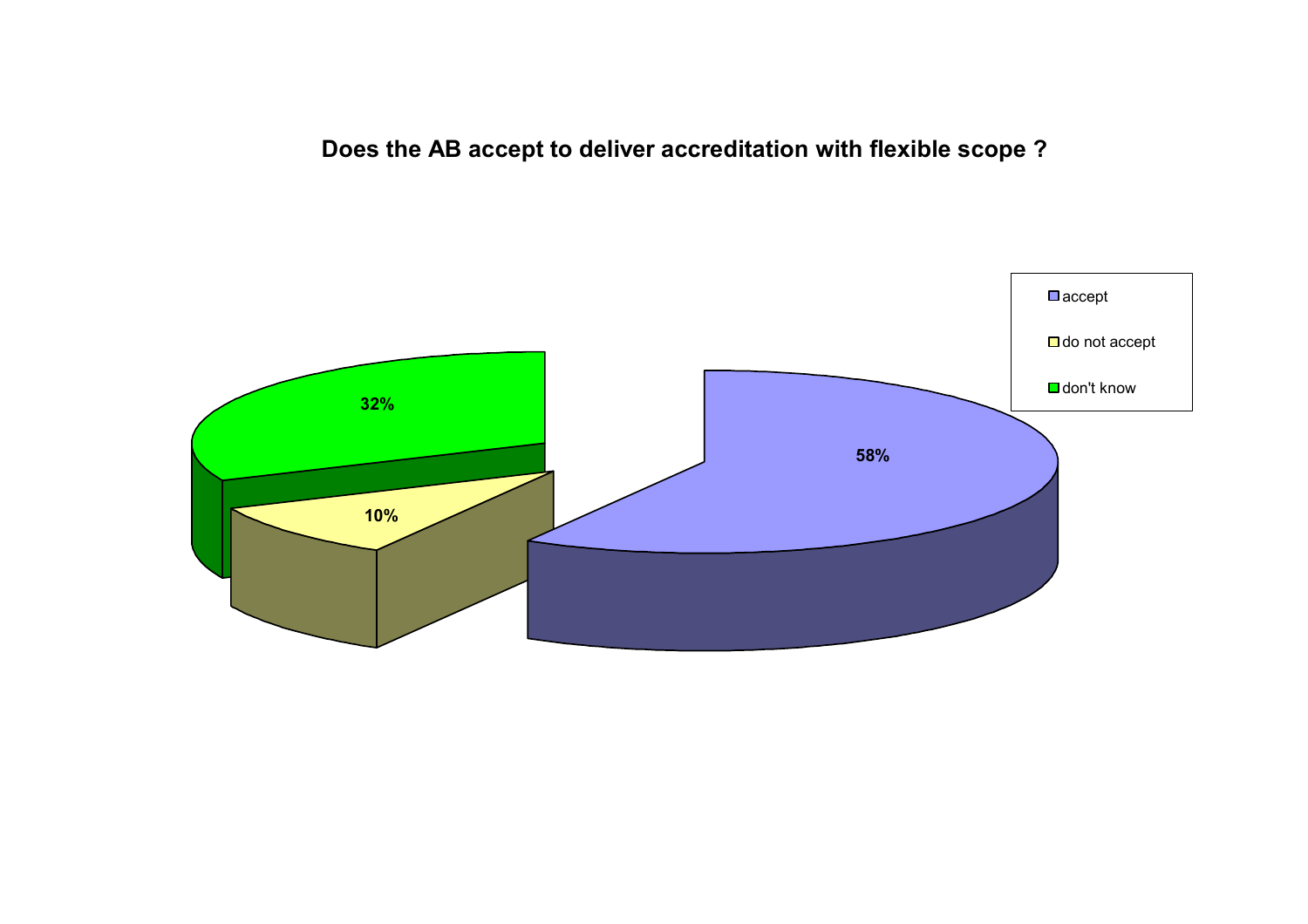#### **does the AB accept to deliver accreditation with flexible scope (per country)**

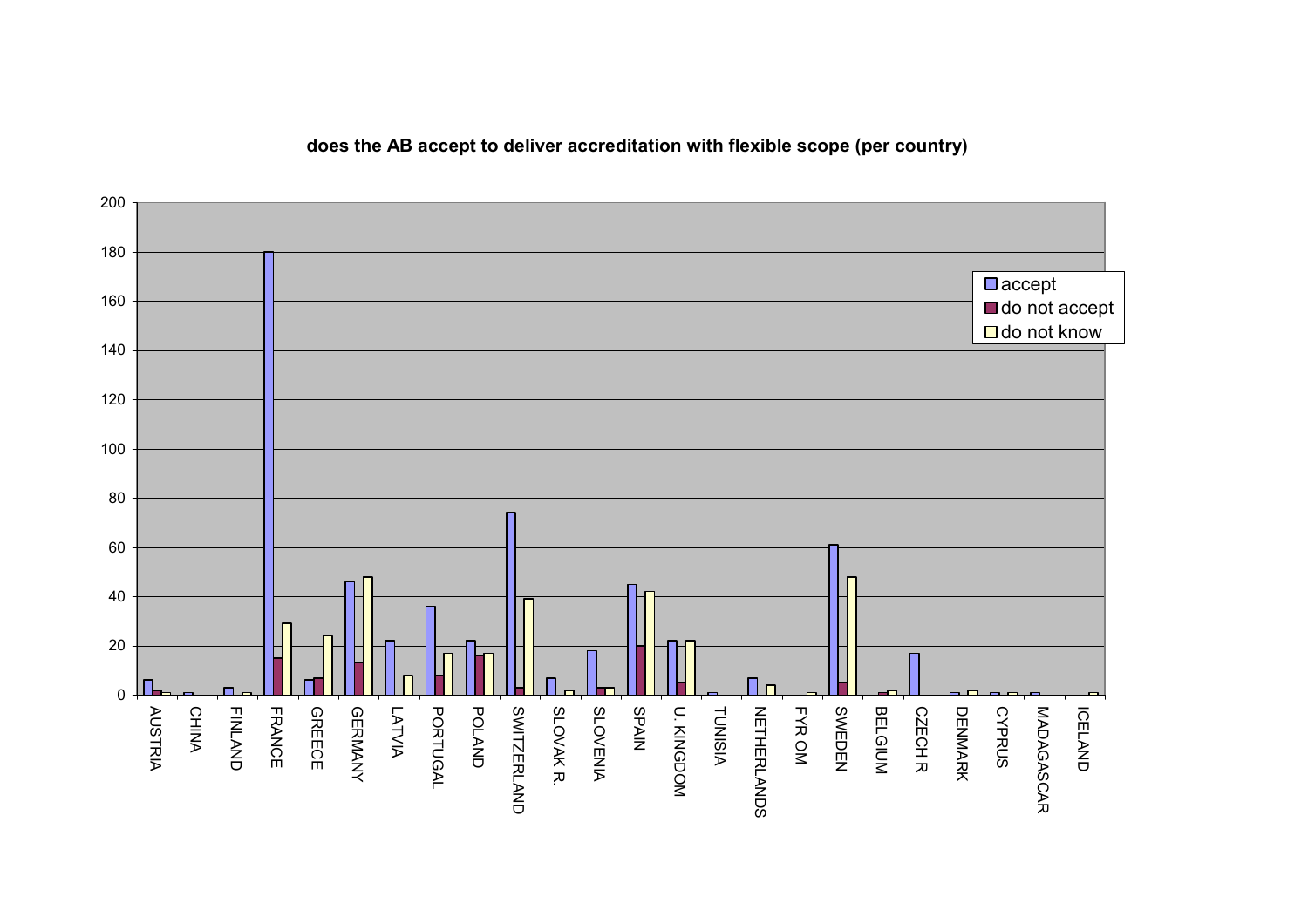### **ARE YOU AWARE OF HOW TO OBTAIN A FLEXIBLE SCOPE ACCREDITATION?**

### **(ALL COUNTRIES, FOR 1044 ANSWERS RECEIVED**)

|                    | <b>YES</b>               | <b>NO</b>                            |                          |
|--------------------|--------------------------|--------------------------------------|--------------------------|
|                    | <b>I KNOW HOW TO</b>     | <b>I DON'T KNOW</b>                  | <b>NOT INTERESTED BY</b> |
| <b>COUNTRIES</b>   | <b>OBTAIN</b>            | <b>HOW TO OBTAIN</b>                 | <b>FLEXIBLE SCOPE</b>    |
|                    |                          | <b>FLEXIBLE SCOPE FLEXIBLE SCOPE</b> | <b>ACCREDITATION</b>     |
|                    | <b>ACCREDITATION</b>     | <b>ACCREDITATION</b>                 |                          |
|                    |                          |                                      |                          |
| <b>AUSTRIA</b>     | 6                        | 6                                    |                          |
| <b>BELGIUM</b>     |                          | $\overline{2}$                       |                          |
| <b>CHINA</b>       | 1                        | $\overline{0}$                       |                          |
| <b>CYPRUS</b>      | 1                        |                                      | 1                        |
| <b>CZECHR</b>      | 17                       |                                      | $\overline{0}$           |
| <b>DENMARK</b>     | 1                        |                                      | $\overline{2}$           |
| <b>FINLAND</b>     | 3                        |                                      |                          |
| <b>FRANCE</b>      | 140                      | 47                                   | 28                       |
| <b>FYR OM</b>      | $\overline{0}$           | 1                                    | $\overline{0}$           |
| <b>GERMANY</b>     | 42                       | 48                                   | 19                       |
| <b>GREECE</b>      | $\overline{7}$           | 25                                   | $\overline{2}$           |
| <b>ICELAND</b>     |                          | 1                                    |                          |
| <b>LATVIA</b>      | 12                       | $\overline{2}$                       | 8                        |
| <b>MADAGASCAR</b>  | 1                        |                                      |                          |
| <b>NETHERLANDS</b> | $\overline{\mathcal{A}}$ | 6                                    | 1                        |
| <b>POLAND</b>      | 22                       | 26                                   | 8                        |
| <b>PORTUGAL</b>    | 30                       | 24                                   | 8                        |
| <b>SLOVAK R.</b>   | $\overline{7}$           | $\overline{2}$                       |                          |
| <b>SLOVENIA</b>    | 17                       | $6\phantom{1}6$                      | 1                        |
| <b>SPAIN</b>       | 49                       | 47                                   | 12                       |
| <b>SWEDEN</b>      | 47                       | 41                                   | 26                       |
| <b>SWITZERLAND</b> | 72                       | 31                                   | 12                       |
| <b>TUNISIA</b>     | 1                        | $\overline{0}$                       | $\overline{0}$           |
| <b>U. KINGDOM</b>  | 19                       | 25                                   | $\overline{5}$           |
| <b>TOTAL</b>       | 499                      | 340                                  | 133                      |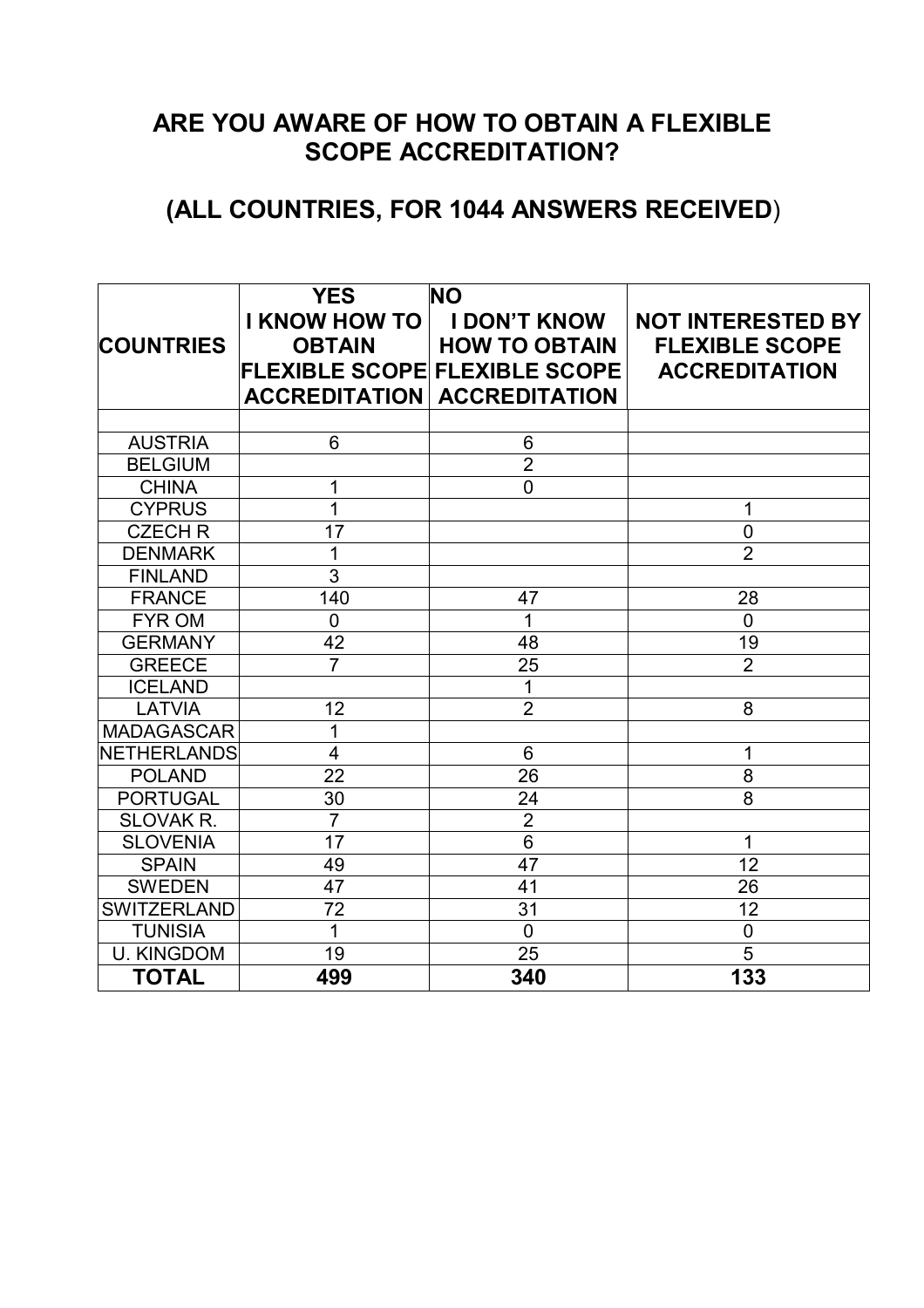### **Aware on how to obtain a flexible scope of accreditation ? (per country according to answers received)**

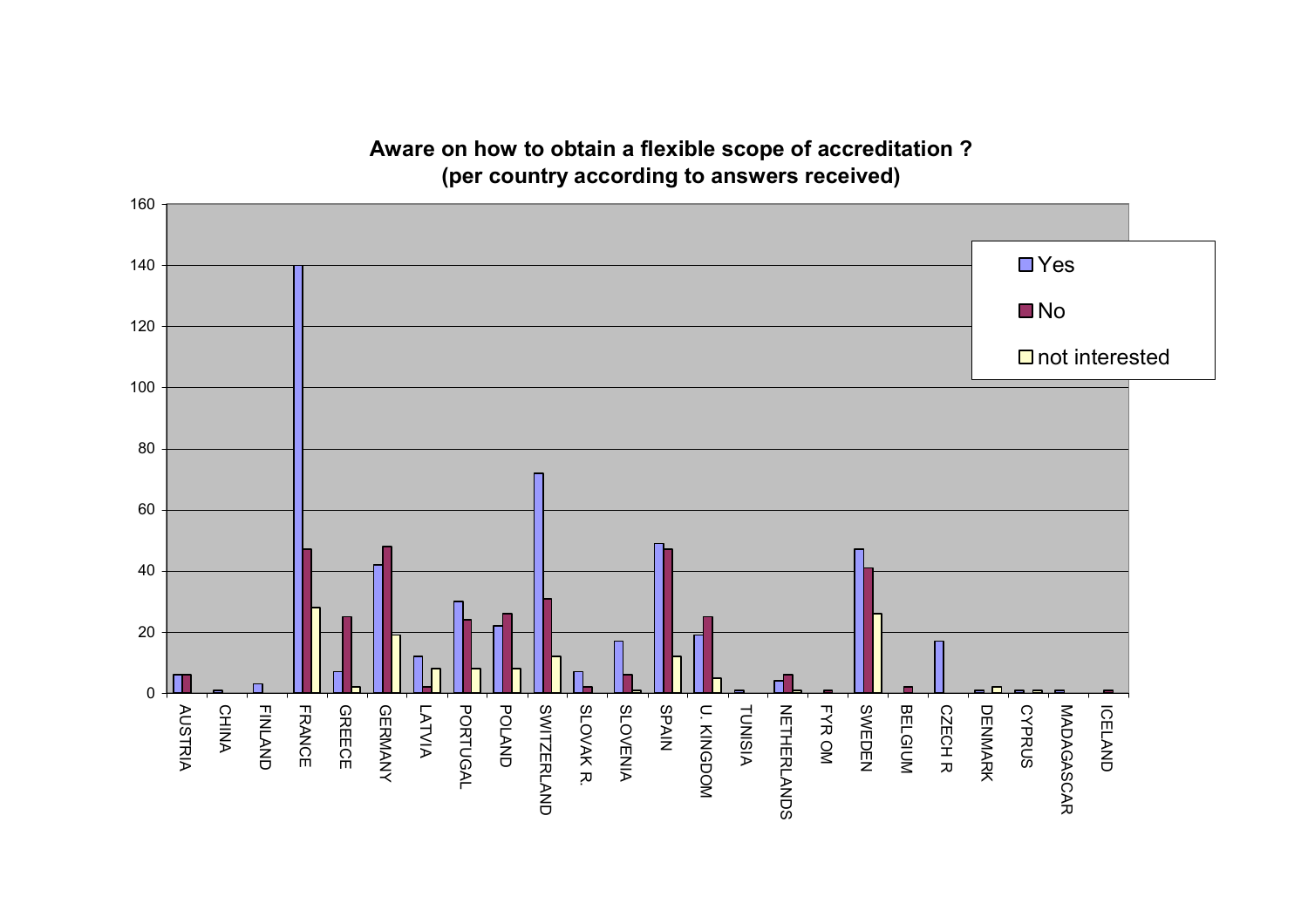**Aware of how to obtain a flexible scope accreditation ? ( all countries, in %, from 1044 answers received)**

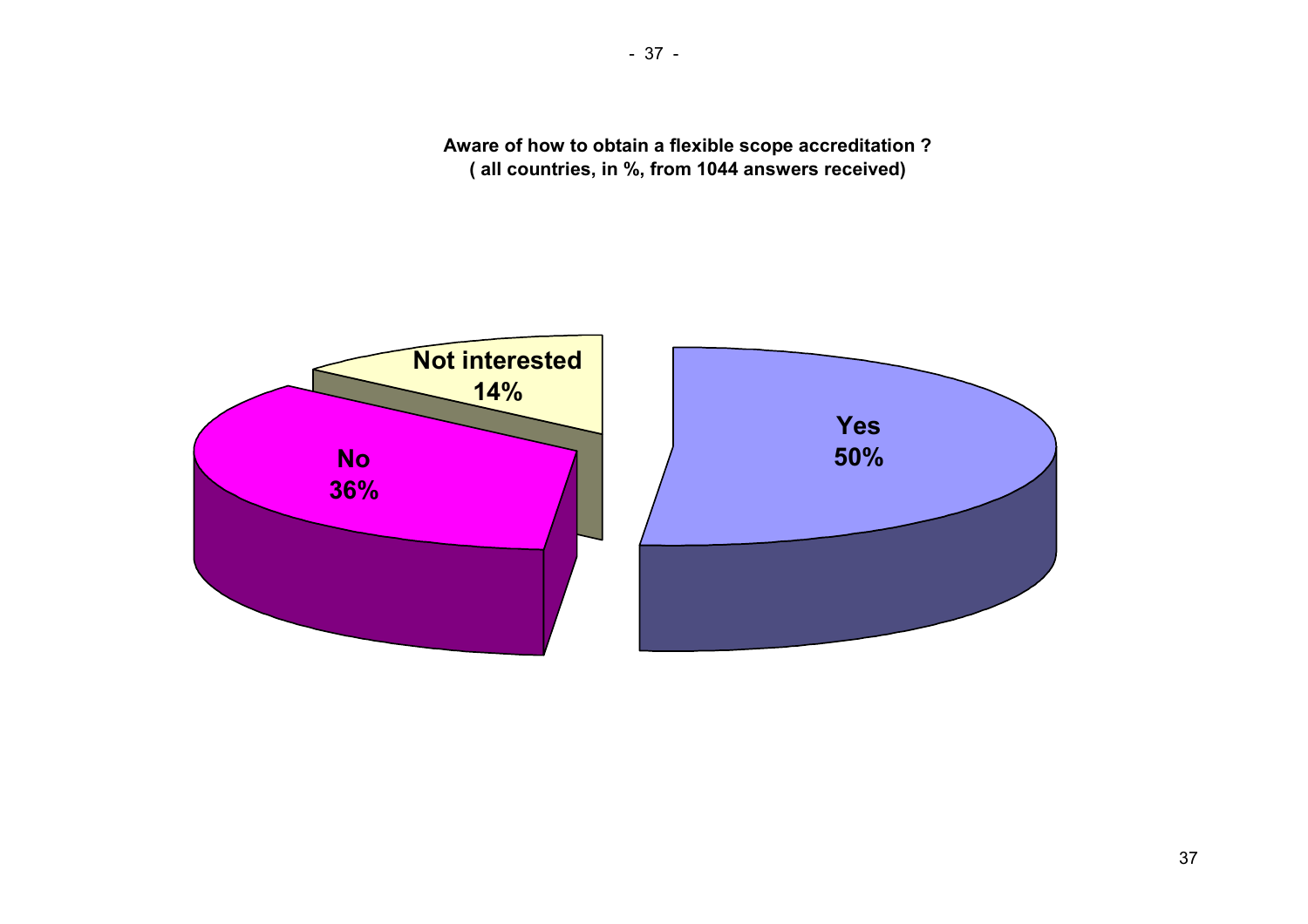### **DOES YOUR ORGANISATION HAS COMPETENCY TO DEVELOP OR**

### **ADAPT TEST METHODS?**

| <b>COUNTRIES</b>   | <b>YES</b>                | <b>NO</b>      |
|--------------------|---------------------------|----------------|
|                    |                           |                |
| <b>AUSTRIA</b>     | 15                        |                |
| <b>BELGIUM</b>     | 3                         |                |
| <b>CHINA</b>       | 1                         | 0              |
| <b>CYPRUS</b>      | 1                         | 1              |
| <b>CZECHR</b>      | 15                        | $\overline{2}$ |
| <b>DENMARK</b>     | $\ensuremath{\mathsf{3}}$ |                |
| <b>FINLAND</b>     | $\overline{\mathbf{4}}$   |                |
| France             | 150                       | 53             |
| <b>FYROM</b>       | $\mathbf 0$               | 1              |
| <b>GERMANY</b>     | 98                        | 9              |
| GREECE             | 25                        | 10             |
| <b>ICELAND</b>     | 1                         |                |
| LATVIA             | 20                        | 1              |
| MADAGASCAR         | 1                         |                |
| NETHERLANDS        | 6                         | 4              |
| <b>POLAND</b>      | 45                        | $\overline{7}$ |
| Portugal           | 49                        | 10             |
| <b>SLOVAK R.</b>   | 8                         | 1              |
| <b>SLOVENIA</b>    | 15                        | $\overline{7}$ |
| SPAIN              | 93                        | 9              |
| <b>SWEDEN</b>      | 85                        | 27             |
| <b>SWITZERLAND</b> | 106                       | 10             |
| <b>TUNISIA</b>     | $\mathbf 0$               | $\mathbf 0$    |
| <b>U. KINGDOM</b>  | 46                        | $\overline{2}$ |
| <b>TOTAL</b>       | 790                       | 154            |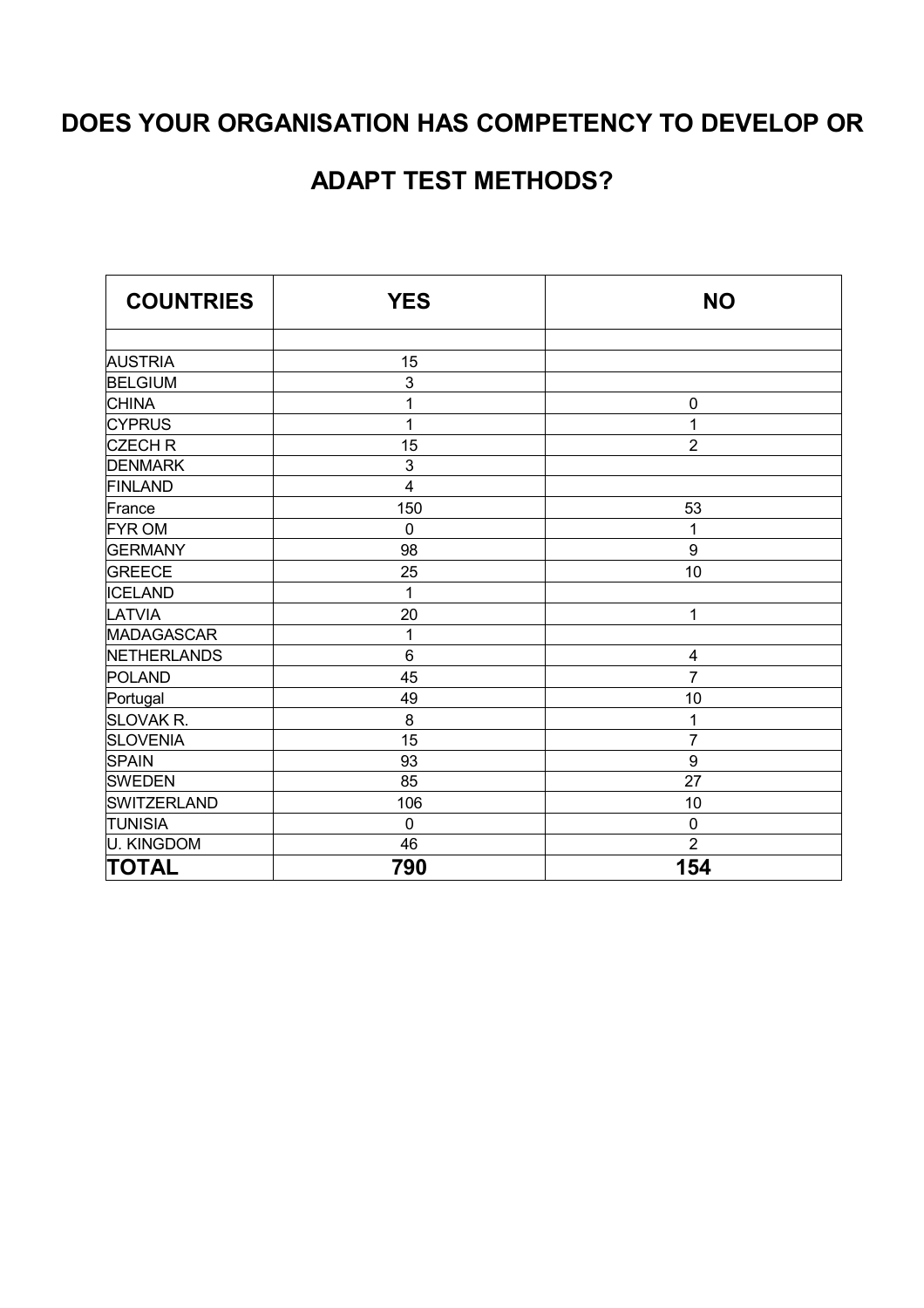### **Does your organisation has competency to develop or adapt test methods ? (by country, according to answers received)**

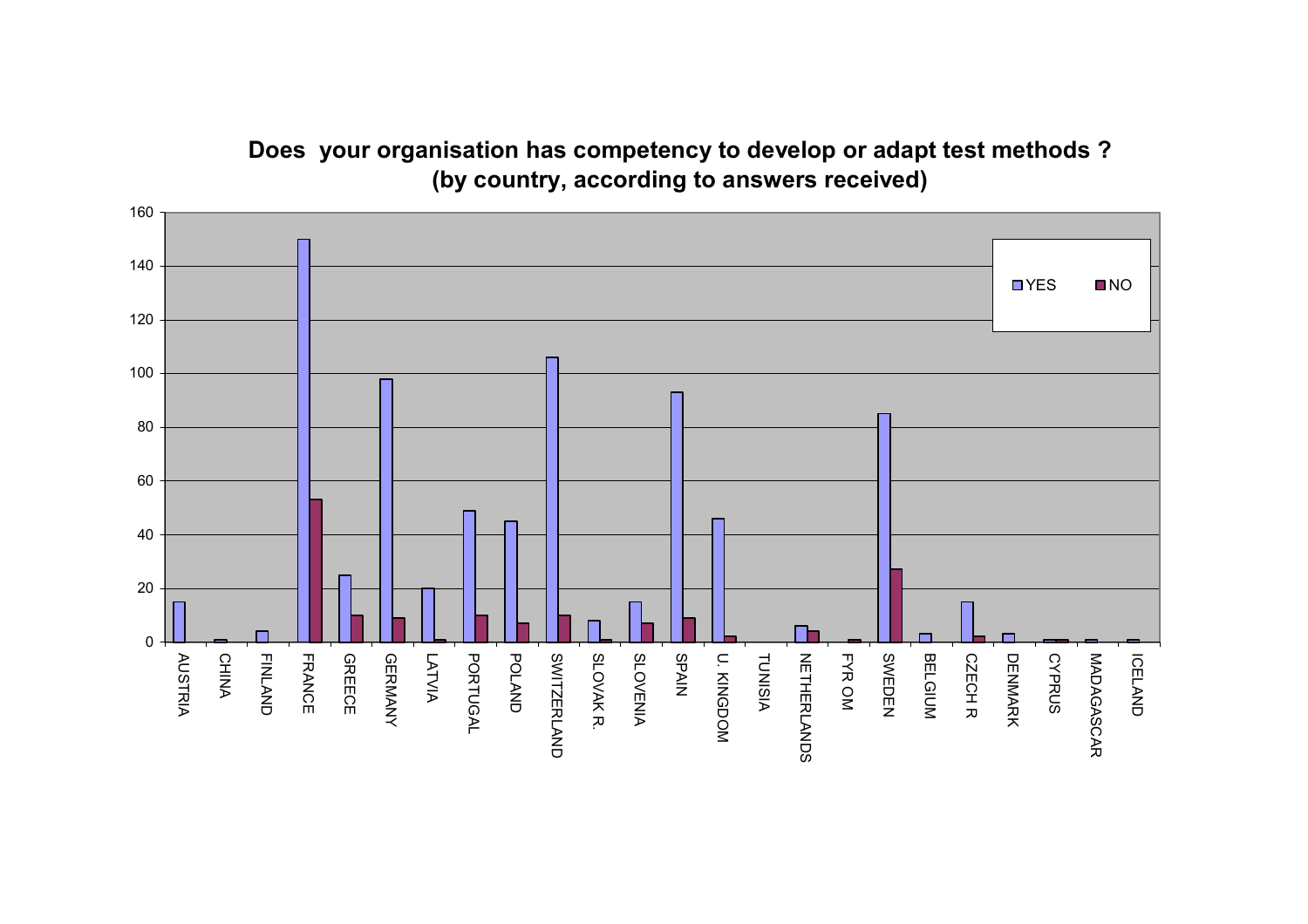**Does your organisation has competency to develop or adapt test methods ? (in % - all countries, from 1044 answers received)**

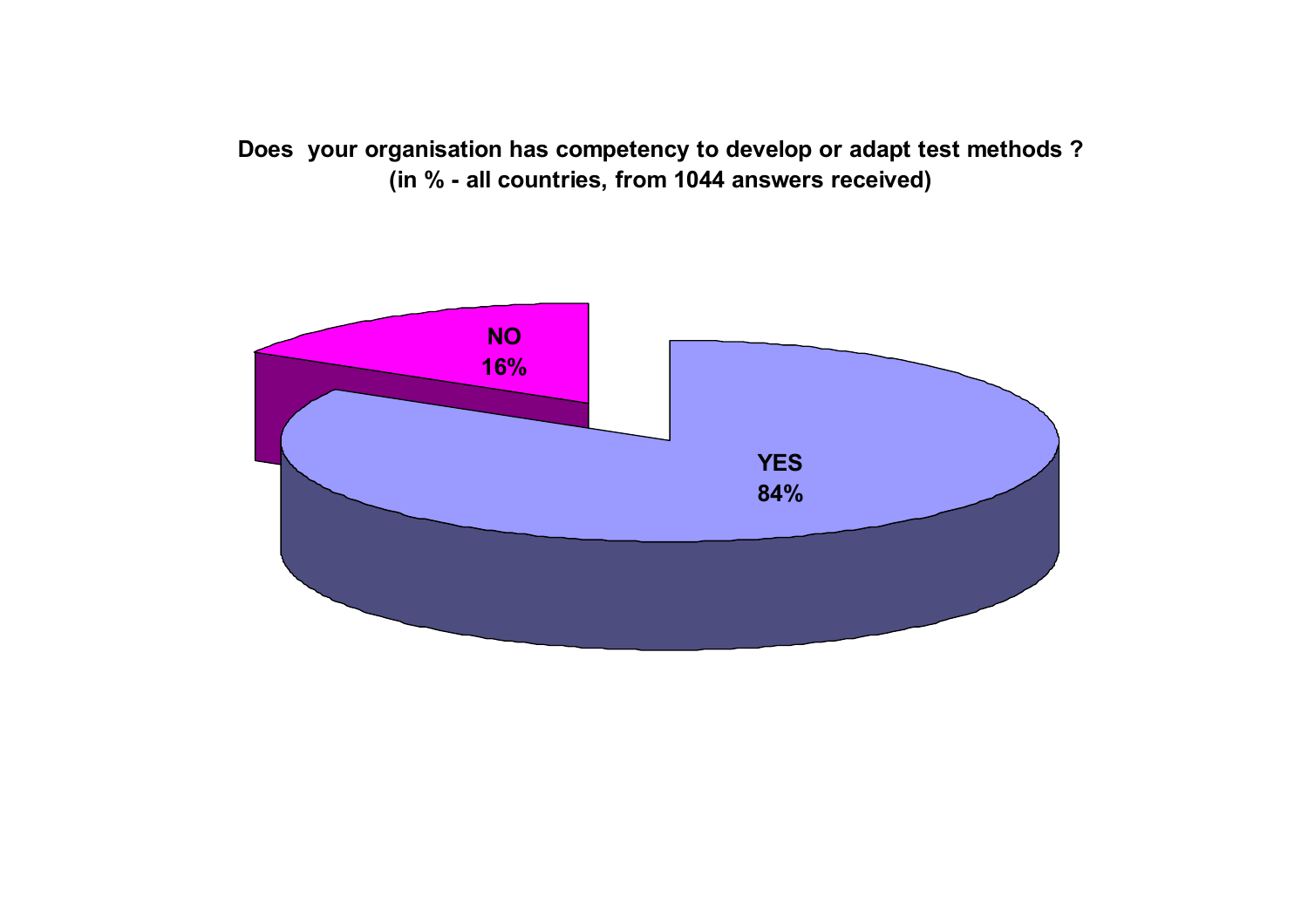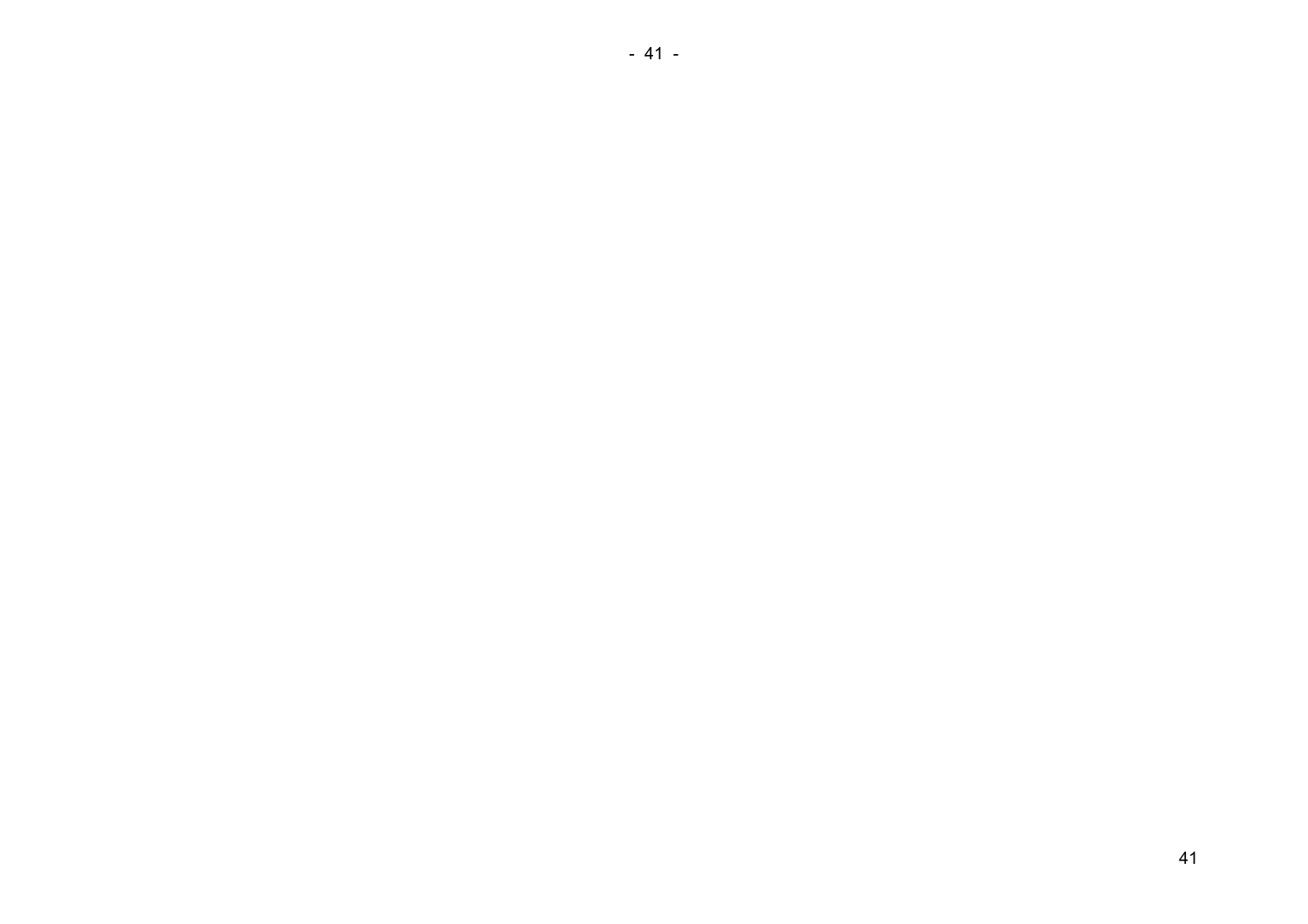### **ARE YOU ACCREDITED WITH A FLEXIBLE SCOPE ? (ALL COUNTRIES, ACCORDING TO 1044 ANSWERS RECEIVED)**

| <b>COUNTRIES</b>   | <b>YES</b><br><b>FOR</b><br><b>TESTING</b> | <b>YES</b><br><b>FOR</b><br><b>CALIBRATION</b> | <b>NO</b>      | <b>NO</b><br><b>I DON'T</b><br><b>WANT TO</b> | <b>NO</b><br>I CAN'T    |
|--------------------|--------------------------------------------|------------------------------------------------|----------------|-----------------------------------------------|-------------------------|
| <b>AUSTRIA</b>     | 3                                          |                                                | 11             | 1                                             | 3                       |
| <b>BELGIUM</b>     |                                            |                                                | 3              |                                               |                         |
| CHINA              | $\overline{0}$                             | $\overline{0}$                                 | 1              | $\overline{0}$                                | $\overline{0}$          |
| <b>CYPRUS</b>      | 1                                          |                                                | 1              | 1                                             | 1                       |
| <b>CZECHR</b>      | 12                                         |                                                | $\overline{5}$ | $\overline{2}$                                | 1                       |
| <b>DENMARK</b>     |                                            |                                                | $\overline{3}$ | $\overline{2}$                                |                         |
| <b>FINLAND</b>     | $\overline{0}$                             | 1                                              | $\overline{3}$ |                                               |                         |
| France             | 35                                         | $\overline{5}$                                 | 169            | 39                                            | 9                       |
| <b>FYROM</b>       | $\overline{0}$                             | $\overline{0}$                                 | 1              | $\overline{0}$                                | $\overline{0}$          |
| <b>GERMANY</b>     | 26                                         | 6                                              | 74             | 9                                             | $\overline{4}$          |
| <b>GREECE</b>      | $\overline{4}$                             | 1                                              | 29             |                                               | $\overline{2}$          |
| <b>ICELAND</b>     |                                            |                                                | 1              |                                               |                         |
| <b>LATVIA</b>      | $\overline{4}$                             | $\overline{0}$                                 | 17             | 1                                             | $\overline{0}$          |
| <b>MADAGASCAR</b>  |                                            |                                                | 1              |                                               |                         |
| <b>NETHERLANDS</b> |                                            |                                                | 9              | 3                                             |                         |
| <b>POLAND</b>      | 9                                          |                                                | 43             | 1                                             | 3                       |
| Portugal           | $\overline{5}$                             |                                                | 50             | 10                                            | $\overline{2}$          |
| SLOVAK R.          | 4                                          | $\overline{0}$                                 | 5              | 1                                             | $\overline{0}$          |
| <b>SLOVENIA</b>    | $\overline{3}$                             |                                                | 20             | $\overline{2}$                                | $\overline{1}$          |
| <b>SPAIN</b>       | 13                                         | 1                                              | 87             | 11                                            | $\overline{6}$          |
| <b>SWEDEN</b>      | 25                                         | $\overline{4}$                                 | 84             | 19                                            | $\overline{2}$          |
| <b>SWITZERLAND</b> | 69                                         | 10                                             | 43             | $\overline{5}$                                | $\overline{\mathbf{4}}$ |
| <b>TUNISIA</b>     | 1                                          |                                                |                |                                               |                         |
| <b>U. KINGDOM</b>  | 6                                          | 3                                              | 39             | 4                                             |                         |
| <b>TOTAL</b>       | 220                                        | 31                                             | 699            | 111                                           | 38                      |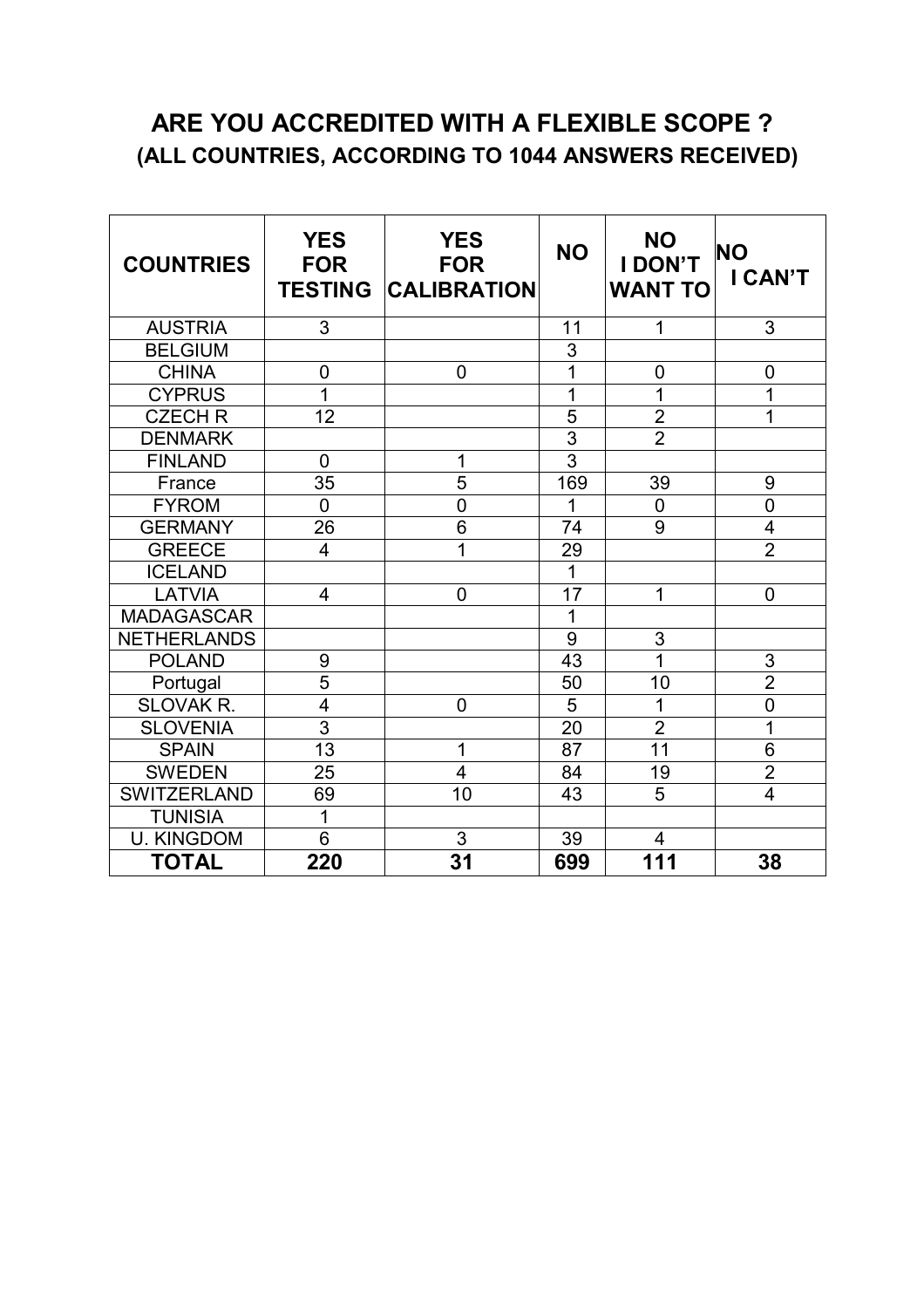### **Are you accredited with flexible scope ? (in %, all countries, according to 1044 answers received)**

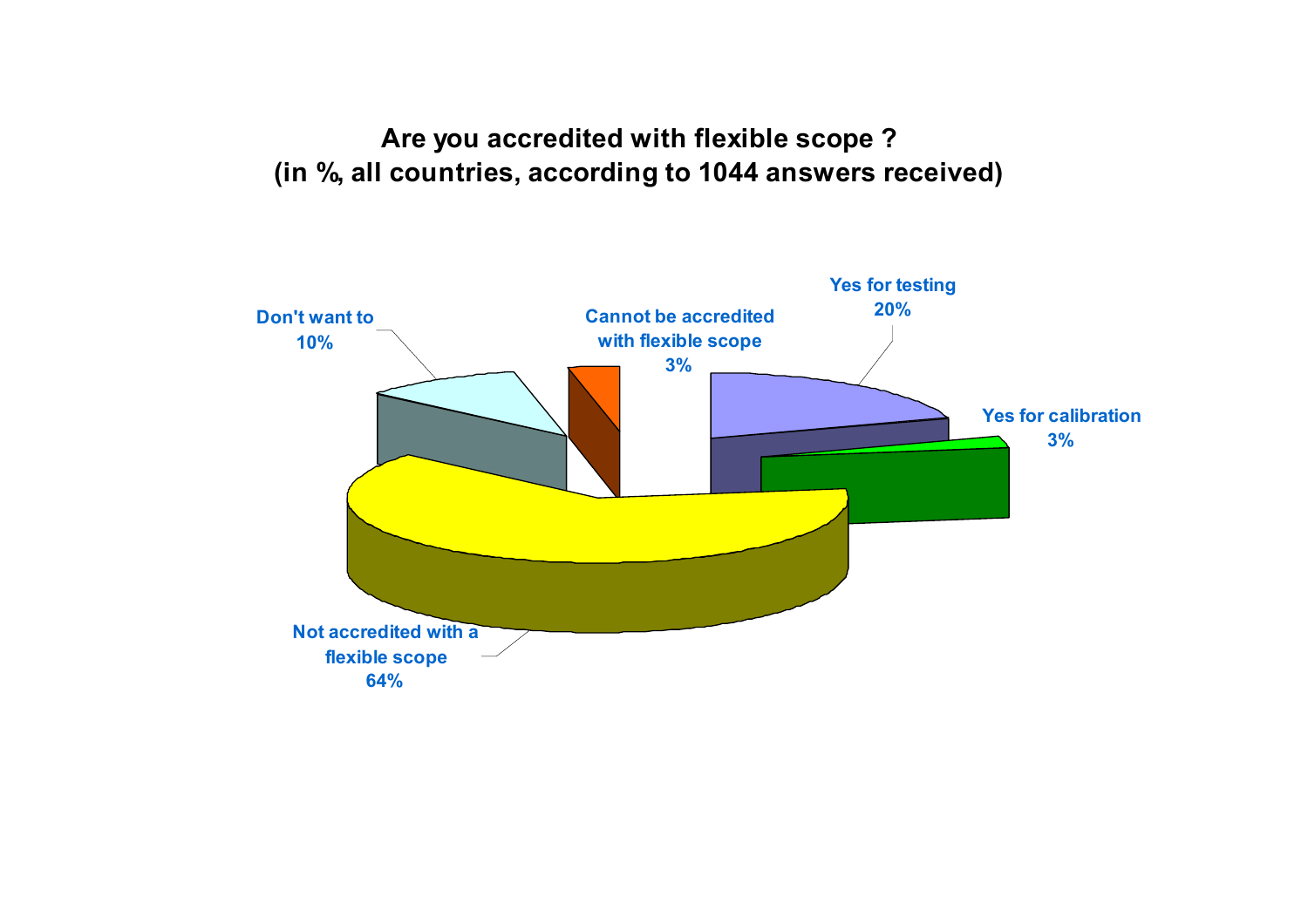### **ARE YOU ACCREDITED WITH A FLEXIBLE SCOPE ? (PER COUNTRY ACCORDING TO THE ANSWERS RECEIVED° ?**

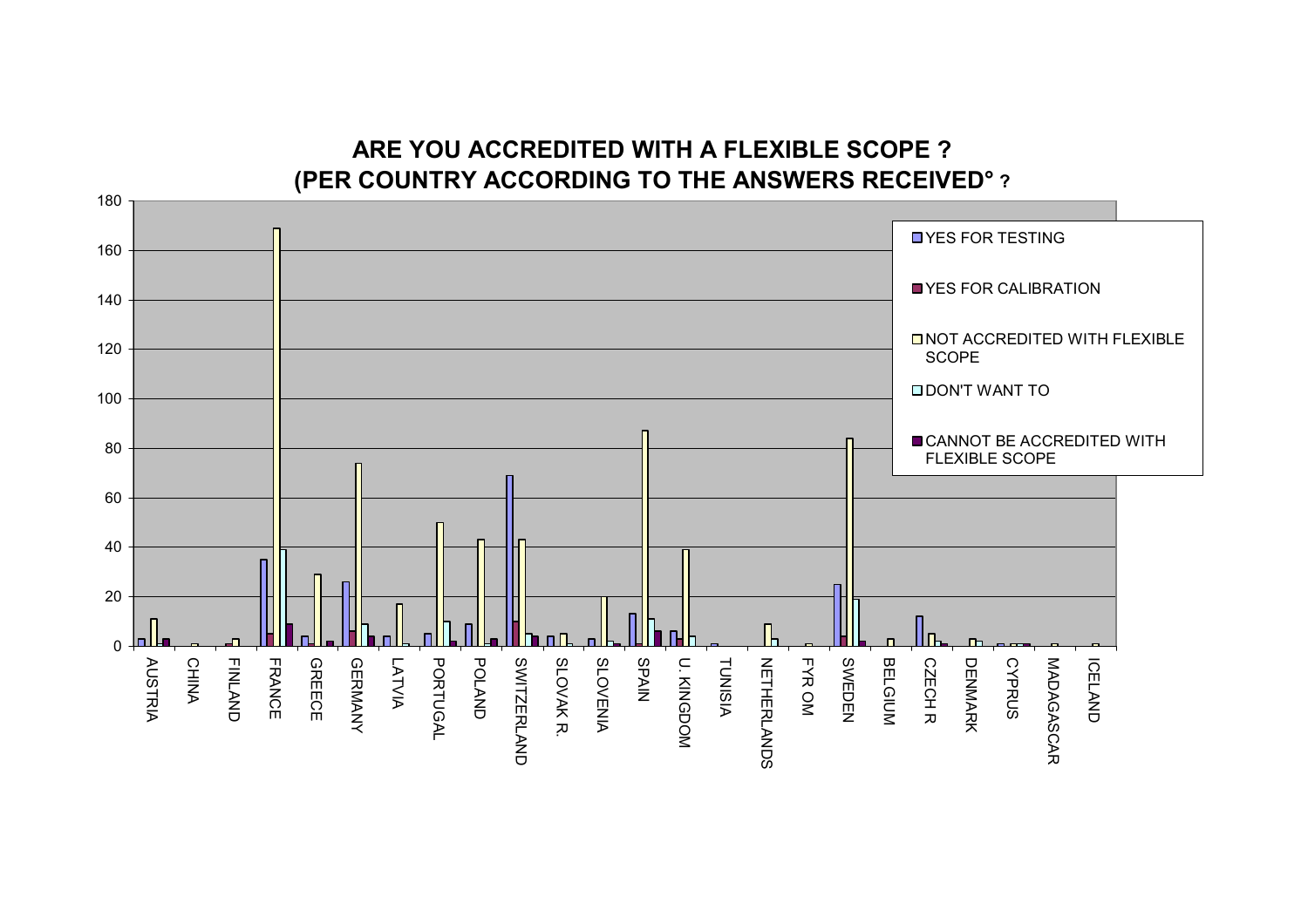### **DISADVANTAGES SHOWN BY FLEXIBLE SCOPE OF ACCREDITATION**

### **(ALL COUNTRIES, FROM 1044 ANSWERS RECEIVED)**

| <b>COUNTRIES</b>   | <b>MORE</b><br><b>EXPENSIVE</b> | <b>LOSS OF</b><br><b>VISIBILITY OF</b><br><b>THE SCOPE</b> | <b>OTHERS</b>  |
|--------------------|---------------------------------|------------------------------------------------------------|----------------|
| <b>AUSTRIA</b>     |                                 | 4                                                          |                |
| <b>BELGIUM</b>     |                                 |                                                            |                |
| <b>CHINA</b>       | 0                               | 1                                                          | $\overline{0}$ |
| <b>CYPRUS</b>      | 1                               |                                                            |                |
| <b>CZECHR</b>      | 12                              |                                                            |                |
| <b>DENMARK</b>     |                                 |                                                            |                |
| <b>FINLAND</b>     |                                 |                                                            |                |
| France             | 33                              | 41                                                         | $\overline{7}$ |
| FYR OM             | $\mathbf 0$                     | $\overline{0}$                                             | $\overline{0}$ |
| <b>GERMANY</b>     | 9                               | 13                                                         | 1              |
| <b>GREECE</b>      | 4                               | 8                                                          |                |
| <b>ICELAND</b>     |                                 |                                                            |                |
| LATVIA             | 4                               | 3                                                          | 0              |
| <b>MADAGASCAR</b>  | 1                               |                                                            |                |
| <b>NETHERLANDS</b> | 1                               | $\mathbf{1}$                                               |                |
| <b>POLAND</b>      | 6                               | 14                                                         |                |
| Portugal           | $\overline{2}$                  | 6                                                          |                |
| SLOVAK R.          | $\overline{5}$                  | $\overline{0}$                                             | 0              |
| <b>SLOVENIA</b>    | $\overline{8}$                  | $\overline{8}$                                             |                |
| <b>SPAIN</b>       | 18                              | 15                                                         |                |
| <b>SWEDEN</b>      | 9                               | 13                                                         |                |
| <b>SWITZERLAND</b> | $\overline{4}$                  | 19                                                         | 6              |
| <b>TUNISIA</b>     |                                 |                                                            |                |
| <b>U. KINGDOM</b>  | 4                               | 6                                                          |                |
| <b>TOTAL</b>       | 121                             | 152                                                        | 14             |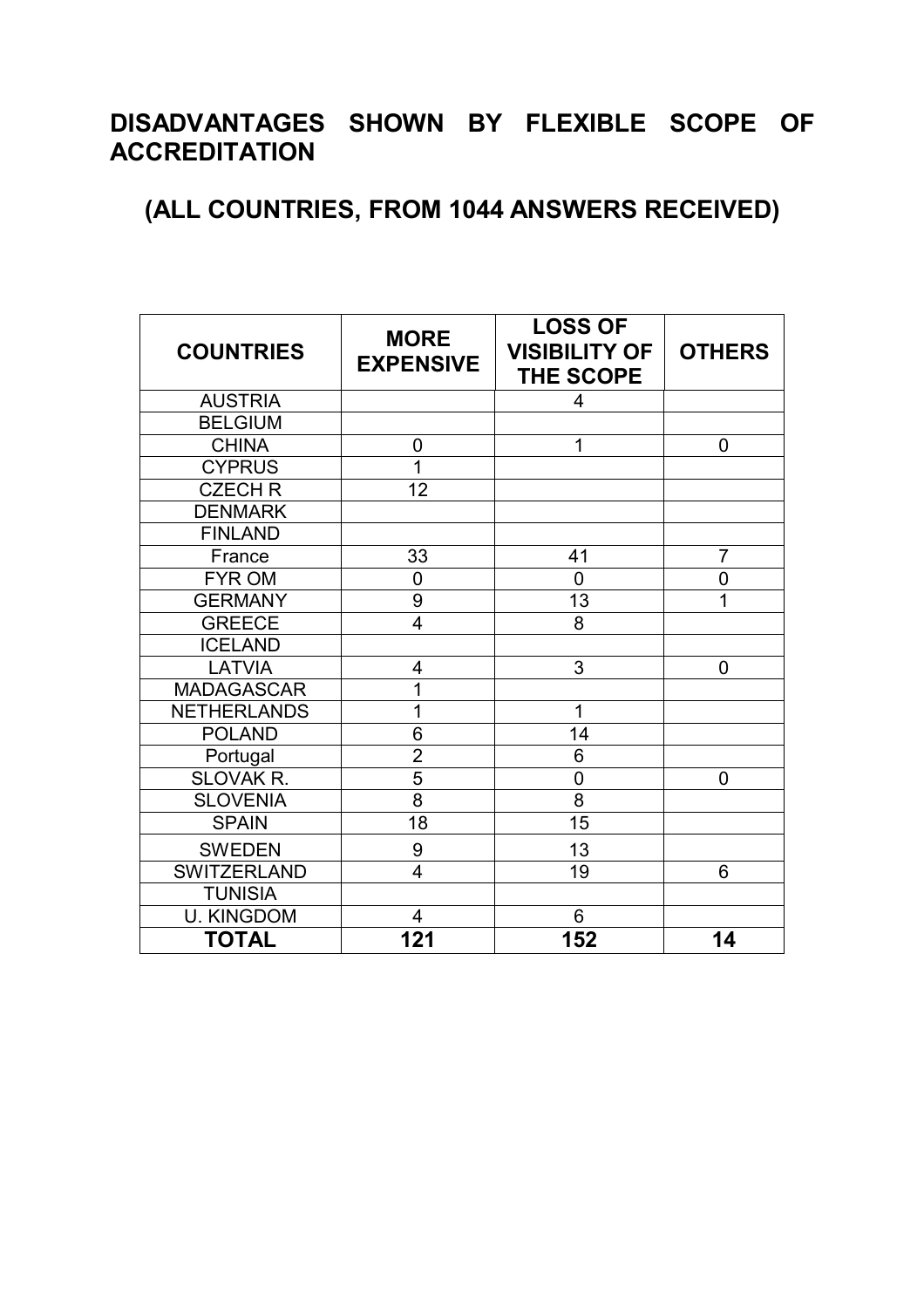### **Disadvantages shown by accreditation with flexible scope (in %, from 1044 answers received)**

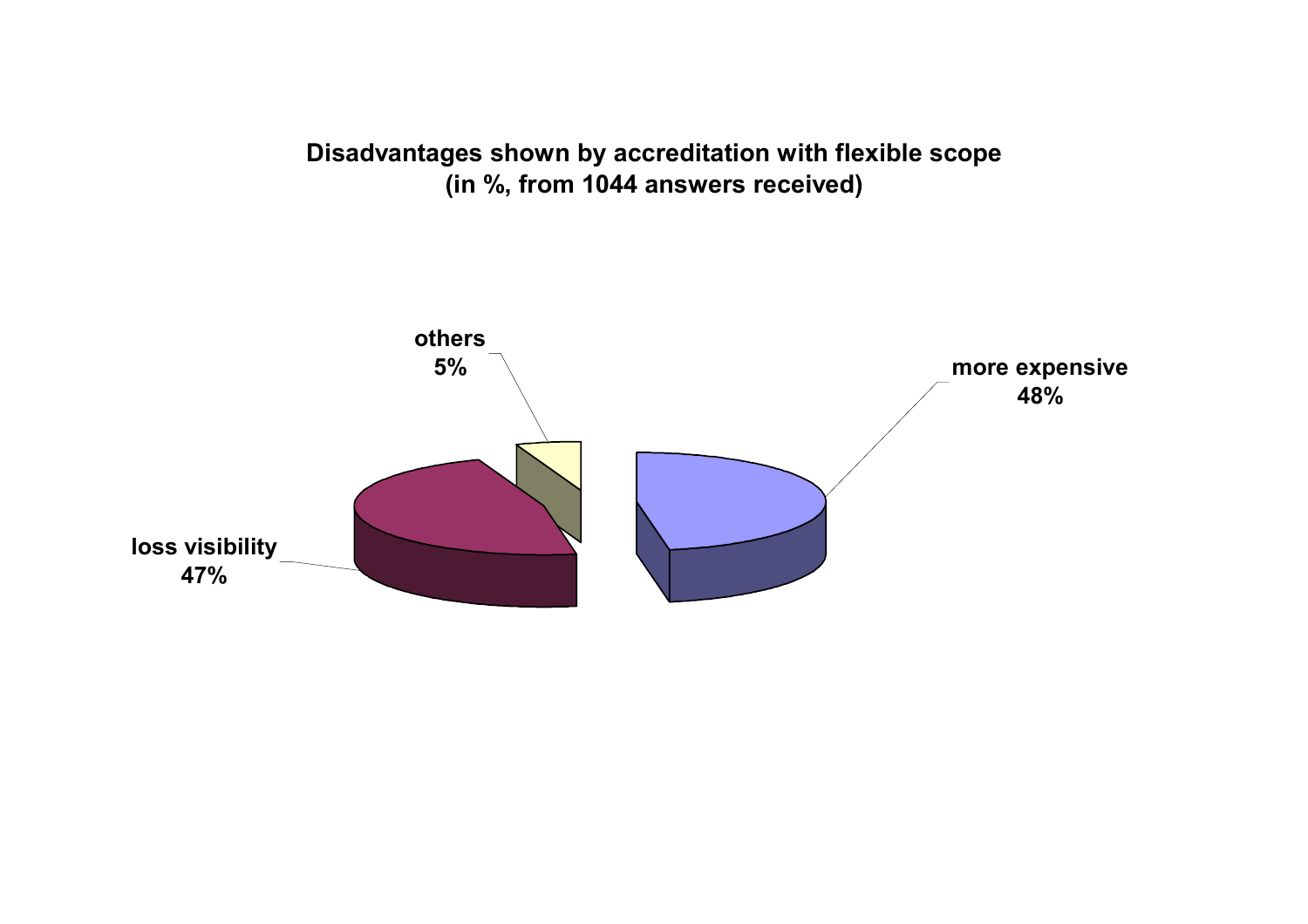#### **DISADVANTAGES SHOWN BY FLEXIBLE SCOPE OF ACCREDITATION (AS PER INQUIRIES RECEIVED°**

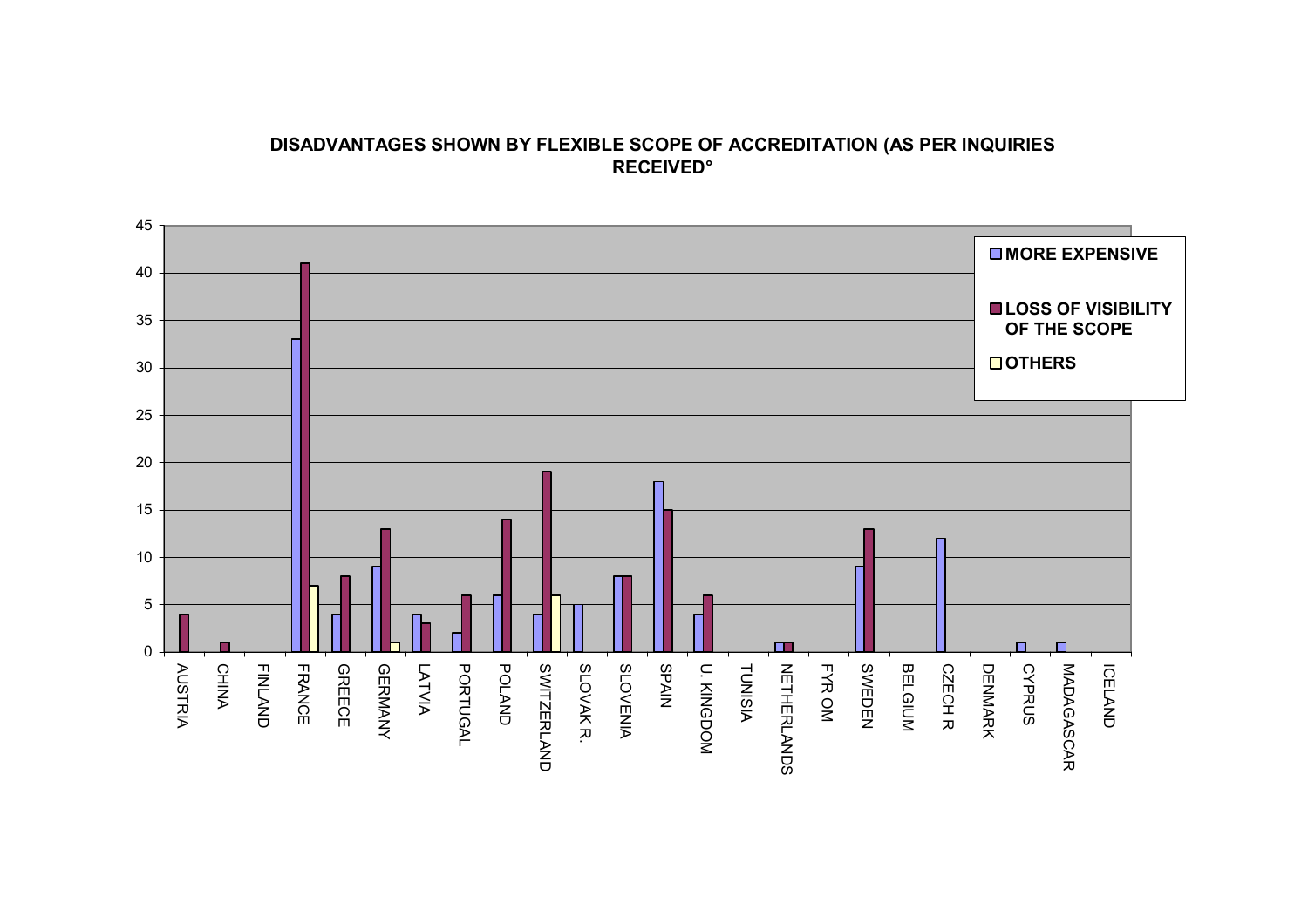# **COMMENTS RECEIVED**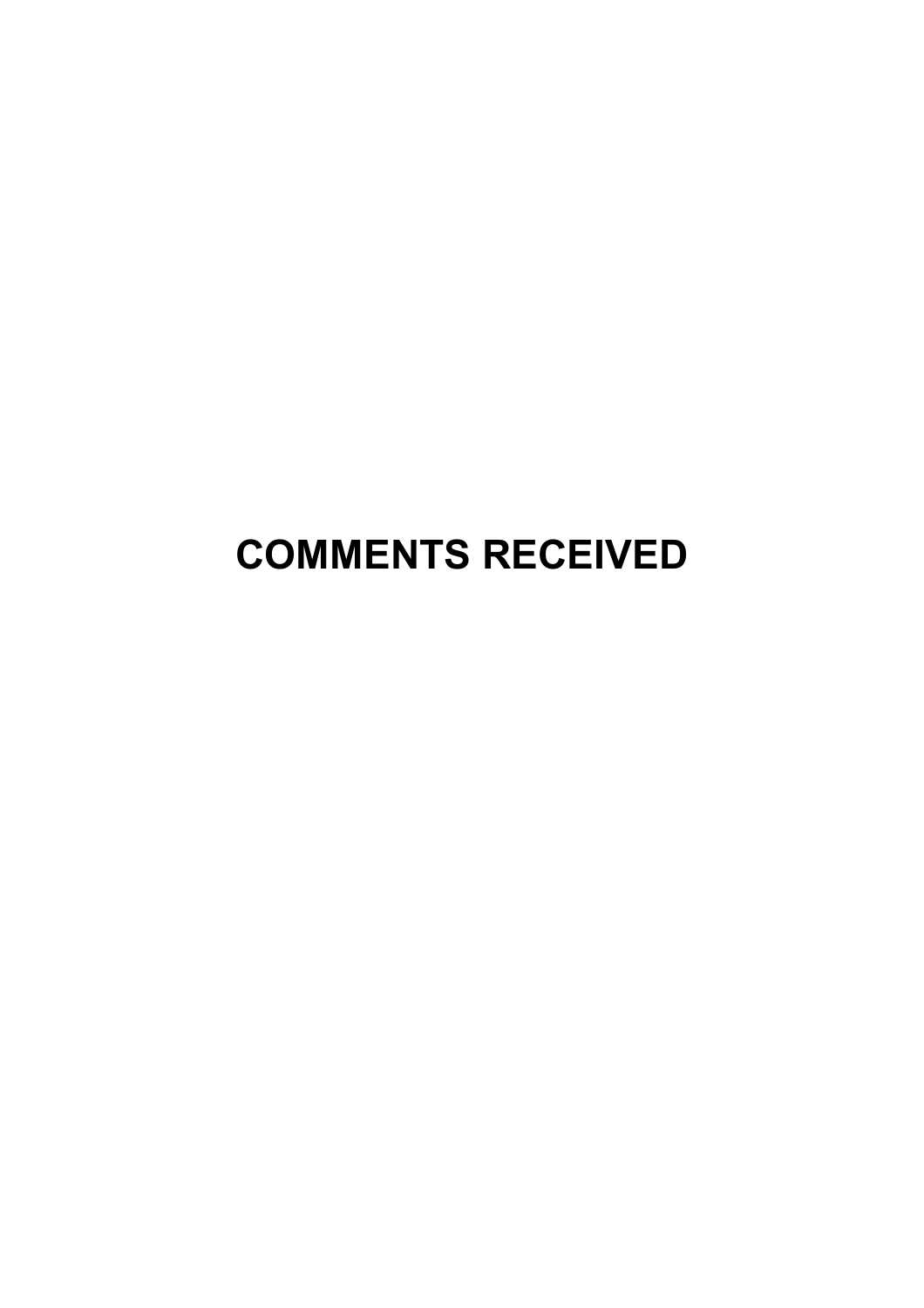#### **COMMENTS RECEIVED ON THE FLEXIBLE SCOPE**

#### **SPAIN :**

- we don't know what flexible scope is : 4 answers
- we are interested but without any increase of the price and process of accreditation
- we are interested in further information : 2 answers

#### **UNITED KINGDOM :**

- Not been made aware of the possibility of a flexible scope must discuss with UKAS
- Had no information regarding flexible scope we are unable to be accurate with some answers
- The inquiry form is poor and too prescriptive, I don' understand : 2
- We are not assessed by national accreditation because third party accreditation does not add value when assessing and our customers prefer flexibility and professional balance when reporting

#### **GREECE**

- there is no official information on what flexible scope is
- we are interested in knowing more about flexible scope
- it is not clear if we are able to use logo with accreditation number
- we are not able to use flexible scope because of IEC61400-12-1

#### **THE NETHERLANDS**

• we tried to get accreditation with flexible scope but the Dutch AB does not allow a true flexible scope, it is impossible to fulfil all strict requirements set by the Dutch AB to gain accreditation for flexible scope. So we saw no advantage to continue to try to gain a flexible scope and changed to the usual fixed scope. We are frustrated to see German and Swiss laboratories have flexible scope that no Dutch laboratory will ever be able to have.

#### **SWEDEN**

• instead of the logo with accreditation number most of our test reports are provided with textual commentary referring to accreditation. There is a difficulty to handle the logo, the important information is the accreditation not the logo itself.

#### **SLOVENIA**

• we don't use the opportunity of flexible scope

#### **LATVIA**

• we had no information about a possibility of flexible scope of accreditation before the receipt of the inquiry. It is difficult to find impartial and technically competent experts in Latvia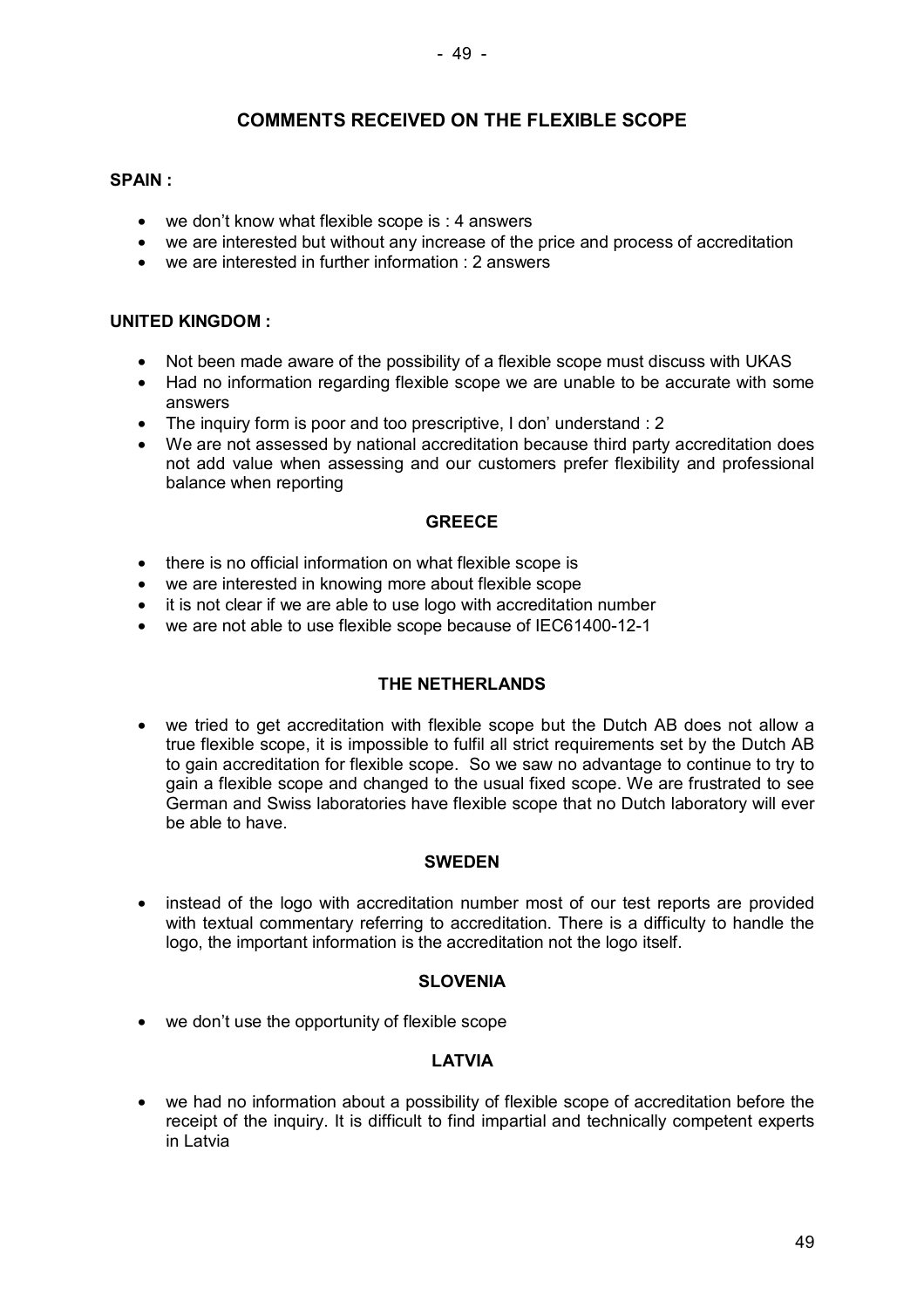#### **POLAND**

- thanks for the opportunity to share information on the flexile scope
- the use of flexible scope should be assessed by the AB for traceability reasons.
- It takes almost one year to fulfil the formal requirements of the AB is is needed to offer two part certification one part with the logo in the scope of accreditation and without logo out of scope. The costs are also an important issue. More accredited procedures cost more because audits take more time.
- I don't know what flexible scope is

#### **AUSTRIA**

- Accreditation means clear prescriptions. It is difficult to decide if a test must be carried out with the accreditation scope or not..
- The flexible scope in Austria has the same requirements or higher requirements concerning the methods validation, process, quality and qualification of the staff. We therefore do not have to inform the customer but, on the customer's request we inform him on all the dispositions of an accreditation according to the different kind of tests.

#### **SWITZERLAND**

- the word flexible scope is not used by the Swiss AB. We can chose between 3 kind of accreditation A B and C. C is the more flexible. C induces introduction of additional test process allowed for different kind of tests. I am not sure to understand the questionnaire
- is it possible to test according to draft standards ?
- do not know what flexible scope is, need more information : 3 answers
- is not sure to be accredited within a flexible scope,
- no international recognition of test reports, CB scheme for EMC could be the end of legal accreditation
- flexible scope is an advantage because it allows to schedule testing accreditation according to the importance and the number of tests.

#### **GERMANY**

- flexible scope must be explained to our customers especially in Italy and UK
- the laboratories should work and apply same standards, it would be easier
- flexible scope car be interesting when calibrating it will induce a decrease of the price but it is difficult because the customer does not know the standards to apply so it is too difficult for him,
- do not understand flexible scope, thinks flexible scope includes measures standards
- the symbols for accreditation do not meet the demand, too measurement means the customer has no time to check everything it the AB work,
- the customer will need more information on the competencies of the lab on standards and it's going to be difficult
- do not use the logo, the number of accreditation is used but are working on an integration of the number of accreditation
- accreditation according to 17025 should not be allowed, calibration is not testing
- we only meet our requirement with flexible scope the logo is not important for customers